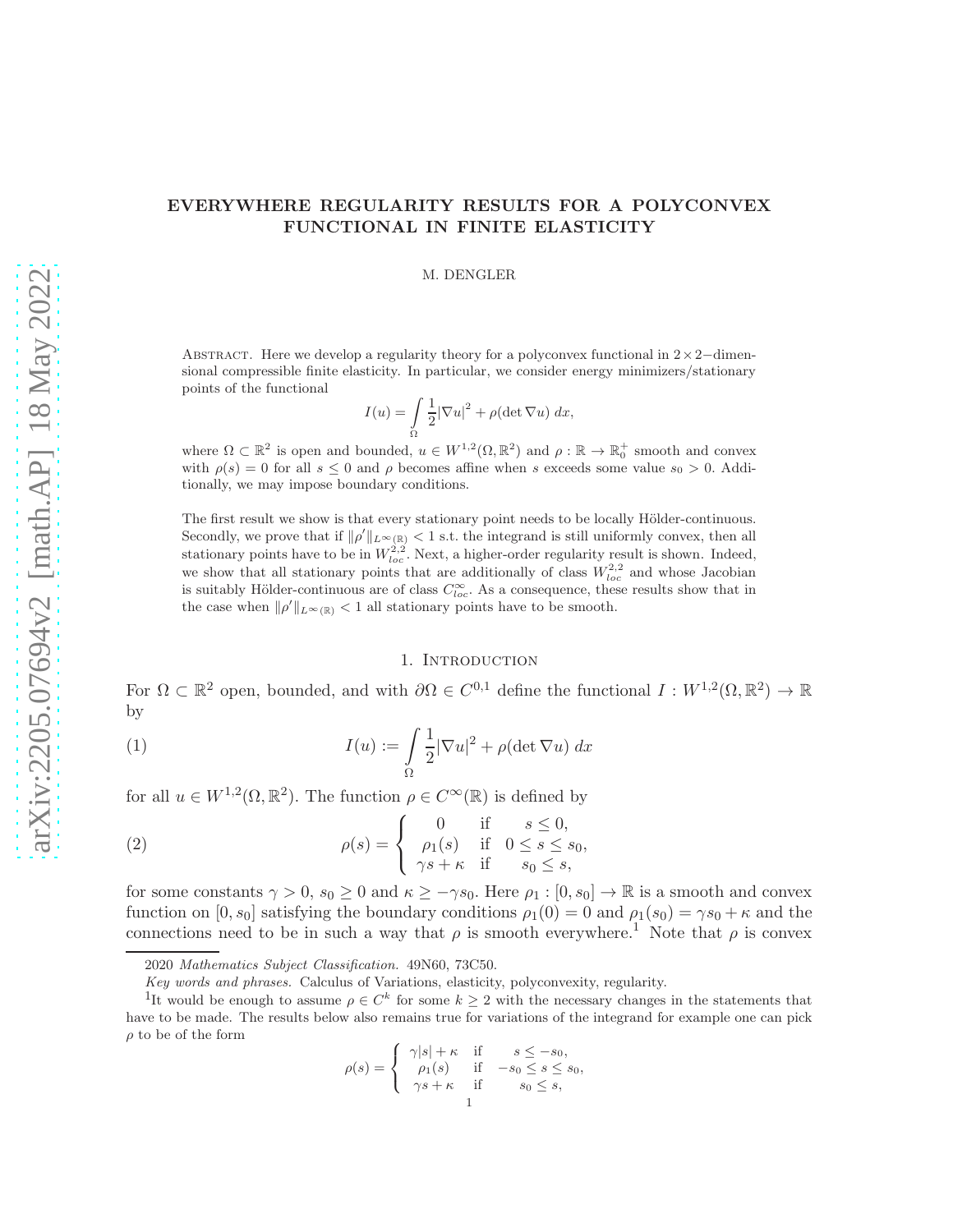### 2 MARCEL DENGLER

on the whole real line. Hence, the complete integrand is polyconvex. Recall, again, we call  $f: \mathbb{R}^{2\times 2} \to \overline{\mathbb{R}}$  polyconvex, if there exists a convex function  $g: \mathbb{R}^5 \to \overline{\mathbb{R}}$  s.t.  $f(\xi) = g(\xi, \det \xi)$ for all  $\xi \in \mathbb{R}^{2\times 2}$ . The behaviour of the functional depends mainly on the parameter  $\gamma$ . If  $\gamma \to 0$ then the functional turns into the well known Dirichlet energy. In the regime  $0 < \gamma < 1$  the functional is uniformly convex. If  $\gamma \geq 1$  then the functional is genuinely polyconvex. Recall that for  $u \in W^{1,2}(\Omega,\mathbb{R}^2)$  the Jacobian is in  $L^1$ , i.e. det  $\nabla u \in L^1(\Omega)$  so  $\rho(\det \nabla u(\cdot)) \in L^1(\Omega)$ and hence  $I(u)$  is well defined for all  $u \in W^{1,2}(\Omega,\mathbb{R}^2)$ .

Furthermore, we introduce the set of admissible functions

$$
\mathcal{A}_{u_0} := \{ u \in W^{1,2}(\Omega, \mathbb{R}^2) : u = u_0 \text{ on } \partial \Omega \},
$$

where the boundary condition must be understood in the trace sense.

Then the functional I attains its minimum in  $A_{u_0}$ . A proof is classically obtained via the direct method of the Calculus of Variations and [2, Prop.A.3].

**Notation:** Let  $A, B \in \mathbb{R}^{m_1 \times \dots \times m_n}$ , where  $m_k \in \mathbb{N} \setminus \{0\}$  for all  $0 \le k \le n$ . We will denote the Frobenius inner product by  $A \cdot B := \sum$  $i_1,...,i_n$  $A_{i_1,\ldots,i_n}B_{i_1,\ldots,i_n}$  and the corresponding norm by

 $|A| := (A \cdot A)^{\frac{1}{2}}$  for all  $A, B \in \mathbb{R}^{m_1 \times \dots \times m_n}$ . For a matrix  $A \in \mathbb{R}^{n \times n}$  we denote the determinant by  $d_A := \det A$  (when there is no confusion, we will suppress the dependence on A.) and the cofactor by cof  $A := (adj A)^T$ . It is well known, that the cofactor is the derivative of the determinant, i.e.  $\nabla_A(\det A) = \text{cof }A$ . Moreover, for a 2 × 2−matrix A the cofactor takes the simple form

$$
\text{cof } A = \begin{pmatrix} a_{22} & -a_{21} \\ -a_{12} & a_{11} \end{pmatrix}
$$

which is a rearrangement of the original matrix (up to signs). Note, that  $|cof A| = |A|$ . For two vectors  $a \in \mathbb{R}^n, b \in \mathbb{R}^m$  we define the tensor product  $a \otimes b \in \mathbb{R}^{n \times m}$  by  $(a \otimes b)_{i,j} :=$  $(ab^{T})_{i,j} = a_{i}b_{j}$  for all  $1 \leq i \leq n, 1 \leq j \leq m$ .  $B(x,r) := \{y \in \mathbb{R}^{2} : |y - x| < r\}$  be the open ball with center x in  $\mathbb{R}^2$ . If there is no confusion, we use the abbreviation  $B_r$ . We want  $\mathcal{H}^s$ to be the s-dimensional Hausdorff measure for any  $s \in \mathbb{R}^+_0$ , and  $\mathcal{L}^2$  to be the 2-dimensional Lebesgue measure, as usual, we use  $dx = d\mathcal{L}^2$  for short.

**Definition 1.1** (stationary point). We call  $u \in A_{u_0}$  a stationary point of the functional (1) if it satisfies the Euler-Lagrange equation (ELE) in the weak form, which is given by

(3) 
$$
\int_{\Omega} (\nabla u + \rho'(d_{\nabla u}) \cot \nabla u) \cdot \nabla \varphi \, dx = 0 \text{ for all } \varphi \in W_0^{1,2}(\Omega, \mathbb{R}^2).
$$

Firstly, we show that any stationary point of the functional (1) needs to be locally Hölder continuous.

**Theorem 1.2** (Hölder continuity). Let  $0 < \gamma < \infty$  and suppose that  $u \in A_{u_0}$  be a stationary point of the functional  $I$  as defined in  $(1)$ . Then  $u$  is locally Hölder continuous, i.e. there exists  $\alpha := \alpha(\gamma) \in (0, 1)$  s.t.  $u \in C_{loc}^{0, \alpha}(\Omega, \mathbb{R}^2)$ .

where  $\rho_1 : [-s_0, s_0] \to \mathbb{R}_0^+$  is again a smooth and convex function on  $[-s_0, s_0]$  satisfying the conditions  $\rho_1(0) = 0$ ,  $\rho_1(s_0) = \gamma s_0 + \kappa$  and  $\rho_1(-s_0) = \gamma |s_0| + \kappa$  with smooth connections.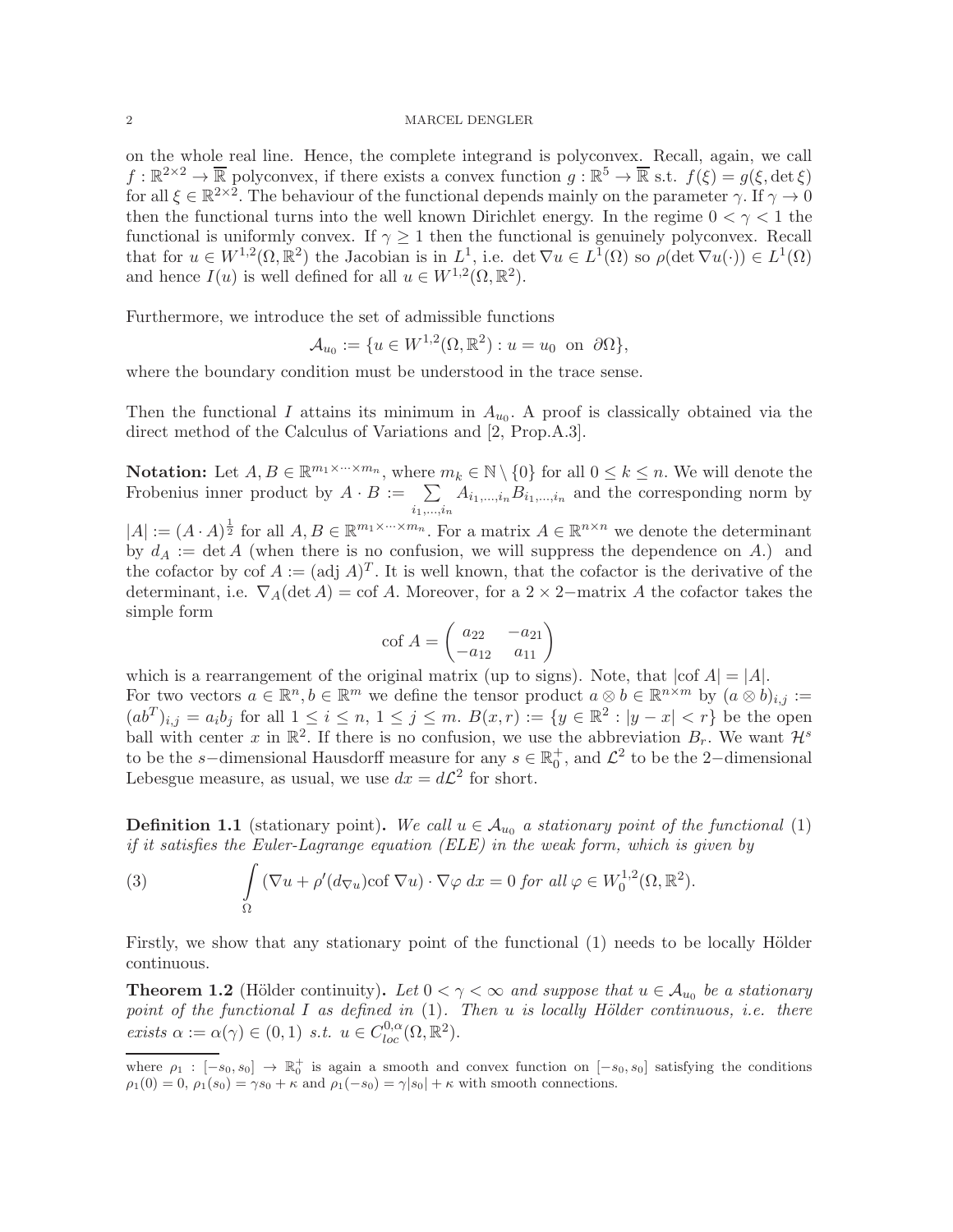The second result shows, that all stationary points of the functional (1) are of class  $W_{loc}^{2,2}$ , as long as the integrand remains uniformly convex.

**Theorem 1.3.** Let  $0 < \gamma < 1$  and  $u \in A_{u_0}(\Omega, \mathbb{R}^2)$  be a stationary point of the functional I as defined in (1). Then  $u \in W_{loc}^{2,2}(\Omega,\mathbb{R}^2)$ .

From standard theory one would expect that in  $2 \times 2$ −dimensions Meyers' Theorem would apply and one could conclude smoothness in the  $0 < \gamma < 1$  case altogether. However, this is not the case, see remark 3.1 for a detailed discussion. In both cases  $0 < \gamma < 1$  and  $\gamma \ge 1$  one needs to rely on the higher regularity result below.

Lastly, we show that every stationary point u of (1), which is additionally in  $W_{loc}^{2,2}$  and which Jacobian is suitable Hölder continuous is already  $C^{\infty}_{loc}$ . Central element is to show that  $\nabla^2 u$ satisfies a reverse Hölder inequality. We do so by means of measure theoretic ideas and Hardy space theory.

**Theorem 1.4** (Higher order regularity). Let  $0 < \gamma < \infty$ , let  $\Omega \subset \mathbb{R}^2$  open, bounded, and with  $\partial\Omega \in C^{0,1}, \text{ let } p \in \left[\frac{8}{5}\right]$  $(\frac{8}{5},2)$  and the corresponding  $\beta := 2(\frac{2}{p}-1) > 0$ , let  $u \in \mathcal{A}_{u_0} \cap W_{loc}^{2,2}(\Omega,\mathbb{R}^2)$ , let  $x \mapsto d_{\nabla u(x)} := \det \nabla u(x) \in C^{0,\beta}_{loc}(\Omega)$  and  $u \in A_{u_0}(\Omega, \mathbb{R}^2)$  be a stationary point of the functional  $I$  as defined in  $(1)$ .

Then there is  $\delta > 0$  s.t.  $u \in W_{loc}^{2,2+\delta}(\Omega,\mathbb{R}^2)$ . In particular, there are constants  $\delta = \delta(\gamma, ||\rho''||_{L^{\infty}}, p) >$ 0 and  $C = C(\gamma, ||\rho''||_{L^{\infty}}, p) > 0$  s.t. the following reverse Hölder inequality is satisfied

(4) 
$$
\left(\oint\limits_{B_r} |\nabla^2 u|^{2+\delta} dx\right)^{\frac{1}{2+\delta}} \leq C \left(\int\limits_{B_{2r}} |\nabla^2 u|^2 dx\right)^{\frac{p}{2}} \text{ for any } B(x, 2r) \subset\subset B.
$$

Moreover,  $u \in C^{\infty}_{loc}(\Omega, \mathbb{R}^2)$ .

In particular, if  $0 < \gamma < 1$  then any stationary point  $u \in A_{u_0}$  of the functional I, as given in  $(1)$ , is smooth.

The assumption  $x \mapsto d_u(x) \in C^{0,\beta}_{loc}(\Omega)$  can not be dropped in general.  $u \in W^{2,2}_{loc}(\Omega,\mathbb{R}^2)$  implies  $d_u(\cdot) \in W^{1,q}_{loc}(\Omega,\mathbb{R}^2)$  for any  $1 \le q < 2$ , which does not embed into  $C^{0,\beta}_{loc}(\Omega)$  for any  $\beta \in (0,1]$ . However, it is possible to argue that if  $u \in W_{loc}^{2,1}(\Omega,\mathbb{R}^2)$  then  $u \in C_c^0(\Omega,\mathbb{R}^2)$  and in particular  $d_u(\cdot) \in C_c^0(\Omega)$ , see [5, eq.(1.2)]. See, also [38, thm 4].

Although, there is already a rich literature concerning regularity results of poly- or the more general class of quasiconvex functionals many questions remain still open.<sup>2</sup> For the classical theory concerning the special case when the integrand is uniformly convex one might start with [25]. For regularity results concerning infinite nonlinear elasticity (that is, where the integrand W depends on d in such a way, that  $W(d) \rightarrow +\infty$  if  $d \rightarrow 0^+$  or  $d \rightarrow +\infty$  and  $W(d) = +\infty$  if  $d \leq 0$ ) see [3, 6, 7, 21, 37]. In the following we will focus only on those classes

 $2$ For the various notions of semiconvexities and their relations, see [14, 32].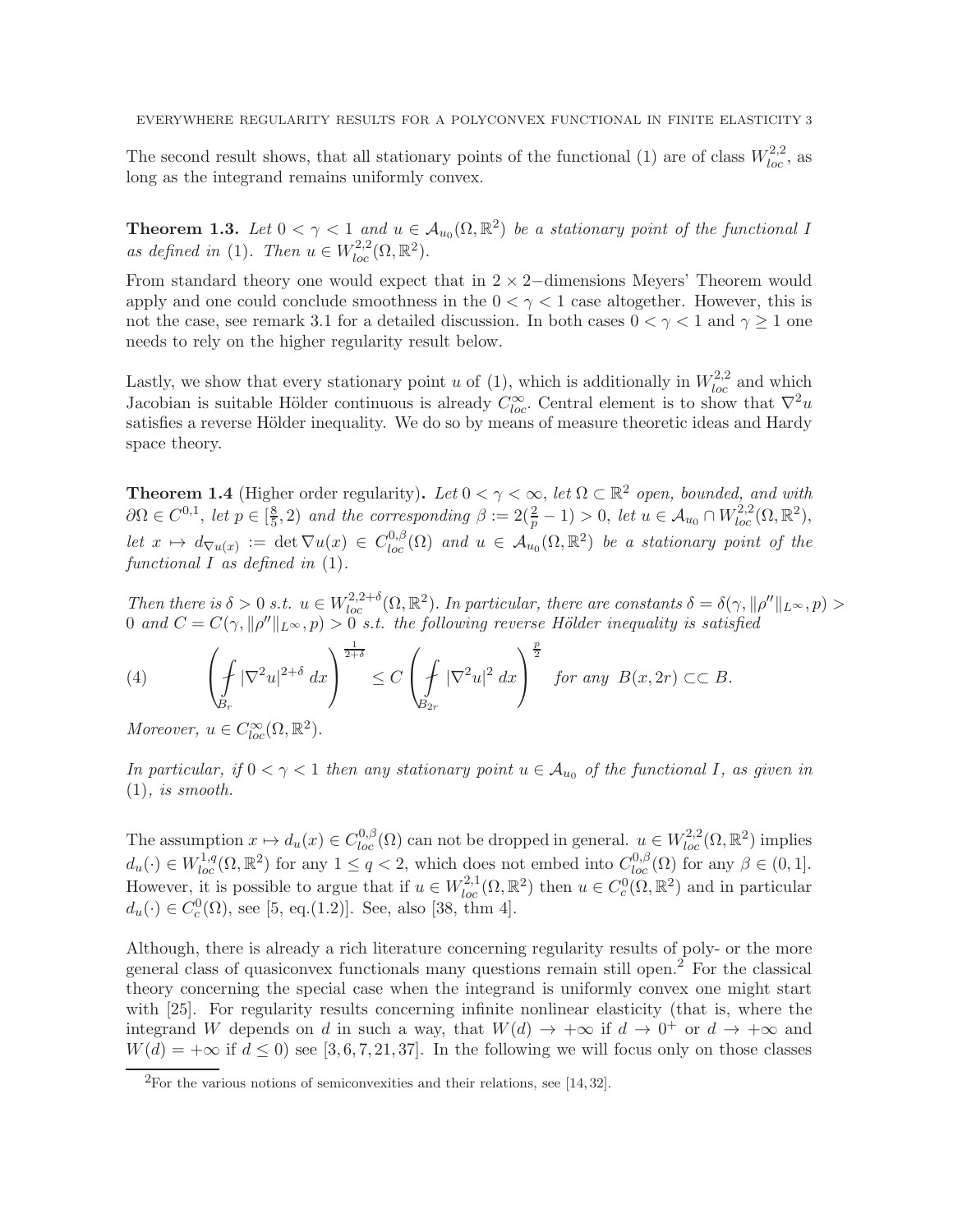and restrict ourselves to finite elasticity.

The only everywhere regularity results we are aware of are: in [22] Fusco and Hutchinson consider a 2 × 2−dimensional polyconvex model problem and obtain everywhere continuity for  $Q$ −minimzers. In [13] a special class of polyconvex functionals in  $3 \times 3$ −dimension is considered and for local minimizers local boundedness is obtained. A higher order regularity result can be found in the PhD thesis [12]. If the integrand is strongly quasiconvex and  $C^2$ , the boundary conditions are smooth enough and are small in some  $L^p$ -norm, then maximal smoothness and uniqueness can be guaranteed. Note, that our results allow more general boundary conditions  $(u \in L^2)$  and no smallness condition is assumed. In [4] incompressible condition is present higher order regularity is discussed for the special case of the Dirichtlet energy.

Most work for these general classes of semiconvexities are concerned with partial regularity. For some partial regularity results in certain situations with polyconvex functionals, see [8, 16, 22]. The classical works regarding partial regularity for stationary points of quasiconvex functionals were obtained by Evans [17] and Acerbi and Fusco [1]. Note, that the latter result actually applies to our situation and yields that all our minimizers/stationary points have to be smooth up to a nullset. Since then these results have been extended in various ways, see for example [29, 33]. Recently, a partial regularity result in the context of A−quasiconvex functionals has been established in [11]. Kristensen and Mingione in [28] were additionally able to show an estimate on the dimension of the singular set, strictly less than the full dimension, for Lipschitzian  $\omega$ –minima for suitable quasiconvex functionals. A partial regularity result is available in the incompressible case, see [19].

On the other hand, using Gromov's convex integration method, Müller and Sverak in [31] and Kristensen and Taheri [29] constructed quasiconvex smooth integrands s.t. the (local) minimizer is everywhere Lipschitz but nowhere  $C^1$ . These are examples of stationary points, where the singular set has full dimension, destroying any hope on a sharper estimate on the dimension of the singular set below the space dimension for general stationary points. Szekelyhidi, Jr. [34] constructed an analogous counterexample with a smooth polyconvex integrand.

Plan for the paper: In section 2 we start with the proof of theorem 1.2. Section 3 then discusses theorem 1.3 and is completed with remark 3.1. In §4.1 one can find the main part of the proof of theorem 1.4. In §4.2 technical lemmatas essential to the proofs of the considered theorems. In §4.3 a version of the reverse Fatou's lemma is given. The section and the paper is ended with §4.4 and a description of Hardy spaces.

### 2. HÖLDER CONTINUITY

As a first result we obtain local Hölder continuity. A proof is straightforward, so that it will be enough to give some details.

### Proof of Theorem 1.2:

Initially, the fact that test functions are allowed to be of class  $W_0^{1,2}$  $_{0}^{1,2}$  enables one to choose  $\varphi = \eta^2(u-a)$ , where  $\eta \in C_c^{\infty}(\Omega)$  denotes the standard cut-off function. Recall the definition: for  $x_0 \in \Omega$  and  $r > 0$  s.t.  $B(x_0, 2r) \subset\subset \Omega$  we want  $\eta$  to be 1 on  $B(x_0, r)$  and 0 on  $\Omega \setminus B(x_0, 2r)$ .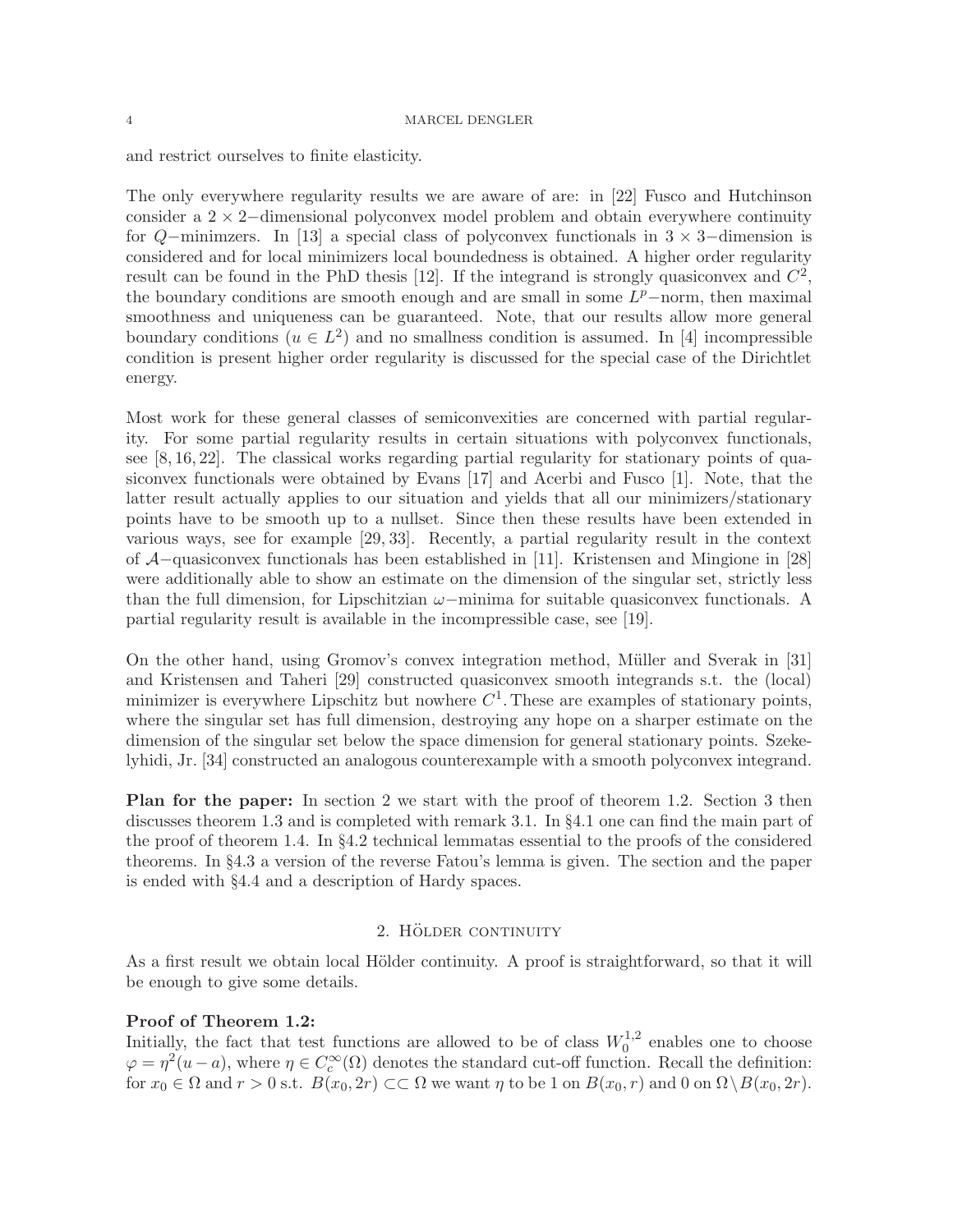Additionally, there exists some constant  $c > 0$  s.t.  $|\nabla \eta| \leq \frac{c}{r}$  and supp  $\nabla \eta \subset B(x_0, 2r)$  $B(x_0,r)$ , and we choose  $a := (u)_{B_{2r}\setminus B_r} = \frac{1}{\mathcal{L}^2(B_{2r}\setminus B_r)}$  $B_{2r}\backslash B_r$ u dx. Then the gradient of  $\varphi$  is

given by  $\nabla \varphi = 2\eta \nabla \eta \otimes (u-a) + \eta^2 \nabla u$ . Plugging this into (3), noting that cof  $A \cdot A = 2d_A$  for all  $A \in \mathbb{R}^{2 \times 2}$  and collecting all  $\eta^2$  – terms to one side and all terms containing  $2\eta \nabla \eta \otimes (u-a)$ to the other side yields,

(5) 
$$
\int_{\Omega} \eta^2 |\nabla u|^2 + 2\eta^2 \rho'(d) d \ dx = -\int_{\Omega} 2\eta (\nabla u + \rho'(d) \cot \nabla u) \cdot (\nabla \eta \otimes (u - a)) \ dx.
$$

The left-hand side of (5) can be estimated from below by It is easy to see that our  $\rho$  satisfies  $\rho'(d) d \geq 0$  for any  $d \in \mathbb{R}$ . Hence, for the integrand of the LHS of (5) we have

$$
\eta^2 |\nabla u|^2 \le \eta^2 |\nabla u|^2 + 2\eta^2 \rho'(d)d.
$$

Since  $\rho'$  is smooth and monotonically increasing it holds  $0 \leq \rho' \leq \gamma$  and recalling  $|\nabla u|$  $|cof \nabla u|$ , then the RHS of (5) can be controlled by

$$
C(\gamma) \int\limits_{\Omega} |\eta| |\nabla u| |u - a| |\nabla \eta| \, dx,
$$

where  $C(\gamma) = 2(1 + \gamma) > 0$  is a positive constant.

Together, we arrive at an inequality of the form

$$
\int_{\Omega} \eta^2 |\nabla u|^2 dx \le C(\gamma) \int_{\Omega} |\eta| |\nabla u| |u - a| |\nabla \eta| dx.
$$

The proof is completed by following the standard Caccioppoli method.

3. FROM  $W^{1,2}$  to  $W^{2,2}_{loc}$  for any  $0 < \gamma < 1$  via difference quotients

In the last paragraph we have seen that all stationary points must be locally Hölder continuous. It is natural to ask whether the regularity can be improved even further. In this section we show that if  $0 < \gamma < 1$ , i.e. the integrand is uniformly convex, then stationary points of the functional I, as defined in (1), are in  $W_{loc}^{2,2}$ . This agrees from what we would expect by standard theory. But one of the requirements to apply that theory is that  $\nabla_{\xi}^2 W(\nabla u(\cdot))$  needs to be locally bounded (in  $L^{\infty}$ ) from above. But  $\xi \mapsto \nabla_{\xi}^{2}W(\xi)$  rather grows quadratically in ξ.

Why does the standard method fail precisely? Usually, one would like to test the ELE (3) with  $\varphi^{s}(x) := -\Delta^{-h,s}(\eta^{2}(x)\Delta^{h,s}u(x)),$  where  $\Delta^{h,s}f(x) = h^{-1}(f(x + he_{s}) - f(x))$  and  $\Delta^{-h,s}f(x) = h^{-1}(f(x) - f(x - he_s))$  for a.e.  $x \in \Omega_h := \{x \in \Omega : \text{dist}(x, \partial\Omega) > h\}, h \in \mathbb{R}_0^+,$  $s = 1, 2$ , and where  $\{e_1, e_2\}$  denotes the standard basis. We can then simply derive the following estimate

(6) 
$$
(1 - \gamma) \int_{\Omega_h} \eta^2 |\nabla \Delta^{h,s} u|^2 dx \leq C \int_{\Omega_h} |\eta| |\Delta^{h,s} \nabla_{\xi} W(\nabla u)| |\nabla \eta| |\Delta^{h,s} u| dx,
$$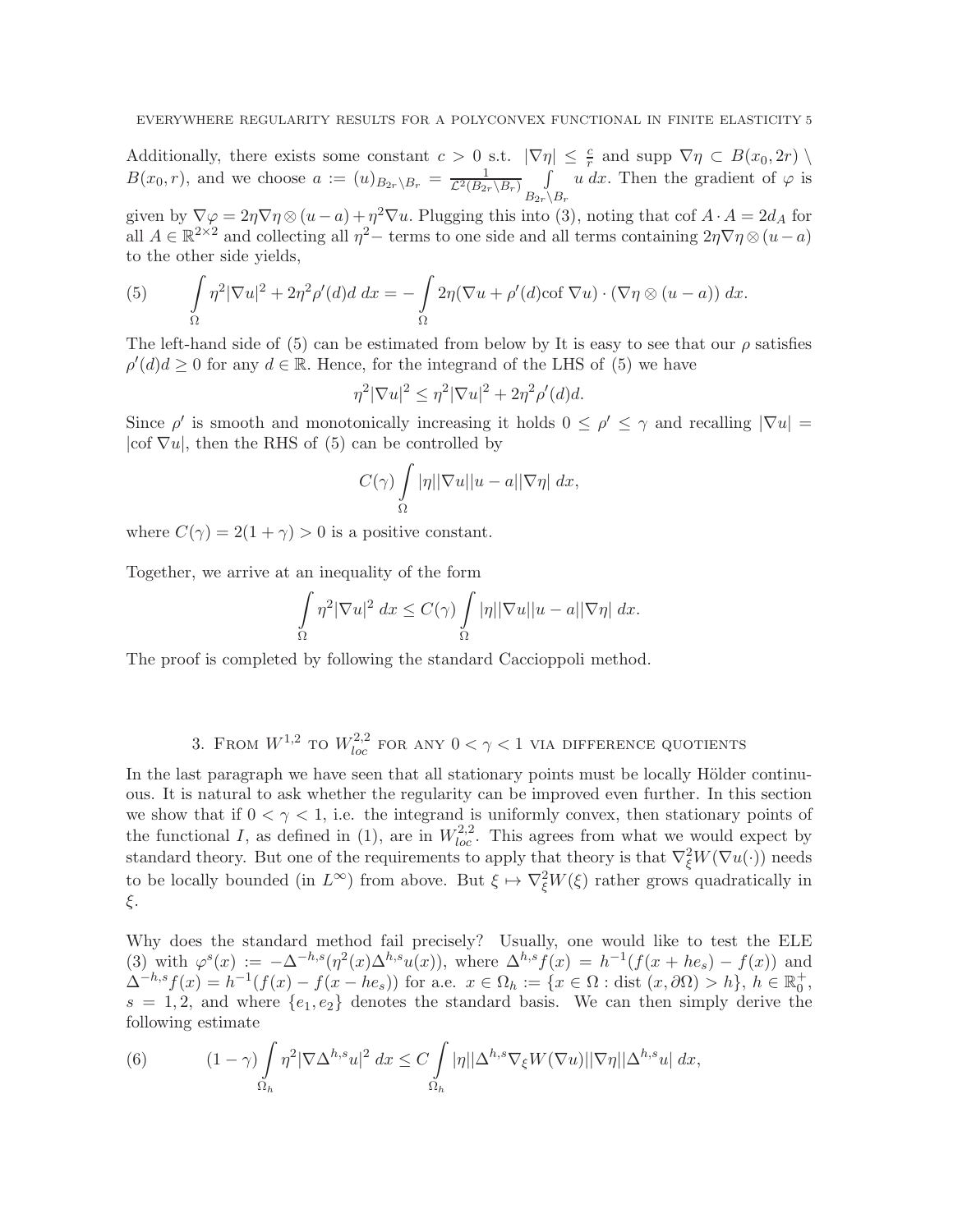### 6 MARCEL DENGLER

which is ok if  $\gamma \in (0,1)$ . Then in order for the RHS to be bounded, we need  $\Delta^{h,s} \nabla_{\xi} W(\nabla u) \in$  $L^2(\Omega_h)$ , which can be guaranteed if  $D_\xi^2 W(\nabla u(\cdot)) \in L^\infty(\Omega_h)$ . Unfortunately, since  $|D_\xi^2 W(\nabla u(\cdot))| \sim$  $|\nabla u(\cdot)|^2$ ,  $D_{\xi}^2 W(\nabla u(\cdot))$  is in  $L^1(\Omega_h)$ , but not necessarily in any better space. Hence, the RHS of (6) might blow up.

Situations, where the second derivative of a uniformly convex integrand might be unbounded, have been studied in [15]. De Maria's genius idea is to play the problematic term against a slight variation of itself. In order to explain the idea even further consider

(7) 
$$
\int_{\Omega_h} (\eta^2(x+he_s)-\eta^2(x))f(\Delta^{h,s}D_{\xi}W(\nabla u(x))) dx,
$$

f denoting a generic function. Now for the most part of the set  $\Omega_h$  the integrand in (7) disappears. Even though the integrand  $f$  might be large, there is only a small set on which  $f$ can contribute. As a consequence, this introduces another 'smallness' to the integral, which turns out to be enough to control its behaviour.

As a test function we will therefore use

(8) 
$$
\varphi(x) = -\Delta^{-h,s}((\eta^2(x+he_s) - (1-\alpha)\eta^2(x))\Delta^{h,s}u(x)),
$$

a.e. in  $\Omega_h$  and for some  $0 < \alpha < 1$ . Notice, that we use a slight modification of the test function given in [15]. The reason is, that we do not explicitly use the strong ellipticity inequality, which can be avoided by using the concrete form of our integrand  $W$  and by introducing an additional small parameter  $\alpha$ . The advantage being, that our method could be used in future works when  $\gamma \geq 1$ . But, at present, this remains open. We want to emphasise another time, that the condition  $0 < \gamma < 1$  will be crucial in the following discussion.

The goal is to obtain a reverse Poincaré inequality of the form

$$
\|\nabla^2 u\|_{L^2(B_r)}^2 \le \frac{C(\gamma)}{r^2} \|\nabla u\|_{L^2(B_{2r})}^2 \text{ for any } B(2r) \subset\subset \Omega.
$$

The strategy of the proof is then fairly straightforward:

- (1) Testing the ELE with (8) and organising the upcoming terms.
- (2) Estimating, mostly via standard estimates, however, some of the estimates are more subtle, where explicit use of the closeness of  $\eta(x)$  and  $\eta(x+he_s)$  must be made, thereby following closely [15].
- (3) The proof is then concluded by Nirenberg's lemma.

## Proof of theorem 1.3:

Step 1: testing the equation. Recall the ELE

(9) 
$$
\int_{\Omega} (\nabla u + \rho'(d) \cot \nabla u) \cdot \nabla \varphi dx = 0 \text{ for all } \varphi \in W_0^{1,2}(\Omega, \mathbb{R}^2).
$$

Let  $x_0 \in \Omega$  and  $r > 0$  s.t.  $B(x_0, 3r) \subset\subset \Omega$ . We will use the notation  $\bar{x} := x + he_s$  and  $x^- := x - he_s$  for every  $x \in \Omega_h := \{x \in \Omega : \text{dist}(x, \partial \Omega) > h\}.$  Further, choose  $h_0 := \frac{r}{10}$ and let  $0 < h < h_0$ , then by construction supp  $\eta(\cdot)$ , supp  $\eta(\cdot \pm he_s) \subset B(x_0, \frac{7r}{4})$  $\frac{(r}{4})$ . As a test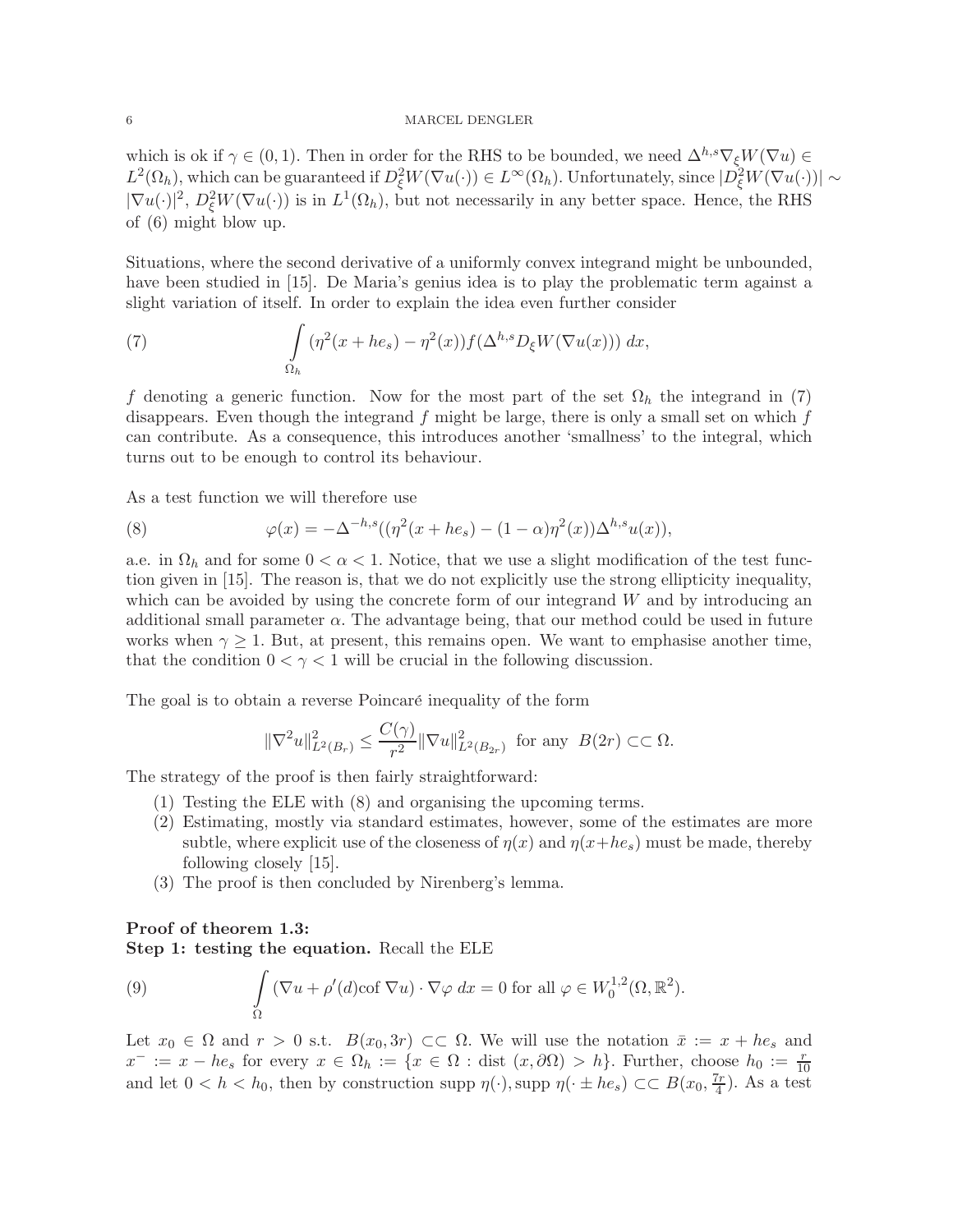function, motivated by [15], we choose

(10) 
$$
\varphi = -\Delta^{-h,s}(\tau^h(x)\Delta^{h,s}u), \text{ with } \tau^h(x) := \eta^2(\bar{x}) - (1-\alpha)\eta^2(x)
$$

where  $0 < \alpha < 1$  and  $\eta \in C_c^{\infty}(\Omega)$  is a standard mollifier satisfying the properties  $\eta \equiv 1$  in  $B_r = B(x_0, r), \eta \equiv 0 \text{ in } \Omega \setminus B(x_0, \frac{3r}{2})$  $\frac{3r}{2}$ ,  $0 \le \eta \le 1$  and there exists  $c > 0$  s.t.  $|\nabla \eta| \le \frac{c}{r}$  and  $|\nabla^2 \eta| \leq \frac{c}{r^2}$ . Differentiating (10) gives

$$
\nabla \varphi = -\Delta^{-h,s}(\tau^h \Delta^{h,s} \nabla u) - \Delta^{-h,s}(\nabla \tau^h \otimes \Delta^{h,s} u),
$$

Then the ELE becomes

(11)  

$$
-\int_{B_{2r}} (\nabla u + \rho'(d)\cot \nabla u) \cdot \Delta^{-h,s} (\tau^h \Delta^{h,s} \nabla u) dx = \int_{B_{2r}} (\nabla u + \rho'(d)\cot \nabla u) \cdot \Delta^{-h,s} (\nabla \tau^h \otimes \Delta^{h,s} u) dx.
$$

First recall the integration by parts formula for difference quotients for two functions  $v, w \in$  $L^2(\Omega)$  of which at least one has support in  $\Omega_h$ , then

$$
\int_{\Omega} v \Delta^{h,s} w \, dx = - \int_{\Omega} (\Delta^{-h,s} v) w \, dx.
$$

Applying this to the LHS of (11) gives

$$
LHS = \int_{B_{2r}} \tau^h \Delta^{h,s} (\nabla u + \rho'(d) \cot \nabla u) \cdot \Delta^{h,s} \nabla u \, dx
$$
  
= 
$$
\int_{B_{2r}} \eta^2(\bar{x}) \Delta^{h,s} \nabla u(x) \cdot \Delta^{h,s} \nabla u \, dx - (1 - \alpha) \int_{B_{2r}} \eta^2(x) \Delta^{h,s} \nabla u(x) \cdot \Delta^{h,s} \nabla u \, dx
$$
  
+ 
$$
\int_{B_{2r}} \tau^h \Delta^{h,s} (\rho'(d) \cot \nabla u)(x) \cdot \Delta^{h,s} \nabla u \, dx,
$$

where we used the definition of  $\tau^h$ .

Recalling the product rule for difference quotients, for  $f : \Omega_h \to \mathbb{R}$  and  $g : \Omega \to \mathbb{R}$  it holds that

(12) 
$$
\Delta^{h,s}(fg)(x) = \Delta^{h,s}(f)(x)g(x) + f(\bar{x})\Delta^{h,s}g(x).
$$

We point out, that this formula remains true even if  $f$  and  $g$  are vector- or matrixvalued and for various types of products (for example, scalar- or tensorproducts). Applying the product rule to the RHS of (11) yields

$$
RHS = \int_{B_{2r}} (\nabla u + \rho'(d)\cot \nabla u) \cdot \nabla \tau^h(x) \otimes \Delta^{-h,s} \Delta^{h,s} u(x) dx + \int_{B_{2r}} (\nabla u + \rho'(d)\cot \nabla u) \cdot \Delta^{-h,s} (\nabla \tau^h)(x) \otimes \Delta^{h,s} u(x^-) dx.
$$

By plugging this back into the ELE (11) and rearranging terms we get

$$
\int_{B_{2r}} \eta^2(\bar{x}) |\Delta^{h,s} \nabla u|^2(x) dx = (1-\alpha) \int_{B_{2r}} \eta^2(x) |\Delta^{h,s} \nabla u|^2(x) dx
$$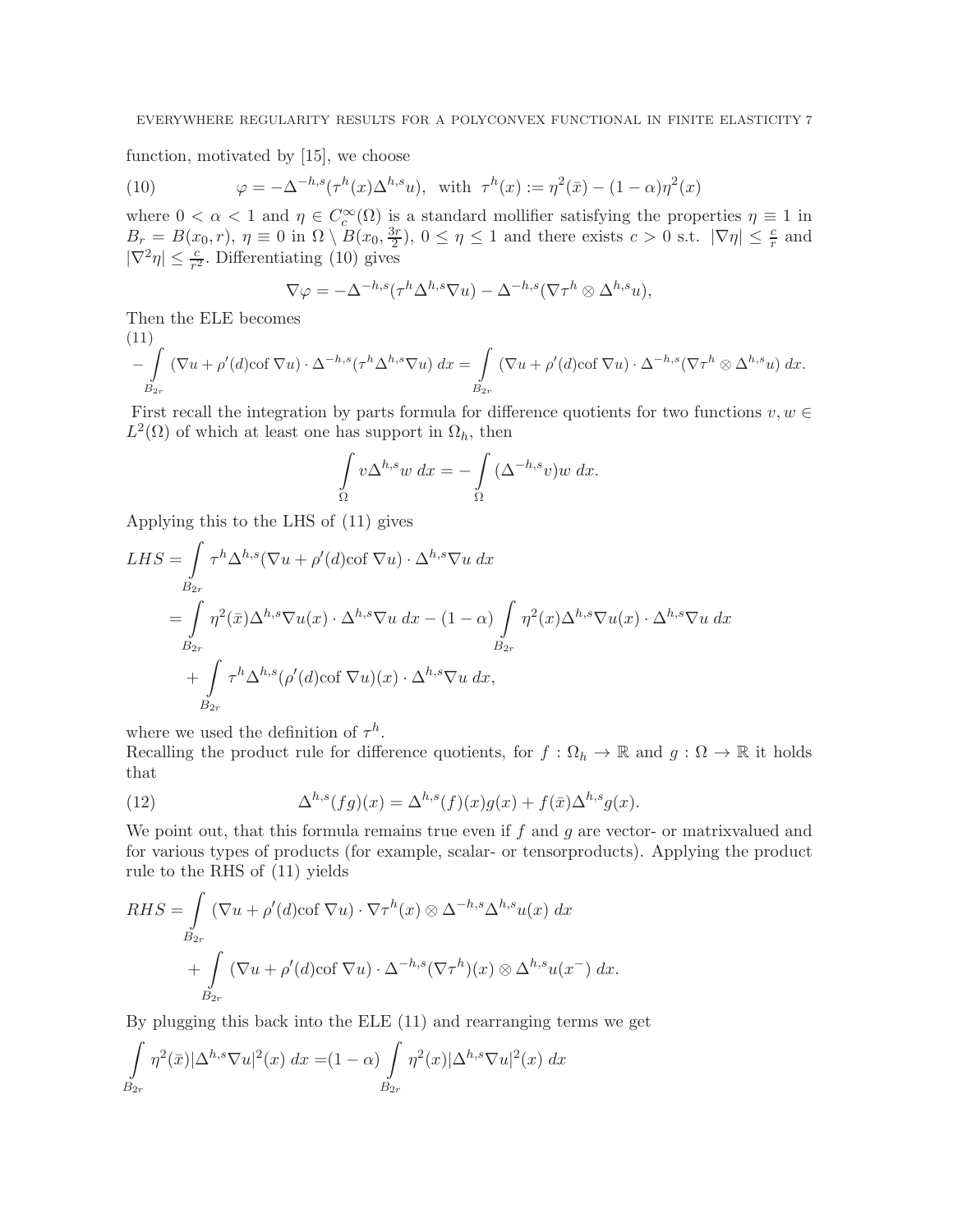$$
-\int_{B_{2r}} \tau^h \Delta^{h,s} (\rho'(d) \cot \nabla u)(x) \cdot \Delta^{h,s} \nabla u \, dx
$$
  
+ 
$$
\int_{B_{2r}} (\nabla u + \rho'(d) \cot \nabla u) \cdot \nabla \tau^h(x) \otimes \Delta^{-h,s} \Delta^{h,s} u(x) \, dx
$$
  
+ 
$$
\int_{B_{2r}} (\nabla u + \rho'(d) \cot \nabla u) \cdot \Delta^{-h,s} (\nabla \tau^h)(x) \otimes \Delta^{h,s} u(x^{-}) \, dx
$$
  
=:  $(i) + (ii) + (iii) + (iv).$ 

**Step 2: about** (*i*). We start with the following estimate: for  $\beta \in \mathbb{R}$ , we have  $\beta^2 \eta^2(x) = |\beta(\eta(x) - \eta(\bar{x})) + \beta \eta(\bar{x})|^2 = \beta^2(\eta(x) - \eta(\bar{x}))^2 + \beta^2 \eta^2(\bar{x}) + 2\beta^2(\eta(x) - \eta(\bar{x}))\eta(\bar{x}).$ 

Then by Cauchy's inequality we get, for some  $c' > 0$ ,

$$
2\beta^2(\eta(x) - \eta(\bar{x}))\eta(\bar{x}) \le \frac{1}{c'}(\eta(x) - \eta(\bar{x}))^2 + c'\beta^4\eta^2(\bar{x}).
$$

Choosing  $\beta^2 = (1 - \alpha)$  yields,

$$
(1 - \alpha)\eta^{2}(x) \leq \left( (1 - \alpha) + \frac{1}{c'} \right) (\eta(x) - \eta(\bar{x}))^{2} + (1 - \alpha)(1 + c'(1 - \alpha))\eta^{2}(\bar{x}).
$$

Then by the latter estimate we can estimate  $(i)$  by

(1- 
$$
\alpha
$$
)  $\int_{B_{2r}} \eta^2(x) |\Delta^{h,s} \nabla u|^2 dx \le \left( (1-\alpha) + \frac{1}{c'} \right) \int_{B_{2r}} |\eta(\bar{x}) - \eta(x)|^2 |\Delta^{h,s} \nabla u|^2 dx$   
  $+ (1-\alpha)(1 + c'(1-\alpha)) \int_{B_{2r}} \eta(\bar{x})^2 |\Delta^{h,s} \nabla u|^2 dx$   
(13)  $=:(i.a) + (i.b).$ 

Using the mean value theorem and  $|\nabla \eta| \leq \frac{c}{r}$  we can control  $(i.a)$  via

$$
(i.a) \leq h^2 \left( (1 - \alpha) + \frac{1}{c'} \right) \int_{B_{\frac{7r}{4}}} |\nabla \eta|^2 |\Delta^{h,s} \nabla u|^2 dx
$$
  

$$
\leq \frac{h^2 c^2 \left( (1 - \alpha) + \frac{1}{c'} \right)}{r^2} \int_{B_{\frac{7r}{4}}} |\Delta^{h,s} \nabla u|^2 dx
$$
  

$$
\leq \frac{c^2 \left( (1 - \alpha) + \frac{1}{c'} \right)}{r^2} \int_{B_{\frac{7r}{4}}} |\nabla u(\bar{x})|^2 + |\nabla u(x)|^2 dx
$$
  

$$
(14) \leq \frac{c^2 \left( (1 - \alpha) + \frac{1}{c'} \right)}{r^2} \int_{B_{2r}} |\nabla u(x)|^2 dx,
$$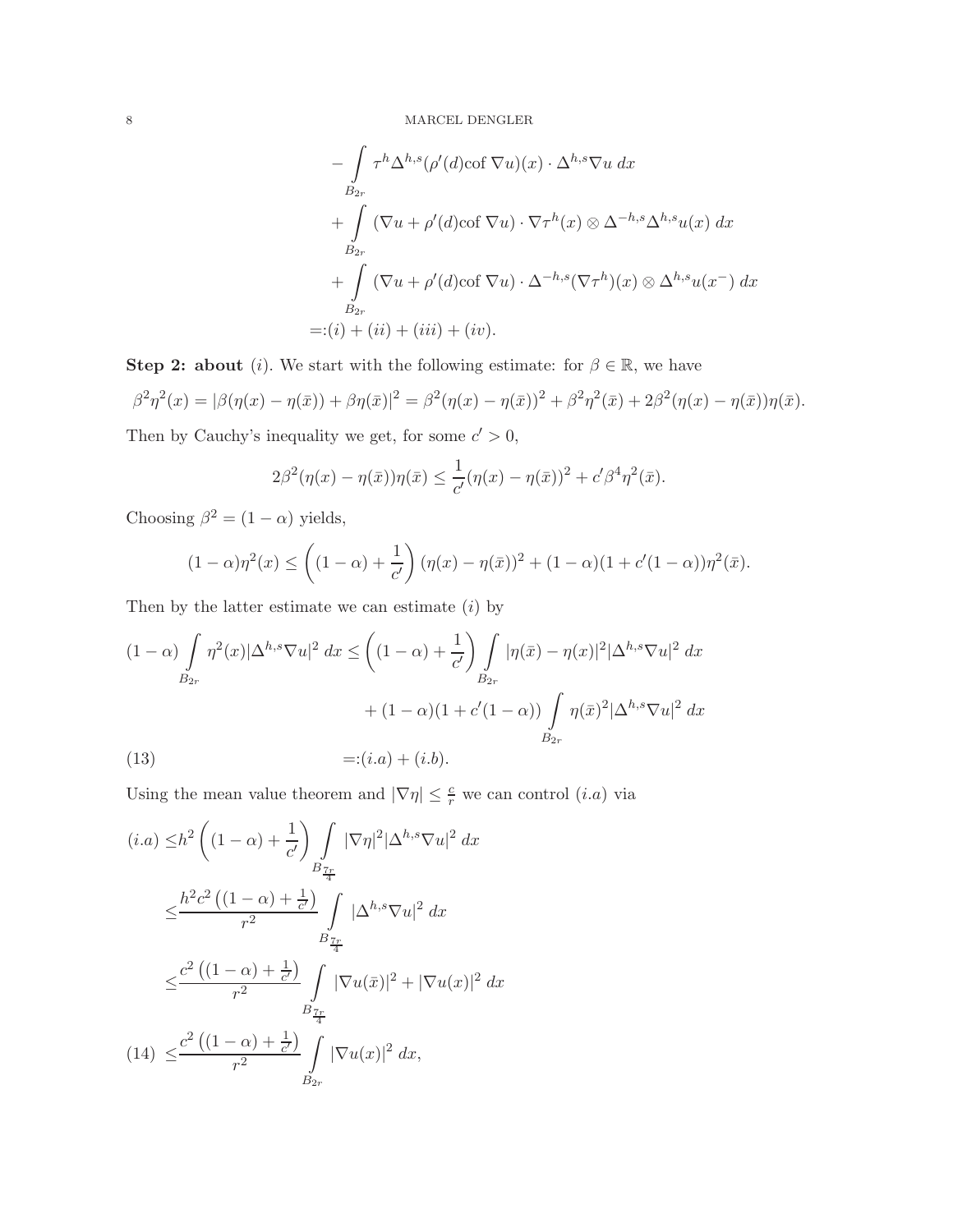where we used

$$
\int_{B_{\frac{7r}{4}}} |\nabla u(\bar{x})|^2 dx \leq \int_{B_{2r}} |\nabla u(x)|^2 dx.
$$

From (13) together with (14) we get

(15) 
$$
(i) \le (1 - \alpha)(1 + c') \int_{B_{2r}} \eta^2(\bar{x}) |\Delta^{h,s} \nabla u|^2 dx + \frac{C}{r^2} \int_{B_{2r}} |\nabla u(x)|^2 dx,
$$

where we simplified the coefficient in front of the first integral by using the estimate  $(1 +$  $c'(1-\alpha) \leq (1+c')$ . It will be crucial that for every  $0 < \alpha < 1$  it is possible to choose  $c' > 0$ so small that  $(1 - \alpha)(1 + c') < 1$ . Moreover, we introduced a generic constant  $C > 0$ , which is also allowed to depend on  $\gamma$ . We can be generous, with the constant in front of the rightmost integral, as long as it remains finite.

**Step 3: about** (*ii*). Rewriting  $\tau^h(x) = \alpha \eta^2(\bar{x}) + (1 - \alpha)(\eta^2(\bar{x}) - \eta^2(x))$  yields

$$
(ii) = -\int_{B_{2r}} \tau^h(x) \Delta^{h,s} (\rho'(d) \cot \nabla u)(x) \cdot \Delta^{h,s} \nabla u \, dx
$$
  
=  $-\alpha \int_{B_{2r}} \eta^2(\bar{x}) \Delta^{h,s} (\rho'(d) \cot \nabla u)(x) \cdot \Delta^{h,s} \nabla u \, dx$   
 $-(1-\alpha) \int_{B_{2r}} (\eta^2(\bar{x}) - \eta^2(x)) \Delta^{h,s} (\rho'(d) \cot \nabla u)(x) \cdot \Delta^{h,s} \nabla u \, dx.$ 

For the first term we use the lower bound of lemma 4.2, which is given by

(16) 
$$
\Delta^{h,s}(\rho'(d)\cot \nabla u)(x) \cdot \Delta^{h,s} \nabla u(x) \geq -\gamma |\Delta^{h,s} \nabla u(x)|^2
$$

for the second one we use the upper bound, shown in the same lemma, given by

(17) 
$$
|\Delta^{h,s}(\rho'(d)\cot \nabla u)(x)| \leq \gamma |\Delta^{h,s} \nabla u(x)| + \frac{2\gamma}{h} |\nabla u(x)|
$$

which hold a.e. in  $\Omega_h$ . Hence,

$$
(ii) \leq \alpha \gamma \int_{B_{2r}} \eta^2(\bar{x}) |\Delta^{h,s} \nabla u|^2 dx
$$
  
+  $(1 - \alpha) \gamma \int_{B_{2r}} |\eta^2(\bar{x}) - \eta^2(x)| |\Delta^{h,s} \nabla u|^2 dx$   
+  $\frac{2(1 - \alpha)\gamma}{h} \int_{B_{2r}} |\eta^2(\bar{x}) - \eta^2(x)| |\nabla u(x)| |\Delta^{h,s} \nabla u| dx$   
=:  $(ii.a) + (ii.b) + (ii.c)$ 

(ii.a) is already of the desired form. For (ii.b) we apply, again, the mean value theorem and  $|\nabla \eta| \leq \frac{c}{r}$  to obtain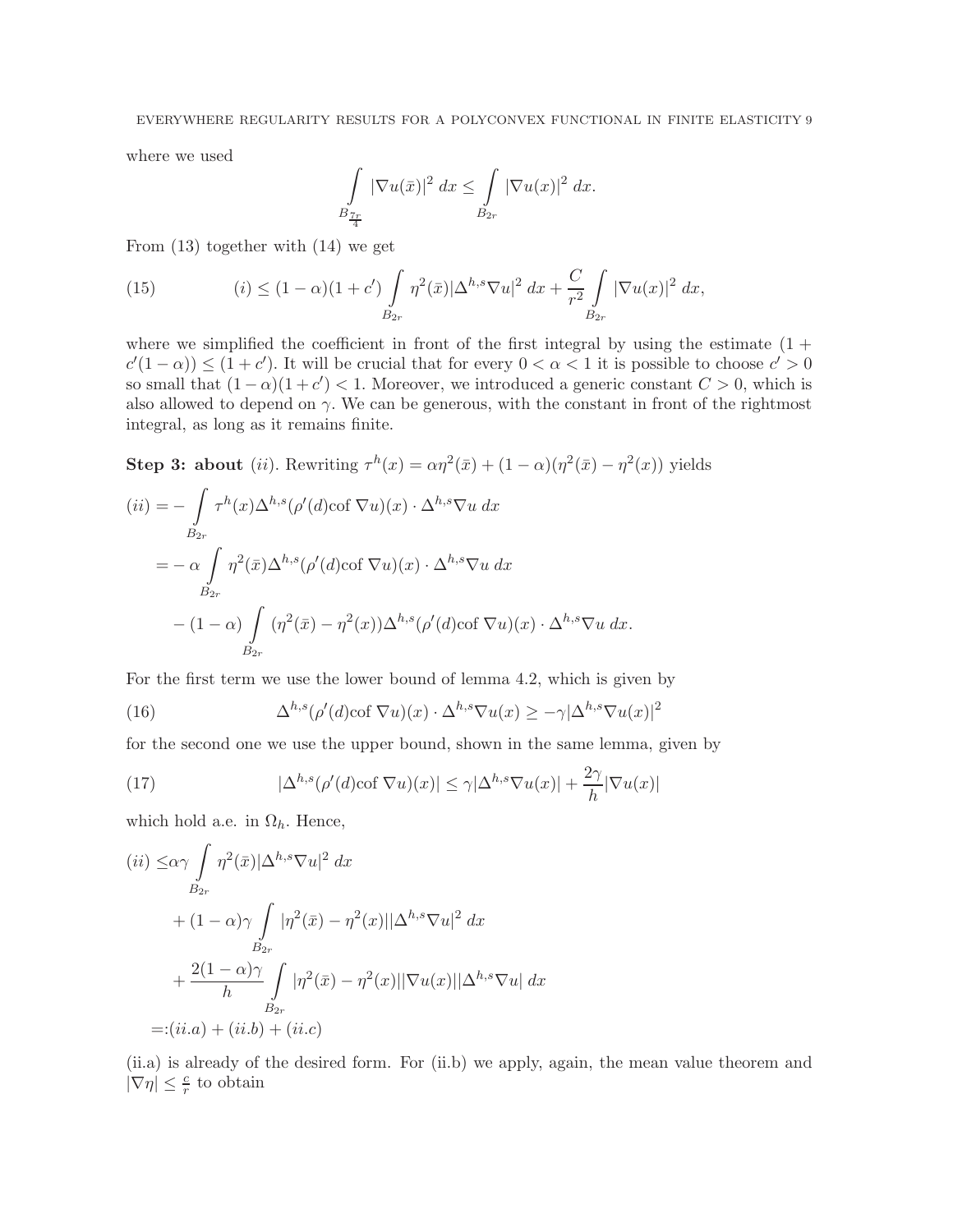$$
(ii.b) \leq (1 - \alpha)\gamma \int_{B_{2r}} |\eta(x) - \eta(\bar{x})||\eta(x) + \eta(\bar{x})||\Delta^{h,s}\nabla u|^2 dx
$$
  
\n
$$
\leq (1 - \alpha)\gamma h \int_{B_{\frac{7r}{4}}^r} |\nabla \eta||\eta(x) + \eta(\bar{x})||\Delta^{h,s}\nabla u|^2 dx
$$
  
\n
$$
\leq Ch^2 \gamma^2 \int_{B_{\frac{7r}{4}}} |\nabla \eta||\Delta^{h,s}\nabla u(x)|^2 dx + \varepsilon (1 - \alpha)^2 \int_{B_{2r}} |\eta(x) + \eta(\bar{x})|^2 |\Delta^{h,s}\nabla u(x)|^2 dx
$$
  
\n
$$
(18) \leq C(\gamma)h^2 \int_{B_{\frac{7r}{4}}} |\nabla \eta|^2 |\Delta^{h,s}\nabla u(x)|^2 dx + 2\varepsilon (1 - \alpha)^2 \int_{B_{2r}} (\eta^2(x) + \eta^2(\bar{x})) |\Delta^{h,s}\nabla u(x)|^2 dx.
$$

Here the  $\varepsilon$  results from another application of Cauchy's inequality with the weight  $\varepsilon > 0$ , where we can choose  $\varepsilon$  arbitrarily small. The counterpart  $\varepsilon^{-1}$  has been absorbed into C. Then the first term of the latter line can be controlled, as before in (14), by

$$
C(\gamma)h^2 \int\limits_{B_{\frac{7r}{4}}} |\nabla \eta|^2 |\Delta^{h,s} \nabla u(x)|^2 \ dx \leq \frac{C(\gamma)}{r^2} \int\limits_{B_{\frac{7r}{4}}} |\nabla u(\bar x)|^2 + |\nabla u(x)|^2 \ dx \leq \frac{C(\gamma)}{r^2} \int\limits_{B_{2r}} |\nabla u(x)|^2 \ dx.
$$

The latter term of  $(18)$  can be estimated in a similar fashion as has been done for  $(i)$ :

$$
2\varepsilon(1-\alpha)^2 \int\limits_{B_{2r}} (\eta^2(x) + \eta^2(\bar{x})) |\Delta^{h,s} \nabla u(x)|^2 dx
$$
  

$$
\leq (2\varepsilon(1-\alpha)^2 + 2\varepsilon(1-\alpha)^2(1 + 2c' \varepsilon(1-\alpha)^2)) \int\limits_{B_{2r}} \eta^2(\bar{x}) |\Delta^{h,s} \nabla u|^2 dx + \frac{c}{r^2} \int\limits_{B_{2r}} |\nabla u(x)|^2 dx.
$$

Together we get

$$
(19) \ \ (ii.b) \leq (2\varepsilon(1-\alpha)^2(2+2c''\varepsilon(1-\alpha)^2))\int\limits_{B_{2r}} \eta^2(\bar{x})|\Delta^{h,s}\nabla u(x)|^2\ dx + \frac{C(\gamma)}{r^2}\int\limits_{B_{2r}} |\nabla u(x)|^2\ dx.
$$

A similar calculation can be done for (ii.c):

$$
(ii.c) = + \frac{2(1-\alpha)\gamma}{h} \int_{B_{2r}} |\eta^2(\bar{x}) - \eta^2(x)| |\nabla u(x)| |\Delta^{h,s} \nabla u| dx
$$
  
\n
$$
\leq 2(1-\alpha)\gamma \int_{B_{\frac{7r}{4}}} |\nabla \eta| |\eta(x) + \eta(\bar{x})| |\nabla u(x)| |\Delta^{h,s} \nabla u| dx
$$
  
\n
$$
\leq C\gamma^2 \int_{B_{\frac{7r}{4}}} |\nabla \eta|^2 |\nabla u(x)|^2 dx + \varepsilon (1-\alpha)^2 \int_{B_{2r}} |\eta(x) + \eta(\bar{x})|^2 |\Delta^{h,s} \nabla u(x)|^2 dx
$$
  
\n(20) 
$$
\leq (2\varepsilon (1-\alpha)^2 (2 + 2c''\varepsilon (1-\alpha)^2)) \int_{B_{2r}} \eta^2(\bar{x}) |\Delta^{h,s} \nabla u(x)|^2 dx + \frac{C(\gamma)}{r^2} \int_{B_{2r}} |\nabla u(x)|^2 dx.
$$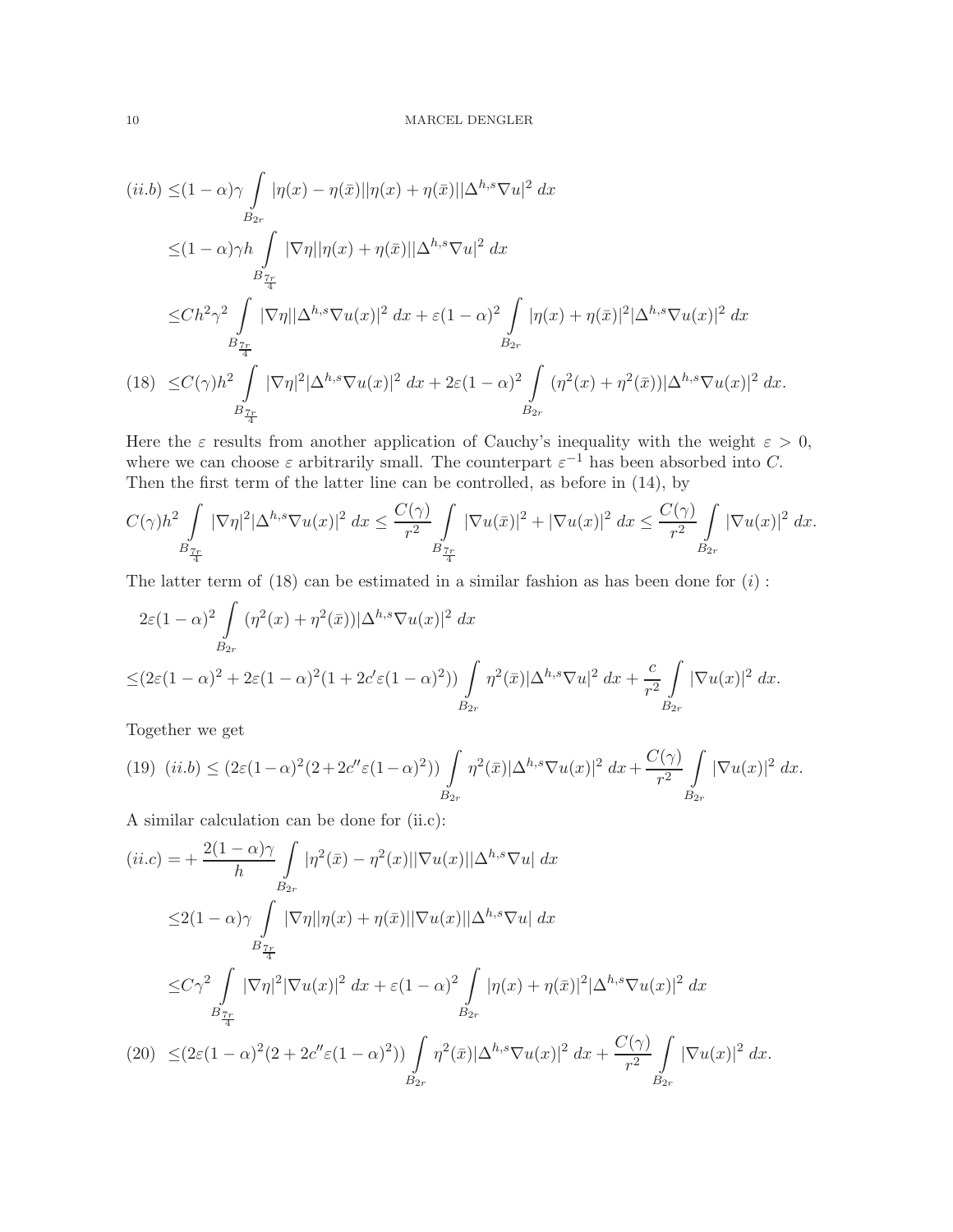Collecting, (ii.a), (19) and (20) yields, (21)

$$
(ii) \leq (\alpha \gamma + 4\varepsilon (1 - \alpha)^2 (2 + 2c'' \varepsilon (1 - \alpha)^2)) \int\limits_{B_{2r}} \eta^2(\bar{x}) |\Delta^{h,s} \nabla u(x)|^2 dx + \frac{C(\gamma)}{r^2} \int\limits_{B_{2r}} |\nabla u(x)|^2 dx.
$$

**Step 4: about**  $(iii)$ . The third term can be estimated by

$$
(iii) = \int_{B_{2r}} (\nabla u + \rho'(d)\text{cof }\nabla u) \cdot \nabla \tau^h(x) \otimes \Delta^{-h,s} \Delta^{h,s} u(x) dx
$$

$$
\leq (1+\gamma) \int_{B_{2r}} |\nabla \tau^h(x)| |\nabla u| |\Delta^{-h,s} \Delta^{h,s} u| dx.
$$

Next  $\nabla \tau^h$  is given by

$$
\nabla \tau^h(x) = 2\eta(\bar{x}) \nabla \eta(\bar{x}) - 2(1 - \alpha)\eta(x) \nabla \eta(x), \text{ for all } x \in \Omega_h.
$$

By the latter expression and the triangle inequality we get

$$
(iii) \leq 2(1+\gamma) \int_{B_{2r}} \eta(\bar{x}) |\nabla \eta(\bar{x})| |\nabla u| |\Delta^{-h,s} \Delta^{h,s} u| dx
$$
  
+ 2(1+\gamma)(1-\alpha) \int\_{B\_{2r}} \eta(x) |\nabla \eta(x)| |\nabla u| |\Delta^{-h,s} \Delta^{h,s} u| dx  
 =: (iii.a) + (iii.b)

Both terms are very similar, let's start with the second one. By Young's inequality and  $|\nabla \eta| \leq \frac{c}{r}$  we get

$$
(iii.b) \leq \varepsilon \int\limits_{B_{2r}} \eta^2(x) |\Delta^{-h,s} \Delta^{h,s} u|^2 dx + \frac{(1+\gamma)^2 (1-\alpha)^2}{\varepsilon} \int\limits_{B_{2r}} |\nabla \eta(x)|^2 |\nabla u(x)|^2 dx
$$
  

$$
\leq \varepsilon \int\limits_{B_{2r}} \eta^2(x) |\Delta^{-h,s} \Delta^{h,s} u|^2 dx + \frac{c(1+\gamma)^2}{\varepsilon r^2} \int\limits_{B_{2r}} |\nabla u(x)|^2 dx
$$

The first term on the RHS seems difficult. But to our advantage De Maria shows in [15] how this term can be controlled. First we rewrite the integrand by

$$
\varepsilon \int_{B_{2r}} \eta^2(x) |\Delta^{-h,s} \Delta^{h,s} u(x)|^2 dx
$$
  
\n
$$
= \varepsilon \int_{B_{2r}} \frac{1}{h^2} |\eta(x) \Delta^{h,s} u(x) - \eta(x) \Delta^{h,s} u(x^-)|^2 dx
$$
  
\n
$$
= \varepsilon \int_{B_{2r}} \frac{1}{h^2} |\eta(x^-) \Delta^{h,s} u(x^-) - \eta(x) \Delta^{h,s} u(x) + (\eta(x) - \eta(x^-)) \Delta^{h,s} u(x^-)|^2 dx
$$
  
\n(22) 
$$
\leq 2\varepsilon \int_{B_{2r}} |\Delta^{-h,s} (\eta \Delta^{h,s} u)(x)|^2 dx + 2\varepsilon \int_{B_{2r}} |\Delta^{-h,s} \eta(x)|^2 |\Delta^{h,s} u(x^-)|^2 dx,
$$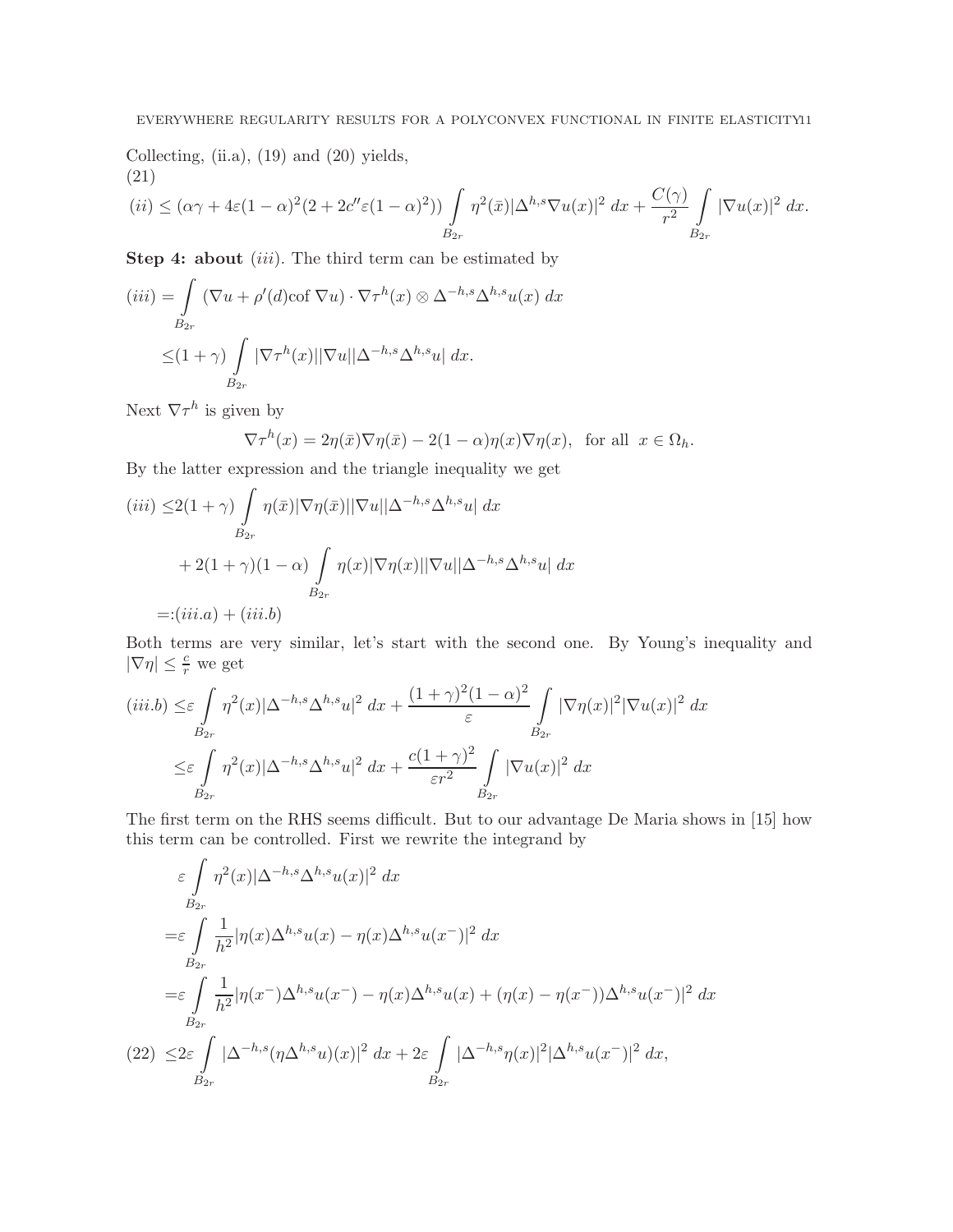where we used  $(a + b)^2 \leq 2(a^2 + b^2)$  and the second term of (22) can be covered as follows

$$
2\varepsilon \int\limits_{B_{2r}} |\Delta^{-h,s}\eta(x)|^2 |\Delta^{h,s}u(x^-)|^2 dx \leq \frac{2C\varepsilon}{r^2} \int\limits_{B_{\frac{7r}{4}}} |\Delta^{h,s}u(x^-)|^2 dx
$$
  

$$
\leq \frac{2C\varepsilon}{r^2} \int\limits_{B_{\frac{7r}{4}+h_0}} |\Delta^{h,s}u(x)|^2 dx
$$
  

$$
\leq \frac{2C\varepsilon}{r^2} \int\limits_{B_{2r}} |\nabla u(x)|^2 dx,
$$

where we used Nirenberg's lemma<sup>3</sup> in the latter estimate. The first term of  $(22)$  can be treated, again, using Nirenberg's lemma and the product rule, as follows

$$
2\varepsilon \int_{B_{2r}} |\Delta^{-h,s}(\eta \Delta^{h,s} u)(x)|^2 dx \leq 2\varepsilon \int_{B_{2r}} |\nabla(\eta \Delta^{h,s} u)(x)|^2 dx
$$
  

$$
\leq 4\varepsilon \int_{B_{2r}} |\nabla \eta(x) \Delta^{h,s} u(x)|^2 dx + 4\varepsilon \int_{B_{2r}} \eta^2(x) |\nabla \Delta^{h,s} u(x)|^2 dx
$$
  

$$
\leq \frac{c\varepsilon}{r^2} \int_{B_{2r}} |\Delta^{h,s} u(x)|^2 dx + 4\varepsilon \int_{B_{2r}} \eta^2(x) |\nabla \Delta^{h,s} u(x)|^2 dx
$$
  

$$
\leq \frac{c\varepsilon}{r^2} \int_{B_{2r}} |\nabla u(x)|^2 dx + c\varepsilon \int_{B_{2r}} \eta^2(\bar{x}) |\nabla \Delta^{h,s} u(x)|^2 dx.
$$

In the last step we used Nirenberg to bound the first term, and step (i) in the rightmost term. Hence,

$$
(iii.b) \le c\varepsilon \int\limits_{B_{2r}} \eta^2(\bar{x}) |\Delta^{h,s} \nabla u|^2 \, dx + \frac{C(\gamma)}{r^2} \int\limits_{B_{2r}} |\nabla u(x)|^2 \, dx.
$$

The (iii.a)-term can be controlled analogously:

$$
(iii.a) \leq \varepsilon \int_{B_{2r}} \eta^2(\bar{x}) |\Delta^{-h,s} \Delta^{h,s} u|^2 dx + \frac{(1+\gamma)^2}{\varepsilon} \int_{B_{2r}} |\nabla \eta(\bar{x})|^2 |\nabla u(x)|^2 dx
$$
  

$$
\leq \varepsilon \int_{B_{2r}} \eta^2(\bar{x}) |\Delta^{-h,s} \Delta^{h,s} u|^2 dx + \frac{c(1+\gamma)^2}{\varepsilon r^2} \int_{B_{2r}} |\nabla u(x)|^2 dx
$$

The first term can be covered by

$$
\varepsilon \int_{B_{2r}} \eta^2(\bar{x}) |\Delta^{-h,s} \Delta^{h,s} u(x)|^2 dx
$$
  
=\varepsilon \int\_{B\_{2r}} \frac{1}{h^2} |\eta(\bar{x}) \Delta^{h,s} u(x) - \eta(\bar{x}) \Delta^{h,s} u(x^-)|^2 dx

 $3$ see [24, lem 7.23-7.24].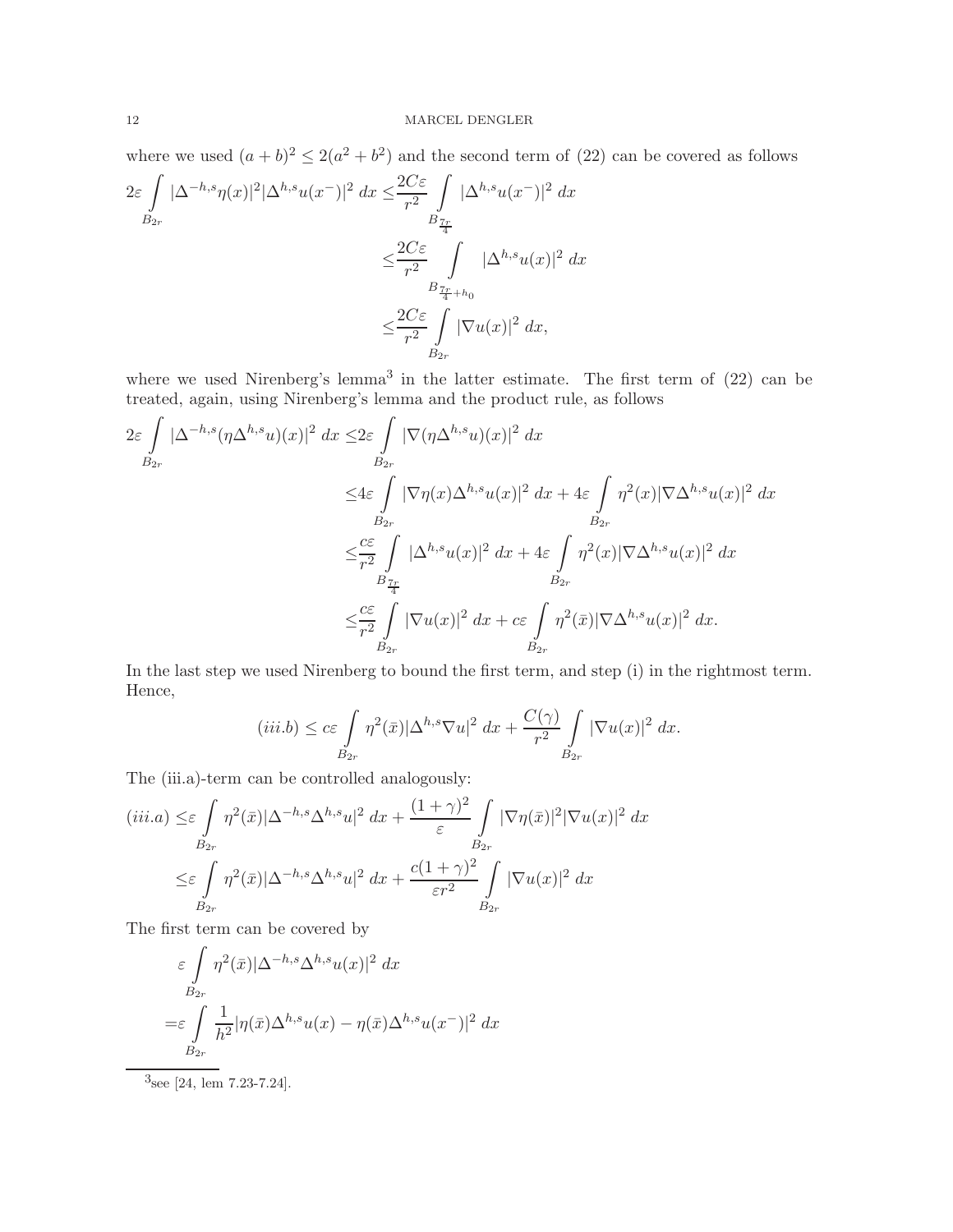$$
= \varepsilon \int\limits_{B_{2r}} \frac{1}{h^2} |\eta(x)\Delta^{h,s} u(x^-) - \eta(\bar{x})\Delta^{h,s} u(x) + (\eta(\bar{x}) - \eta(x))\Delta^{h,s} u(x^-)|^2 dx
$$
  
(23) 
$$
\leq 2\varepsilon \int\limits_{B_{2r}} |\Delta^{h,s} (\eta(x)\Delta^{h,s} u(x - he_s))|^2 dx + 2\varepsilon \int\limits_{B_{2r}} |\Delta^{h,s} \eta(x)\Delta^{h,s} u(x^-)|^2 dx
$$

First term of (23):

$$
2\varepsilon \int_{B_{2r}} |\Delta^{h,s}(\eta(x)\Delta^{h,s}u(x-he_s))|^2 dx
$$
  
\n
$$
\leq 2\varepsilon \int_{B_{2r}} |\nabla(\eta(x)\Delta^{h,s}u(x^-))|^2 dx
$$
  
\n
$$
\leq 4\varepsilon \int_{B_{2r}} |\nabla \eta(x)\Delta^{h,s}u(x^-)|^2 dx + 4\varepsilon \int_{B_{2r}} \eta^2(x)|\nabla\Delta^{h,s}u(x^-)|^2 dx
$$
  
\n
$$
\leq \frac{c\varepsilon}{r^2} \int_{B_{2r}} |\nabla u(x)|^2 dx + c\varepsilon \int_{B_{2r}} \eta^2(\bar{x})|\nabla\Delta^{h,s}u(x)|^2 dx
$$

Rightmost term of (23):

$$
2\varepsilon \int\limits_{B_{2r}} |\Delta^{h,s}\eta(x)|^2 |\Delta^{h,s}u(x^-)|^2 dx \leq \frac{c\varepsilon}{r^2} \int\limits_{B_{\frac{7r}{4}}}\frac{|\Delta^{h,s}u(x^-)|^2 dx}{|\Delta^{h,s}u(x)|^2 dx}
$$
  

$$
\leq \frac{c}{r^2} \int\limits_{B_{\frac{7r}{4}+h_0}}|\Delta^{h,s}u(x)|^2 dx
$$
  

$$
\leq \frac{c}{r^2} \int\limits_{B_{2r}} |\nabla u(x)|^2 dx
$$

Hence,

$$
(iii.a) \leq c\varepsilon \int\limits_{B_{2r}} \eta^2(\bar{x}) |\Delta^{h,s} \nabla u|^2 \, dx + \frac{C(\gamma)}{r^2} \int\limits_{B_{2r}} |\nabla u(x)|^2 \, dx.
$$

Combining the bounds for (iii.a) and (iii.b) yields

(24) 
$$
(iii) \leq c\varepsilon \int\limits_{B_{2r}} \eta^2(\bar{x}) |\Delta^{h,s} \nabla u(x)|^2 dx + \frac{C(\gamma)}{r^2} \int\limits_{B_{2r}} |\nabla u(x)|^2 dx.
$$

**Step 5: about**  $(iv)$ . Starting, similarly to  $(iii)$  by

$$
(iv) = \int_{B_{2r}} (\nabla u + \rho'(d)\text{cof }\nabla u) \cdot \Delta^{-h,s} (\nabla \tau^h)(x) \otimes \Delta^{h,s} u(x^-) dx
$$
  

$$
\leq (1+\gamma) \int_{B_{2r}} |\nabla u||\Delta^{-h,s} (\nabla \tau^h)(x)||\Delta^{h,s} u(x^-)| dx.
$$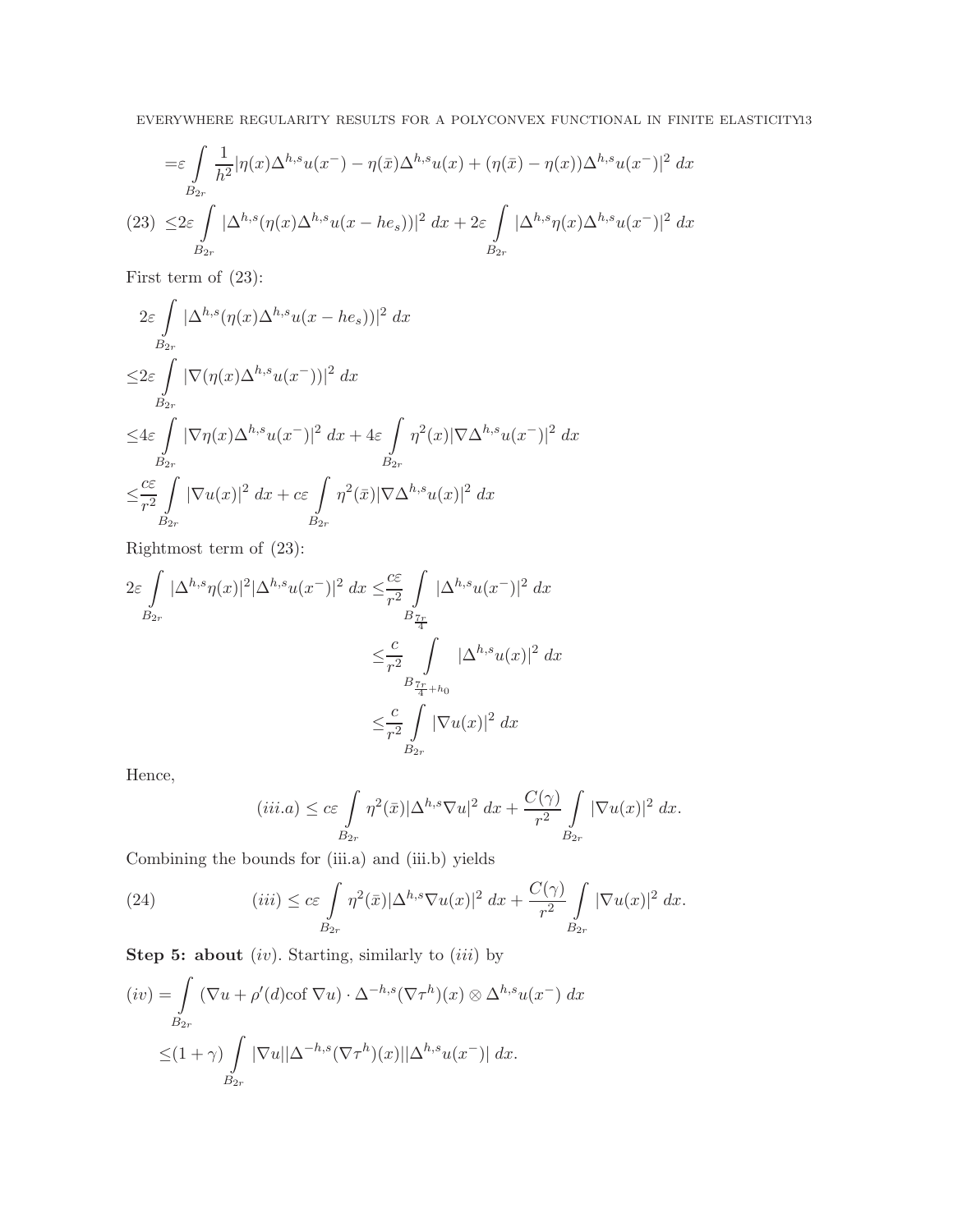We can write

$$
\Delta^{-h,s}(\nabla\tau^h)(x) = 2\Delta^{-h,s}[\eta(\bar{x})\nabla\eta(\bar{x}) - (1-\alpha)\eta(x)\nabla\eta(x)]
$$
  
=2[\Delta^{-h,s}(\eta(\bar{x}))\nabla\eta(\bar{x}) + \eta(\bar{x})\Delta^{-h,s}(\nabla\eta(\bar{x}))  
-(1-\alpha)\Delta^{-h,s}(\eta(x))\nabla\eta(x) - (1-\alpha)\eta(x)\Delta^{-h,s}(\nabla\eta(x))].

Using this latter expansion we can estimate  $(iv)$  by

$$
(iv) = \int_{B_{2r}} (\nabla u + \rho'(d)\text{cof }\nabla u) \cdot \Delta^{-h,s} (\nabla \tau^h)(x) \otimes \Delta^{h,s} u(x^-) dx
$$
  
\n
$$
\leq 2(1+\gamma) \int_{B_{2r}} |\nabla u||\Delta^{-h,s}(\eta(\bar{x}))||\nabla \eta(x)||\Delta^{h,s} u(x^-)| dx
$$
  
\n
$$
+ 2(1+\gamma) \int_{B_{2r}} |\nabla u||\eta(\bar{x})||\Delta^{-h,s} (\nabla \eta(\bar{x}))||\Delta^{h,s} u(x^-)| dx
$$
  
\n
$$
+ 2(1-\alpha)(1+\gamma) \int_{B_{2r}} |\nabla u||\Delta^{-h,s}(\eta(x))||\nabla \eta(x)||\Delta^{h,s} u(x^-)| dx
$$
  
\n
$$
+ 2(1-\alpha)(1+\gamma) \int_{B_{2r}} |\nabla u||\eta(x^-)||\Delta^{-h,s} (\nabla \eta(x))||\Delta^{h,s} u(x^-)| dx
$$
  
\n
$$
=:(iv.a) + (iv.b) + (iv.c) + (iv.d).
$$

We can treat the first part in the following way

$$
(iv.a) = 2(1+\gamma) \int_{B_{2r}} |\nabla u||\Delta^{-h,s}(\eta(\bar{x}))||\nabla \eta(x)||\Delta^{h,s}u(x^-)| dx
$$
  
\n
$$
\leq C(\gamma) \int_{B_{2r}} |\nabla \eta(x)|^2 |\nabla u|^2 dx + \varepsilon \int_{B_{2r}} |\Delta^{-h,s}(\eta(\bar{x}))|^2 |\Delta^{h,s}u(x^-)|^2 dx
$$
  
\n
$$
\leq \frac{C(\gamma)}{r^2} \int_{B_{2r}} |\nabla u|^2 dx + \varepsilon \int_{B_{\frac{7r}{4}}^r} |\nabla \eta|^2 |\Delta^{h,s}u(x^-)|^2 dx
$$
  
\n
$$
\leq \frac{C(\gamma)}{r^2} \int_{B_{2r}} |\nabla u|^2 dx + \frac{\varepsilon}{r^2} \int_{B_{\frac{7r}{4}}^r} |\Delta^{h,s}u(x^-)|^2 dx
$$
  
\n
$$
\leq \frac{C(\gamma)}{r^2} \int_{B_{2r}} |\nabla u|^2 dx + \frac{c\varepsilon}{r^2} \int_{B_{2r}} |\nabla u(x)|^2 dx
$$
  
\n
$$
\leq \frac{C(\gamma)}{r^2} \int_{B_{2r}} |\nabla u|^2 dx,
$$

where we used Young's inequality, the mean value theorem  $|\nabla \eta| < \frac{c}{r}$  and Nirenberg's lemma. Similarly we get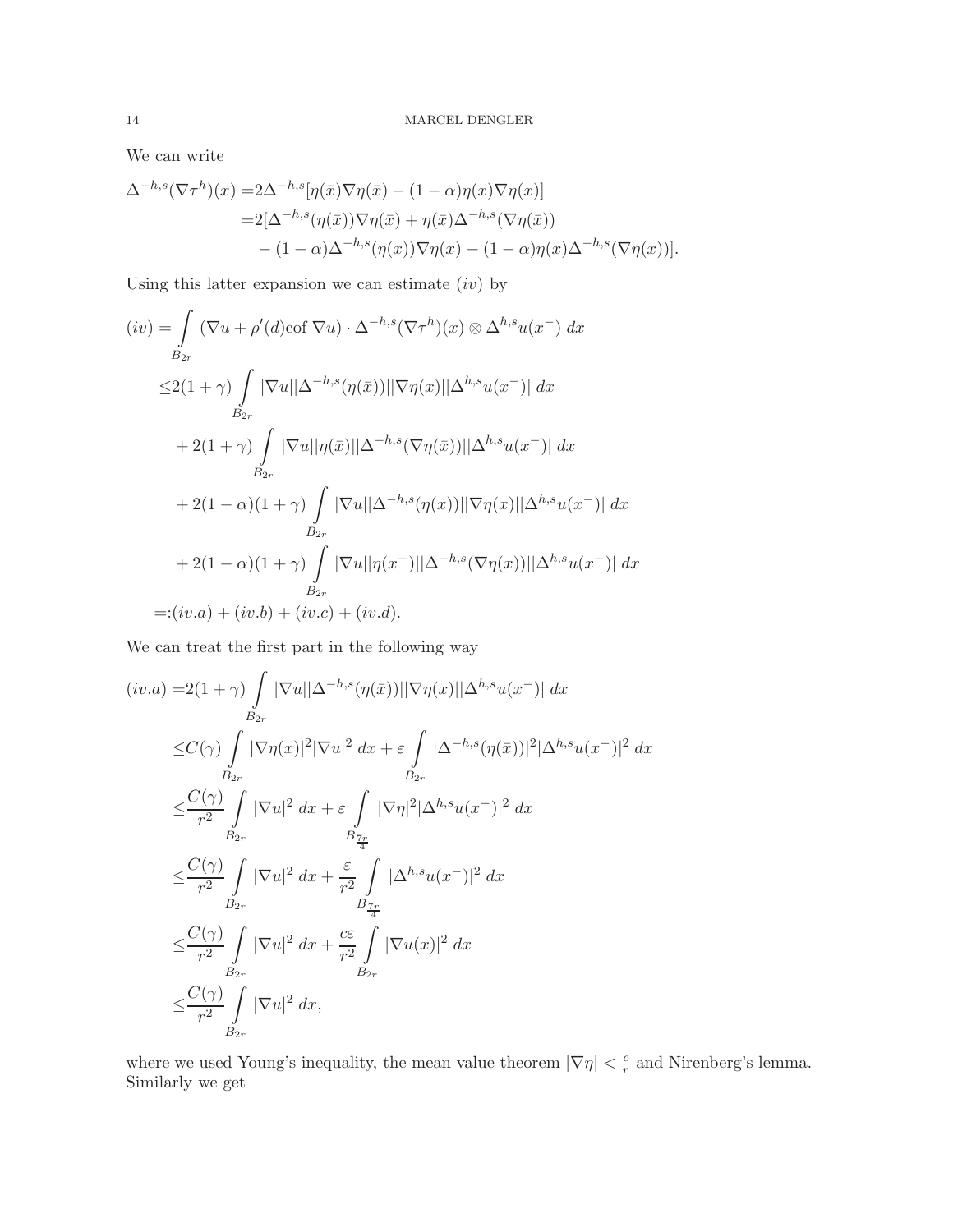$$
(iv.c) \leq \frac{C(\gamma)}{r^2} \int\limits_{B_{2r}} |\nabla u|^2 dx.
$$

For (iv.b) we use Young's inequality and the mean value theorem but this time we apply it to  $\nabla \eta$ , combined with  $|\nabla^2 \eta| \leq \frac{c}{r^2}$  we get

$$
(iv.b) = 2(1+\gamma) \int_{B_{2r}} |\nabla u||\eta(\bar{x})||\Delta^{-h,s}(\nabla \eta(\bar{x}))||\Delta^{h,s}u(x^-)| dx
$$
  
\n
$$
\leq C(\gamma) \int_{B_{2r}} |\Delta^{-h,s}(\nabla \eta(\bar{x}))||\nabla u|^2 dx + \varepsilon \int_{B_{2r}} |\eta(\bar{x})||\Delta^{-h,s}(\nabla \eta(\bar{x}))||\Delta^{h,s}u(x^-)|^2 dx
$$
  
\n
$$
\leq \frac{C(\gamma)}{r^2} \int_{B_{2r}} |\nabla u|^2 dx + \frac{c\varepsilon}{r^2} \int_{B_{2r}} |\eta(\bar{x})|^2 |\Delta^{h,s}u(x^-)|^2 dx
$$
  
\n
$$
\leq \frac{C(\gamma)}{r^2} \int_{B_{2r}} |\nabla u|^2 dx + \frac{c\varepsilon}{r^2} \int_{B_{\frac{r}{4}}} |\Delta^{h,s}u(x^-)|^2 dx
$$
  
\n
$$
\leq \frac{C(\gamma)}{r^2} \int_{B_{2r}} |\nabla u|^2 dx
$$

Similarly, we obtain

$$
(iv.d) \leq \frac{C(\gamma)}{r^2} \int\limits_{B_{2r}} |\nabla u|^2 dx.
$$

Together

(25) 
$$
(iv) \leq \frac{C(\gamma)}{r^2} \int\limits_{B_{2r}} |\nabla u(x)|^2 dx.
$$

Step 6: conclusion. Collecting, (15), (21), (24), and (25) yields the following inequality

$$
(26)\qquad \int\limits_{B_{2r}} \eta^2(\bar{x}) |\Delta^{h,s} \nabla u|^2(x) dx \leq \widetilde{C} \int\limits_{B_{2r}} \eta^2(\bar{x}) |\Delta^{h,s} \nabla u(x)|^2 dx + \frac{C(\gamma)}{r^2} \int\limits_{B_{2r}} |\nabla u(x)|^2 dx,
$$

where  $\widetilde{C} := \widetilde{C}(\alpha, c', c, \gamma, \varepsilon) := ((1 - \alpha)(1 + c') + \alpha \gamma + c \varepsilon) > 0$ . Realising that  $\widetilde{C} < 1$  if  $0 \le \gamma < 1$ and  $\alpha, \varepsilon$  small enough<sup>4</sup> allows one to absorb the first term into the LHS of (26) yielding

$$
(27)\int\limits_{B_{2r}}\eta^2(\bar{x})|\Delta^{h,s}\nabla u|^2(x)\;dx\leq \frac{C(\gamma)}{r^2}\int\limits_{B_{2r}}|\nabla u(x)|^2\;dx,
$$

where the RHS is independent of h. Finally, Nirenberg's lemma implies that  $u \in W_{loc}^{2,2}(\Omega,\mathbb{R}^2)$ .

<sup>4</sup>This can be seen if for any 
$$
0 < \alpha, \gamma < 1
$$
 we choose  $c' > 0$  s.t.  $1 + c' = (1 - \alpha(1 - \gamma))^{-1}$ . Then  $\frac{1}{\alpha^2 \gamma(1 - \gamma)} \geq 0$ 

$$
1 - ((1 - \alpha)(1 + c') + \alpha \gamma) = \frac{\alpha^2 \gamma (1 - \gamma)}{1 - \alpha (1 - \gamma)} > 0
$$

Then there is even enough space to fit in some small  $c\epsilon > 0$  for  $\epsilon > 0$  small enough, s.t.

$$
(1 - \alpha)(1 + c') + \alpha \gamma + c\varepsilon < 1.
$$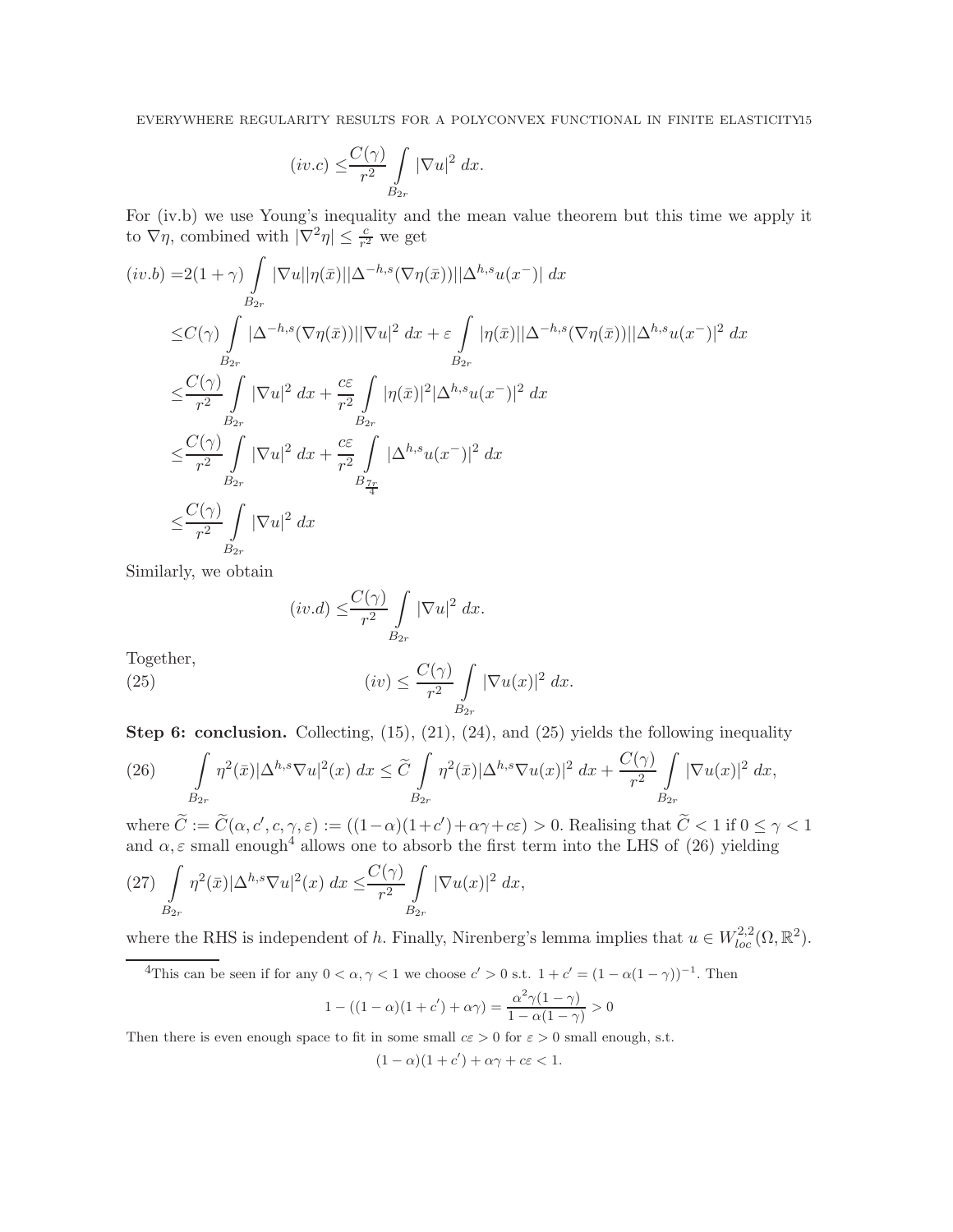**Remark 3.1.** 1. A warning might be in order here. By standard theory one would expect that for a 2 × 2–dimensional uniformly convex (that is  $0 < \gamma < 1$ ) integrand and  $u \in W^{2,2}_{loc}(\Omega,\mathbb{R}^2)$ that the integrability is automatically improved to  $u \in W^{2,p}_{loc}(\Omega,\mathbb{R}^2)$  for some  $p > 2$  by Meyers' theorem and even  $u \in C^{\infty}_{loc}(\Omega, \mathbb{R}^2)$  by Schauder theory. However, note that for our integrand Meyers' does not apply. Indeed, recall that Meyers' is applied in the following way: By  $u \in W_{loc}^{2,2}(\Omega,\mathbb{R}^2)$  one knows that  $\nabla u \in W_{loc}^{1,2}(\Omega,\mathbb{R}^4)$  solves the 'linearized' elliptic PDE

$$
-\text{div}\ (A(x)\nabla^2 u) = 0 \text{ in } D'(\Omega, \mathbb{R}^4),
$$

where  $A(\cdot) := \nabla^2_{\xi} W(\nabla u(\cdot))$  is the coefficients matrix. Note, that  $\xi \mapsto W(\xi)$  is smooth hence the regularity of A is determined by the regularity of  $\nabla u$ . Now one of the prerequisites of Meyers' theorem is that  $A \in L^{\infty}_{loc}$ . But,  $\xi \mapsto \nabla_{\xi}^2 W(\xi)$  grows quadratically in  $\xi$ . Hence, at the present stage, we can only guarantee  $A \in L^1_{loc}$ , but not necessarily  $A \in L^{\infty}_{loc}$ . Hence, we need to obtain higher integrability by foot, which in fact can be done for a general  $\gamma > 0$  with an additional assumption becoming mandatory if  $\gamma \geq 1$ . This is the subject of the next section.

2. We do not expect that theorem 1.3 can be fully extended to the range when  $\gamma \geq 1$  as the famous counterexample by Szekelyhidi [34] indicates. It might however be possible to show, that stationary points are of the class  $W^{2,q}_{loc}(\Omega,\mathbb{R}^2)$  for some  $1 \leq q < 2$  by altering the proof of theorem 1.3. There is also hope that for global  $(\omega-)$ minimizers even more can be said.

### 4. Higher-order regularity and Schauder theory

The content of this section will be the proof of Theorem 1.4, the main argument of which can be found in §4.1. It is followed by some supporting content: §4.2. describes two technical lemmatas used in the proof.  $\S 4.3$  is a version of the reverse Fatou's lemma and  $\S 4.3$ . discusses Hardy spaces, their dual spaces, and the compensated compactness results we rely on in the proof of theorem 1.4.

### 4.1. Proof of theorem 1.4

Key idea of the proof is to establish a reverse Hölder inequality. The technicalities in the following might be overwhelming so it might be helpful to some if we outline the strategy here:

- (1) Differentiating the ELE.
- (2) Approximating the candidate u by a smooth map  $u_{\varepsilon}$  and properties thereof.
- (3) Testing the ELE with the standard mollifier  $\varphi = \eta^2 u_{\varepsilon}$ , will split the ELE in a difficult part  $(I)_{\varepsilon}$  containing the highest order terms and a simpler one  $(II)_{\varepsilon}$  containing the mixed terms.
- (4) Convergence of  $(I)_{\varepsilon}$  is shown by making use of a version of the reverse Fatou's lemma.
- (5) Estimating  $(I)_{\varepsilon}$  by means of compensated compactness.
- (6) Convergence and upper bound on  $(II)_{\varepsilon}$  are shown via standard estimates.
- (7) The proof is then concluded by limit taking, an application of Gehring's lemma, and Schauder theory.

We start by

**Step 1: differentiating the ELE.** The information that u is of class  $W_{loc}^{2,2}$  allows one to take partial derivatives of  $\nabla_{\xi}W(\nabla u)$ : For  $i, j, k \in \{1, 2\}$  we get

$$
\partial_k (\nabla_{\xi} W(\nabla u))_{ij} = \delta_{ia} \delta_{jb} \partial_k \partial_a u_b + \rho'(d) \partial_{\xi_{ab}} ((\operatorname{cof} \xi)_{ij}) \partial_k \partial_a u_b
$$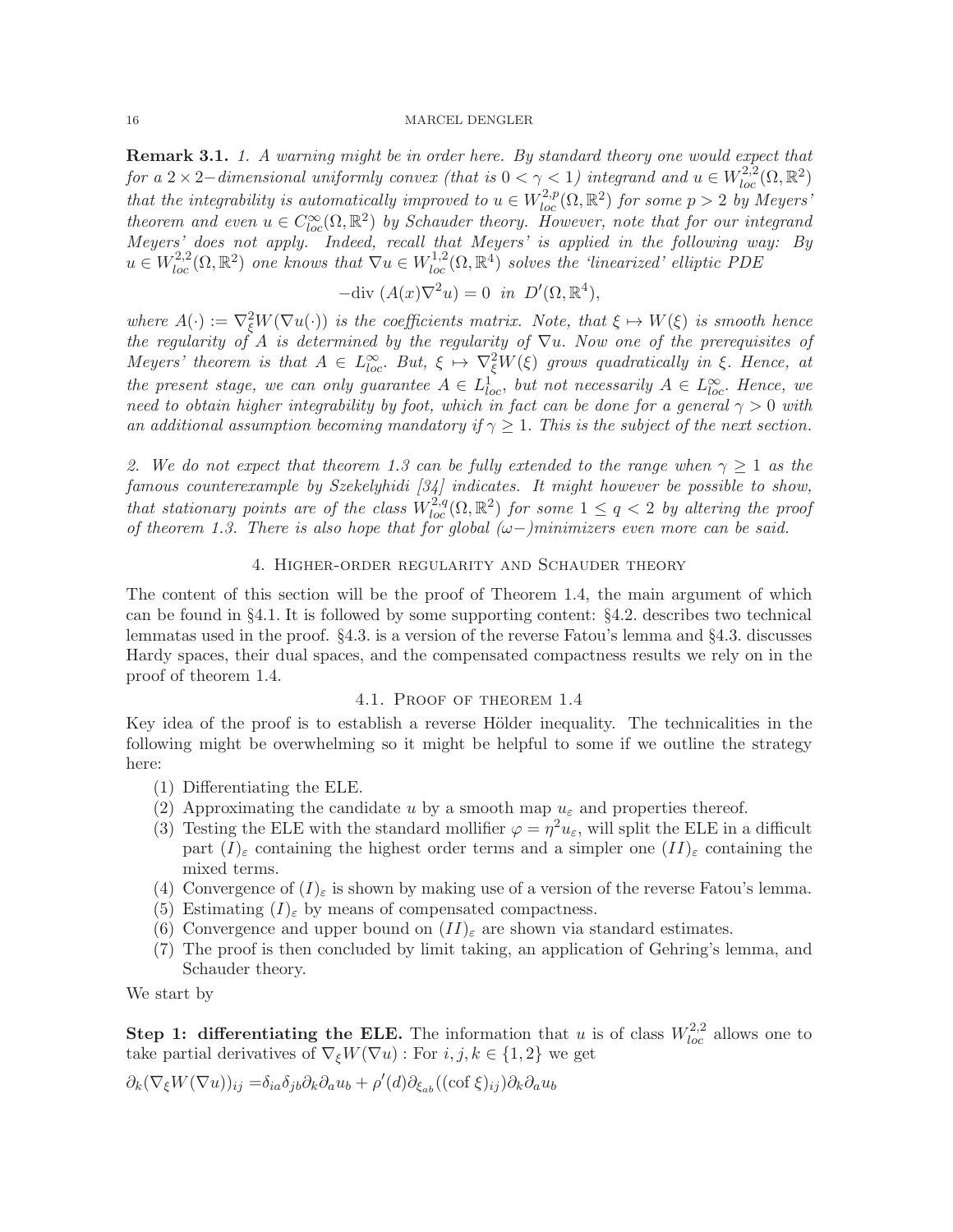EVERYWHERE REGULARITY RESULTS FOR A POLYCONVEX FUNCTIONAL IN FINITE ELASTICITY17

(28) 
$$
+ \rho''(d)(\cot \nabla u)_{ij} (\cot \nabla u)_{ab} \partial_k \partial_a u_b
$$

$$
= (\nabla^2_{\xi} W(\nabla u))_{ijab} \partial_k \partial_a u_b
$$

where

$$
(\nabla_{\xi}^{2}W(\nabla u))_{ijab} = \delta_{ia}\delta_{jb} + \rho'(d)\partial_{\xi_{ab}}((\text{cof }\xi)_{ij}) + \rho''(d)(\text{cof }\nabla u)_{ij}(\text{cof }\nabla u)_{ab}.
$$

This representation emphasises the quasilinear structure of this quantity on the LHS of (28). Furthermore, a priori by considering the  $L^p$ -spaces the first and second term on the RHS of (28) are in  $L^2$ , while the rightmost one and therefore the quantity on the LHS are in  $L^q$  for all  $1 \leq q \leq 2$  but not necessarily in any better space.

Now for every  $k \in \{1, 2\}$  we can test against  $\varphi_k \in C_c^{\infty}(\Omega, \mathbb{R}^2)$  and get

(29) 
$$
\sum_{i,j} \int_{\Omega} \partial_k (\nabla_{\xi} W(\nabla u))_{ij} \partial_i \varphi_{kj} dx = 0.
$$

Instead of having a system of equations we can sum over all  $k$ :

(30) 
$$
\sum_{i,j,k} \int_{\Omega} \partial_k (\nabla_{\xi} W(\nabla u))_{ij} \partial_i \varphi_{kj} dx = 0,
$$

needs to be satisfied for arbitrary  $\varphi_k \in C_c^{\infty}(\Omega, \mathbb{R}^2)$ ,  $k \in \{1, 2\}$ .<sup>5</sup> As usual we suppress the sums from now on.

By introducing  $\phi := (\varphi_1, \varphi_2) \in C_c^{\infty}(\Omega, \mathbb{R}^{2 \times 2})$  we can rewrite this PDE in a closed form ˆ Ω  $\nabla_{\xi}^2 W(\nabla u) \nabla^2 u \cdot \nabla \phi = 0$  for all  $\phi \in C_c^{\infty}(\Omega, \mathbb{R}^{2 \times 2}),$ 

where the multiplication needs to be understood in the above sense. We want to emphasize again that the quantity  $\nabla_{\xi}^2 W(\nabla u(\cdot)) \nabla^2 u(\cdot)$  is in  $L^q$  for all  $1 \leq q < 2$  but not necessarily in  $L^2$ . Therefore, we can only test with functions in  $W_0^{1,q'}$  $0^{1,q'}$ , where  $2 < q' < \infty$  is the dual Hölder exponent. This produces the first technical difficulty since we are initially not allowed to test with the standard mollifier  $\varphi_k = \eta^2 \partial_k u$ . This is dealt with by

Step 2: approximating u. Define  $\tilde{u} := u \chi_{B(x_0, 2r)}$  and  $u_{\varepsilon} := \eta_{\varepsilon} * \tilde{u}$ . Recall, that supp  $\eta_{\varepsilon} \subset$  $B(0, \varepsilon)$  and supp  $\tilde{u} \subset B(x_0, 2r)$ . Furthermore, recall, the following strong convergence properties of the mollification:

 $u_{\varepsilon} \to u$  in  $W^{1,p}$  for all  $1 \leq p \leq \infty$ ,  $\nabla^2 u_\varepsilon \to \nabla^2 u$  in  $L^2$ ,  $\det \nabla u_{\varepsilon} \to \det \nabla u$  in  $L^p$  for all  $1 \leq p < \infty$ ,  $\rho^{(k)}(d_{\nabla u_{\varepsilon}}) \to \rho^{(k)}(d_{\nabla u})$  in  $L^p$  for all  $1 \leq p < \infty$  and any  $k \in \mathbb{N}$ .

 ${}^{5}$ Note, this is indeed the same. It's easy to see that (30) follows from (29). So assume that (30) holds and for the sake of a contradiction, that (29) is false. Wlog. there exists  $\varphi_1$  s.t.  $\int \partial_1(\nabla_{\xi}W(\nabla u))_{ij}\partial_{x_i}\varphi_{1j} dx \neq 0$ . By (30)  $\int_{\Omega} \partial_2(\nabla_{\xi} W(\nabla u))_{ij} \partial_{x_i} \varphi_{2j} dx \neq 0$  for all  $\varphi_2 \in C_c^{\infty}(\Omega, \mathbb{R}^2)$  in particular  $\varphi_2 \equiv 0$ , a contradiction.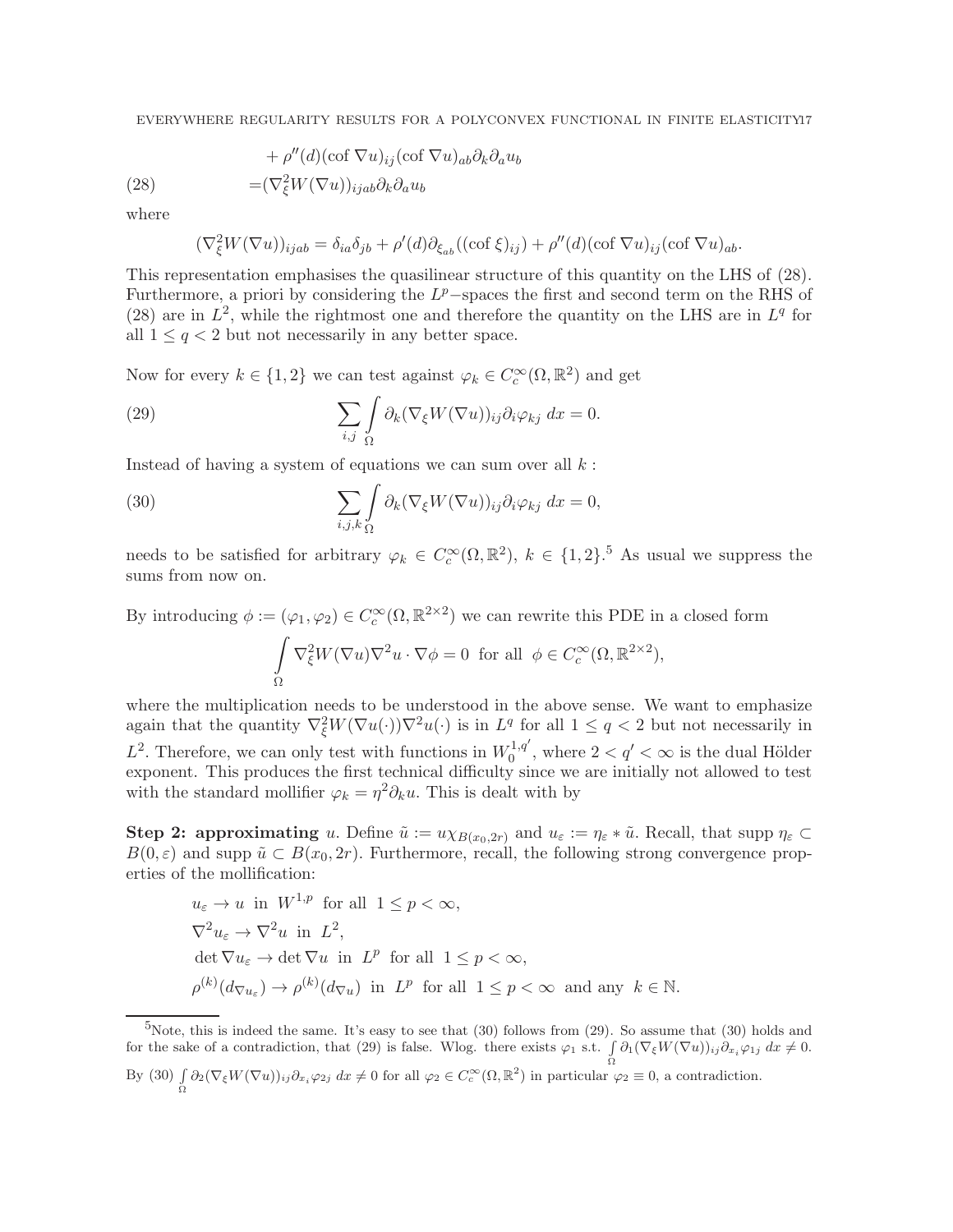### 18 MARCEL DENGLER

These properties can be found in [18, Appendix C.4] or are simple consequences thereof.

Step 3: testing the equation. For each  $k \in \{1,2\}$  we are testing the system by

$$
\varphi_k = \eta^2 \partial_k u_{\varepsilon}.
$$

Note,  $u_{\varepsilon}$  is smooth with compact support, hence  $\varphi_k \in C_c^{\infty}$  can be used as a test function in (30) yielding

$$
\int_{B_{2r}} \eta^2(x) \nabla \partial_k u \cdot \nabla \partial_k u_{\varepsilon} dx = -\int_{B_{2r}} \eta^2(x) \partial_k (\rho'(d_{\nabla u}) \cot \nabla u) \cdot \nabla \partial_k u_{\varepsilon} dx \n- 2 \int_{B_{2r}} \eta(x) \nabla_{\xi}^2 W(\nabla u) \nabla \partial_k u \cdot (\partial_k u_{\varepsilon} \otimes \nabla \eta) dx \n=:(I)_{\varepsilon} + (II)_{\varepsilon}.
$$

Step 4: convergence of  $(I)_{\varepsilon}$ :

Weak global bound on  $(I)_{\varepsilon}$ : Notice, again, that  $\partial_k(\rho'(d_{\nabla u})\text{cof }\nabla u) \in L^q$  for  $1 \leq q < 2$ . Hence, for every  $\varepsilon > 0$  is in  $\partial_k(\rho'(d_{\nabla u})\cot \nabla u) \cdot \nabla \partial_k u_\varepsilon \in L^q$  for  $1 \le q < 2$ , since  $\nabla \partial_k u_\varepsilon \in L^\infty$ .

As a first step we give a crude estimate to  $(I)_{\varepsilon}$  for small enough  $\varepsilon > 0$ : Applying Lemma 4.3.(ii) yields

$$
(I)_{\varepsilon} = -\int_{B_{2r}} \eta^2 \partial_k (\rho'(d_{\nabla u}) \cot \nabla u) \cdot \nabla \partial_k u_{\varepsilon} dx
$$
  
\n
$$
\leq \gamma \int_{B_{2r}} \eta^2 \max \left\{ |\nabla \partial_s u|^2, \frac{1}{2} |\nabla \partial_s u|^2 + \frac{1}{2} |\nabla \partial_s u_{\varepsilon}|^2 \right\} dx
$$
  
\n
$$
\leq \gamma \int_{B_{2r} \cap \Omega_1} \eta^2 |\nabla \partial_s u|^2 dx + \frac{\gamma}{2} \int_{B_{2r} \cap \Omega_2} \eta^2 (|\nabla \partial_s u|^2 + |\nabla \partial_s u_{\varepsilon}|^2) dx
$$
  
\n(31) 
$$
\leq \gamma \int_{B_{2r}} |\nabla \partial_k u|^2 dx,
$$

for small enough  $\varepsilon > 0$  and where  $\Omega_1, \Omega_2 \subset \Omega$  are disjoint sets s.t.  $|\nabla \partial_s u|^2 \geq |\nabla \partial_s u_\varepsilon|^2$  a.e. in  $\Omega_1$  and  $|\nabla \partial_s u|^2 < |\nabla \partial_s u_\varepsilon|^2$  a.e. in  $\Omega_2$ .

In the last step we used the following property of the mollification:

Let  $V \subset\subset W \subset\subset U$  and  $V, W, U$  open and bounded sets. Assume  $f \in L^p_{loc}(U)$  and  $1 \leq p < \infty$ . If  $\varepsilon > 0$  small enough then for  $||f_{\varepsilon}||_{L^p(V)} \le ||f||_{L^p(W)}$ , see again [18, Appendix C.4, p.631]. Indeed, we can set  $U = \Omega$ ,  $W = B_{2r}$  and we can find an open set V s.t. supp  $\eta \subset\subset V \subset\subset B_{2r}$ . Moreover, choosing  $p = 2$ ,  $f := \nabla \partial_k u$  yields the estimate.

Note that the above inequality is good enough in the case that  $0 < \gamma < 1$ , see Remark 4.1 below. However, it is too crude if  $\gamma \geq 1$ . Hence, we need to give a more refined argument. The strategy will be as follows: Instead of the crude estimate given in (31) we would like to consider the  $\limsup(I)_{\varepsilon}$  and then get a more refined bound on this limit.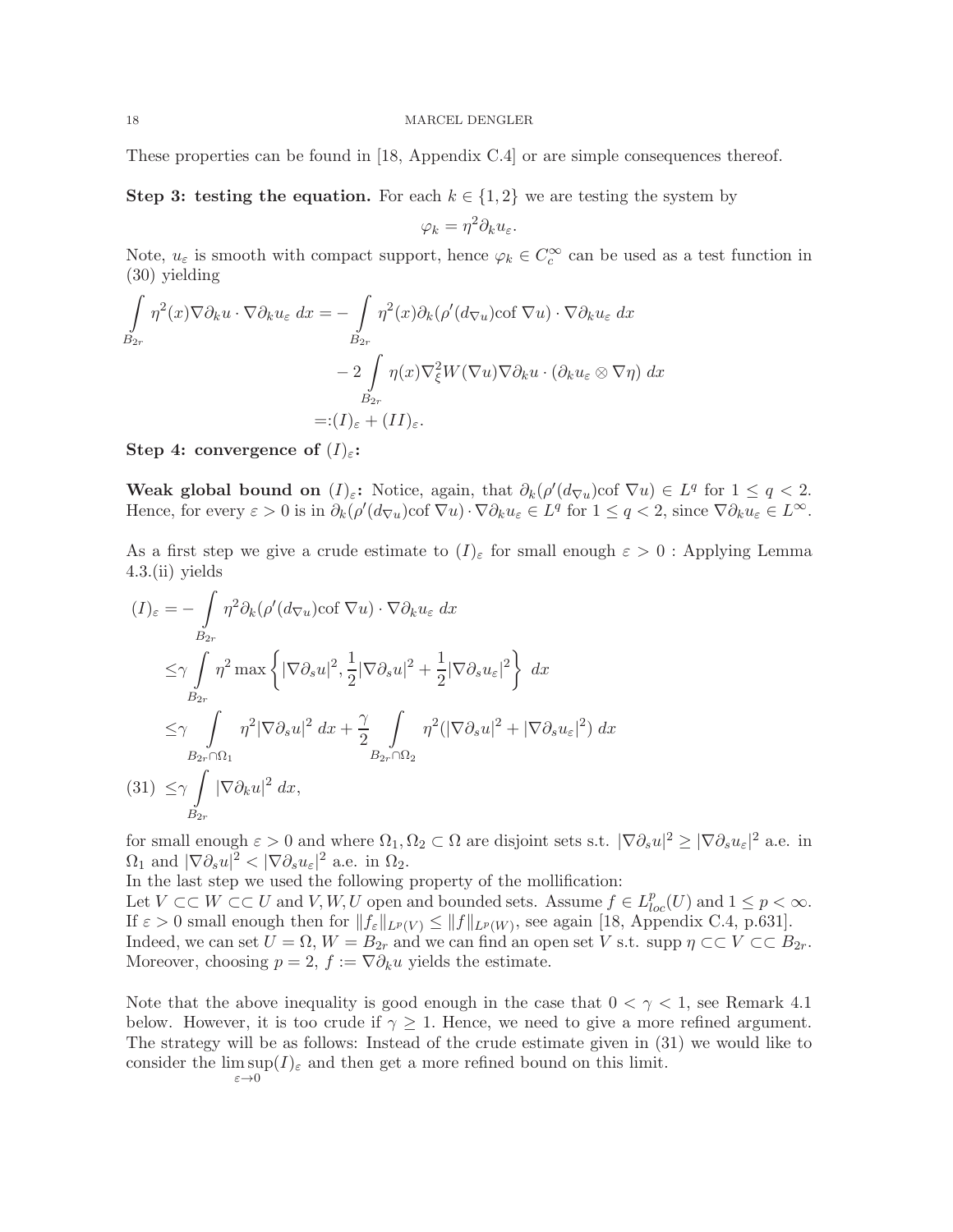**Existence of**  $\limsup(I)_{\varepsilon}$ : To guarantee the existence of  $\limsup(I)_{\varepsilon}$  we want to apply a version of the reverse Fatou's lemma. The standard Fatou's lemma requires a pointwise majorant on the considered sequence. It is a subtle point, that  $\gamma |\nabla \partial_k u|^2$  turns out to be a global bound as shown in (31) but not a pointwise majorant for our sequence. Luckily there is a version of Fatou's, which only requires an pointwise individual integrable majorant for every member, as long as this sequence of majorants converges themself. We are exactly in such a situation, to see this by lemma 4.3.(ii) we have

(32)

$$
-\eta^2 \left(\partial_k(\rho'(d_{\nabla u})\text{cof }\nabla u)\cdot \nabla \partial_s u_{\varepsilon}\right)(x) \leq \gamma \max\left\{|\nabla \partial_k u(x)|^2, \frac{1}{2}|\nabla \partial_k u(x)|^2 + \frac{1}{2}|\nabla \partial_k u_{\varepsilon}(x)|^2\right\}
$$

for a.e.  $x \in B_{2r}$  and for every  $\varepsilon > 0$ . Define the sequence

$$
g_{\varepsilon} := \gamma \max \left\{ |\nabla \partial_k u|^2, \frac{1}{2} |\nabla \partial_k u|^2 + \frac{1}{2} |\nabla \partial_k u_{\varepsilon}|^2 \right\} \in L^1(B_{2r}, [0, \infty])
$$

for every  $\varepsilon > 0$ . Obviously,  $g_{\varepsilon} \to \gamma |\nabla \partial_k u|^2 =: g$  converges strongly in  $L^1(B_{2r}, [0, \infty])$  and  $g \in L^1(B_{2r}, [0, \infty])$ .

Furthermore, define the sequence of integrable functions

$$
f_{\varepsilon} := -\eta^2 \left( \partial_k (\rho'(d_{\nabla u}) \cot \nabla u) \cdot \nabla \partial_k u_{\varepsilon} \right) \in L^1(B_{2r}, [0, \infty])
$$

for every  $\varepsilon > 0$ . Moreover, note

$$
f_{\varepsilon} \to f := -\eta^2 \left( \partial_k (\rho'(d_{\nabla u}) \text{cof } \nabla u) \cdot \nabla \partial_k u \right)
$$
 pw. a.e. on  $B_{2r}$ .

This convergence follows from the fact that  $\nabla \partial_k u_\varepsilon \to \nabla \partial_k u$  converges pw. a.e. Note, that while the  $f_{\varepsilon}$ 's are integrable, for the limit f we can only guarantee that f is measurable and  $f^+$  integrable. Indeed, Lemma 4.3.(ii) guarantees an upper bound on  $\int f^+ dx$  given by  $B_{2r}$ 

$$
\int_{B_{2r}} f\ dx \le \int_{B_{2r}} f^+\ dx \le \gamma \int_{B_{2r}} |\nabla \partial_k u|^2\ dx < \infty.
$$

However, we do not have a lower bound on  $\int f dx$  so it might be  $-\infty$ . Luckily, our version  $B_{2r}$ of the reverse Fatou's lemma is such that it can still be applied.

Now after all those preparations we are finally in the position to apply our version of the reverse Fatou's lemma. By applying lemma 4.4 we get

$$
\limsup_{\varepsilon \to 0} (I)_{\varepsilon} = \limsup_{\varepsilon \to 0} \int_{B_{2r}} f_{\varepsilon} dx
$$
  

$$
\leq \int_{B_{2r}} f dx
$$
  

$$
=:(I).
$$

Now we want to bound  $(I)$  from above. The first case we have to take care of is that  $(I)$ might be  $-\infty$ . In this case we can just estimate (I) by 0.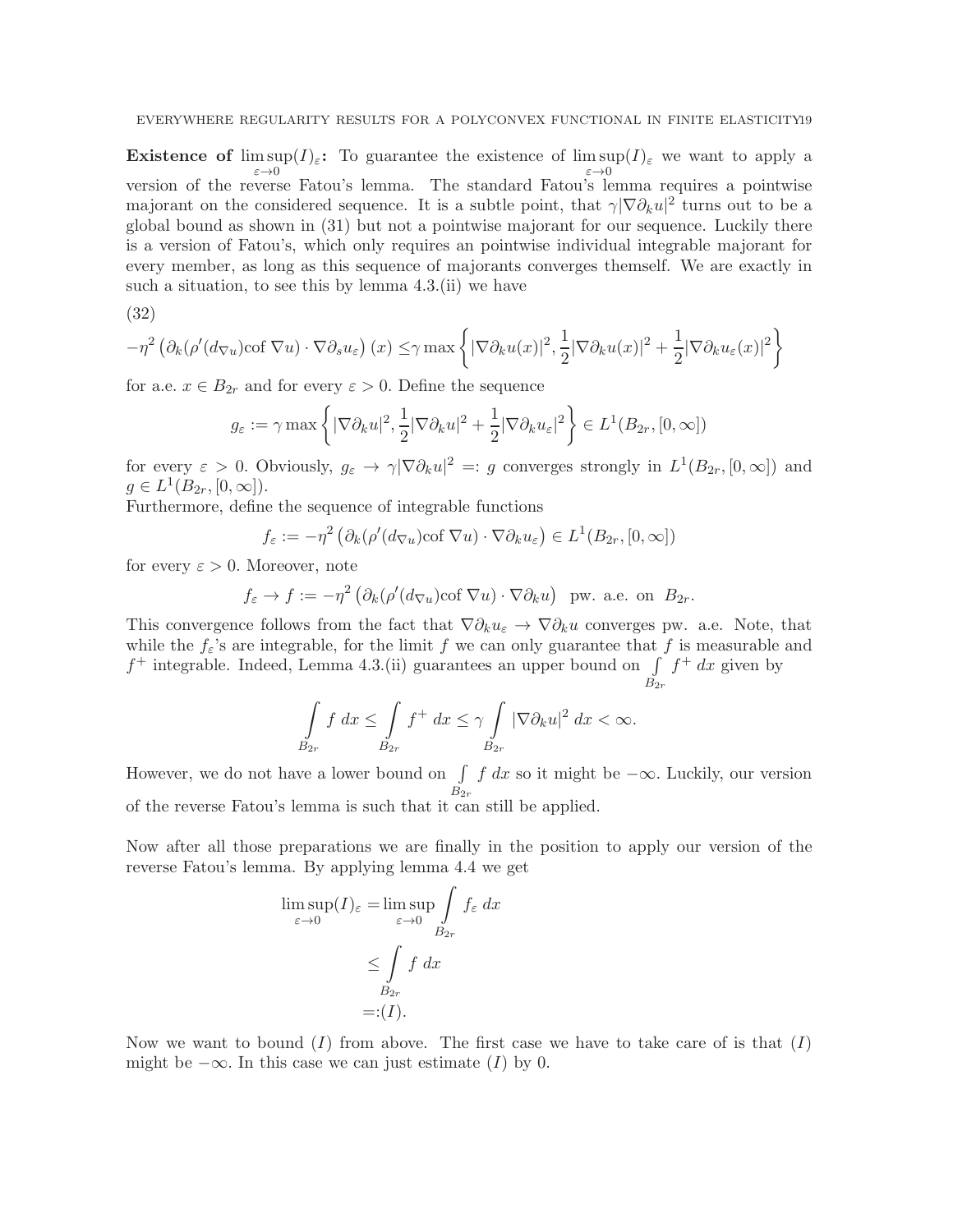So assume from now on, that  $(I)$  is finite. Making use of the product rule yields

$$
(I) = -\int_{B_{2r}} \eta^2 \partial_k (\rho'(d_{\nabla u}) \cot \nabla u) \cdot \nabla \partial_k u \, dx
$$
  
= 
$$
- \int_{B_{2r}} \eta^2 \rho'(d_{\nabla u}) \cot \nabla u_{,k} \cdot \nabla u_{,k} \, dx - \int_{B_{2r}} \eta^2 \rho''(d_{\nabla u}) (\cot \nabla u \cdot \nabla \partial_k u)^2 \, dx.
$$

Realising that the rightmost term is always non-positive implies

$$
(I) \leq -\int\limits_{B_{2r}} \eta^2 \rho'(d_{\nabla u}) \text{cof }\nabla u_{,k} \cdot \nabla u_{,k} dx.
$$

So far we have seen, that the  $\limsup(I)_{\varepsilon}$  is either  $-\infty$ , which is harmless as argued, or it is finite and the explicit upper bound is given by

$$
\limsup_{\varepsilon \to 0} (I)_{\varepsilon} \le (I) \le (I.a) := -\int_{B_{2r}} \eta^2 \rho'(d_{\nabla u}) \text{cof } \nabla u_{,k} \cdot \nabla u_{,k} dx.
$$

## Step 5: bounding  $(I.a)$  via compensated compactness:

**Approximating**  $(I.a)$ : For reasons, becoming obvious in a second, we introduce, again, an approximation:

(1.a) = 
$$
-\int_{B_{2r}} \eta^2 \rho'(d_{\nabla u}) \text{cof } \nabla u_{\varepsilon,k} \cdot \nabla u_{\varepsilon,k} dx
$$
  
+  $\int_{B_{2r}} \eta^2 \rho'(d_{\nabla u}) \text{cof } (\nabla u_{\varepsilon,k} - \nabla u_{,k}) \cdot \nabla u_{\varepsilon,k} dx$   
+  $\int_{B_{2r}} \eta^2 \rho'(d_{\nabla u}) \text{cof } \nabla u_{,k} \cdot (\nabla u_{\varepsilon,k} - \nabla u_{,k}) dx$   

$$
B_{2r}
$$
  
(33) =:(I.a.a)<sub>ε</sub> + (I.a.b)<sub>ε</sub> + (I.a.c)<sub>ε</sub>.

The terms  $(I.a.b)_{\varepsilon}$  and  $(I.a.c)_{\varepsilon}$  vanish when  $\varepsilon \to 0$ . Indeed by Hölder's we get

$$
\begin{aligned} |(I.a.c)_{\varepsilon}| \leq & \gamma \int\limits_{B_{2r}} |\text{cof }\nabla u_{,k} \cdot (\nabla u_{\varepsilon,k} - \nabla u_{,k})| \, dx \\ \leq & \gamma \|\nabla u_{,k}\|_{L^{2}} \|\nabla u_{\varepsilon,k} - \nabla u_{,k}\|_{L^{2}} \to 0 \end{aligned}
$$

when  $\varepsilon \to 0$ , since  $\nabla^2 u \in L^2$  and  $\nabla^2 u_{\varepsilon} \to \nabla^2 u$  strongly in  $L^2$ . One can argue similarly for  $(I.a.b)_{\varepsilon}$ .

**Strategy for estimating**  $(I.a.a)_\varepsilon$ : Recall now that the goal is to establish a reverse Hölder inequality. For this sake, we need to estimate  $(I.a.a)_{\varepsilon}$  in terms of the  $L^p$ -norms of the 2nd derivative for some  $p < 2$ .

The integrand of  $(I.a.a)_\varepsilon$  contains the product cof  $\nabla u_{\varepsilon,k} \cdot \nabla u_{\varepsilon,k}$ . Obviously, these quantities satisfy div cof  $\nabla u_{\varepsilon,k} = 0$  and curl  $\nabla u_{\varepsilon,k} = 0$  in a distributional sense. This prompts the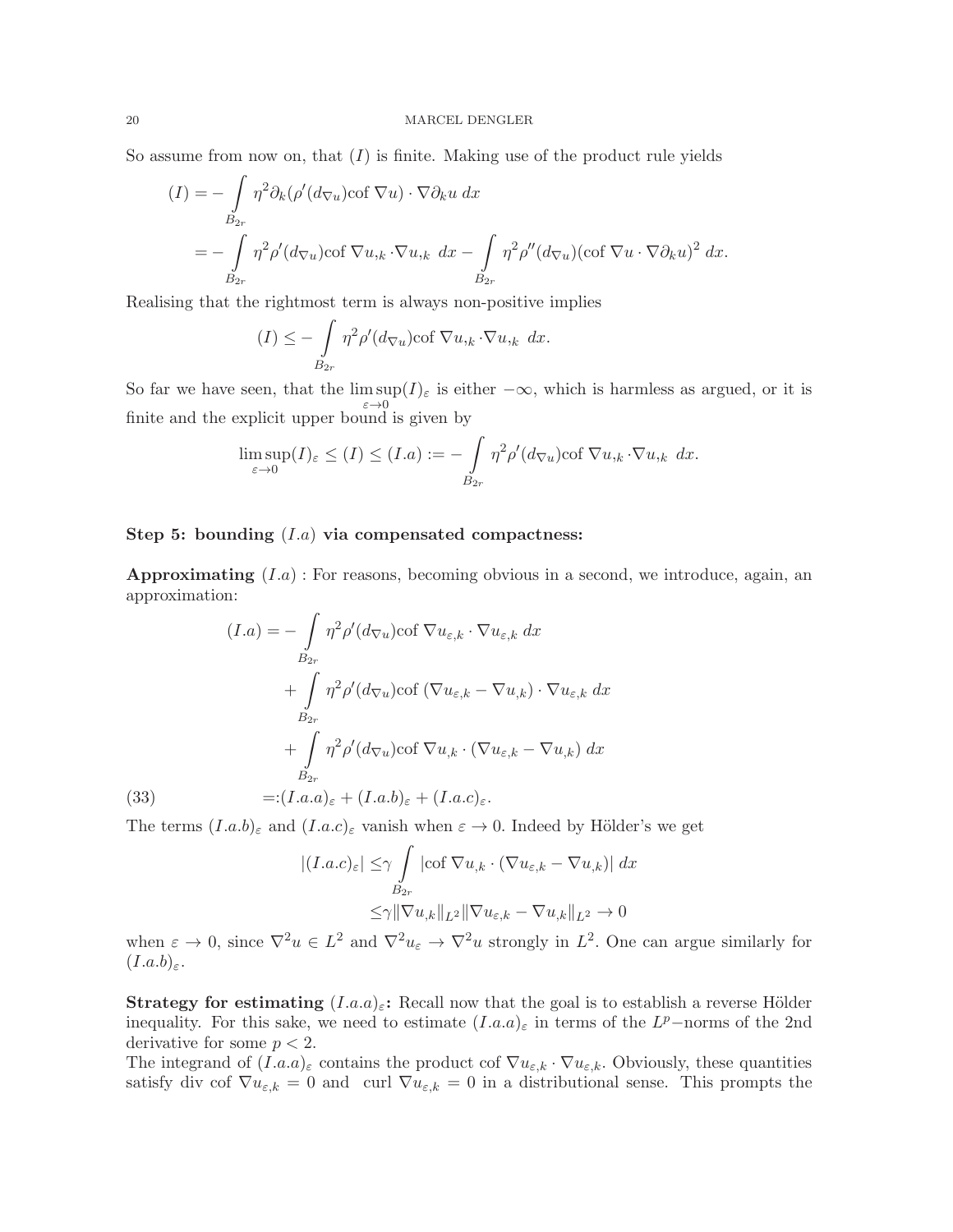### EVERYWHERE REGULARITY RESULTS FOR A POLYCONVEX FUNCTIONAL IN FINITE ELASTICITY21

idea of making use of compensated compactness results, in particular, the famous div-curl lemma. Some difficulties arise here. First, both factors contain second derivatives of  $u$ , which we would like to control in an  $L^p$  norm with  $p < 2$ , this is done below. For this sake, the div-curl lemma 4.10 needs to be applied with  $s = t = p < 2$ , which is possible although, the quantity cof  $\nabla u_{\varepsilon,k} \cdot \nabla u_{\varepsilon,k}$  is only controlled in the weak space  $\mathcal{H}^{\alpha}$  with  $\alpha = \frac{p}{2} < 1$ . Secondly, we need the dual space to such a space and the duality inequality, to bring the Hardy space into play in the first place.

Extending the domain to  $\mathbb{R}^2$ : For any map  $v : B_{2r} \to \mathbb{R}^2$  we will use  $\overline{v}$  to denote the trivial extension, i.e.  $\overline{v} := v \chi_{B_{2r}}$ , where  $\chi$  is the characteristic function. Define  $f := \text{cof } \nabla u_{\varepsilon,k}$ and  $g := -\nabla u_{\varepsilon,k}$ . Then we can rewrite  $(I.a.a)_{\varepsilon}$  by

(34) 
$$
(I.a.a)_{\varepsilon} = \int_{\mathbb{R}^2} \overline{\eta^2 \rho'(d_{\nabla u})}(\overline{f} \cdot \overline{g}) dx.
$$

Note, that the extensions  $\overline{f}$  and  $\overline{g}$  are indeed smooth on the whole space. This is true because  $\nabla u_{\varepsilon,k}$  lives on a compact subset of  $B_{2r}$  and disappears smoothly on the boundary of that compact set in such a way that it is smooth on the full set  $\overline{B_{2r}}$  and remains zero up to the boundary of  $\overline{B_{2r}}$ . Moreover, they satisfy the cancelation conditions in  $\overline{B_{2r}}$ , hence, the extensions  $\overline{f}$  and  $\overline{g}$  are indeed smooth and satisfy the cancelation conditions div  $\overline{f} = 0$  and curl  $\overline{f} = 0$  on the full space.

As a next step we want to apply a Fefferman-Stein type duality inequality, however, for  $\mathcal{H}^{\alpha}$ when  $0 < \alpha < 1$  then the corresponding dual spaces are given by  $\dot{\Lambda}_{\beta}/\{\text{constants}\}(\mathbb{R}^2)$ , with  $\beta = 2(\frac{1}{\alpha} - 1)$ . We will need  $H := \overline{\eta^2 \rho'(d_{\nabla u})} \in \dot{\Lambda}_{\beta}(\mathbb{R}^2)$ . As a first step H must be continuous. For this first note, that  $x \mapsto \rho'(d_{\nabla u(x)})$  is continuous because of the assumption that  $x \mapsto d_{\nabla u(x)}$  is Hölder-continuous. Note, however, that u might be non zero on the boundary of  $B_{2r}$ , hence H might jump on the boundary. Obviously, H is continuous in supp  $\eta$  and  $H = 0$  on  $\mathbb{R}^2 \setminus \overline{B_{2r}}$ . However,  $\eta$  disappears on  $\overline{B_{2r}} \setminus \text{supp } \eta$  guaranteeing the continuity of H. That H is actually in  $\dot{\Lambda}_{\beta}(\mathbb{R}^2)$  is shown below.

Compensated compactness: Applying now the duality inequality (66) to the RHS of (34), with a for now free  $0 < \alpha < 1$  and the corresponding  $\beta = 2(\frac{1}{\alpha} - 1)$ , gives

$$
(I.a.a)_{\varepsilon} \leq C(\alpha) \|H\|_{\dot{\Lambda}_{\beta}(\mathbb{R}^2)} \|\overline{f} \cdot \overline{g}\|_{\mathcal{H}^{\alpha}(\mathbb{R}^2)}.
$$

Making use of the div-curl lemma 4.10 with  $\alpha = \frac{p}{2}$  $\frac{p}{2} \in \left(\frac{2}{3}\right)$  $(\frac{2}{3}, 1)$  and  $s = t = p$ , and using (65) yields

$$
\|\overline{f}\cdot\overline{g}\|_{\mathcal{H}^{\alpha}(\mathbb{R}^2)} \leq C(p)\|\overline{f}\|_{L^p(\mathbb{R}^2)}\|\overline{g}\|_{L^p(\mathbb{R}^2)} \leq C(p)\|\nabla u_{\varepsilon,k}\|_{L^p(B_{2r})}^2.
$$

As a last step we need to show, that  $H \in \dot{A}_{\beta}(\mathbb{R}^2)$  with  $\beta = 2(\frac{2}{p} - 1)$  and bound the norm by a constant.

Showing  $H \in \dot{\Lambda}_{\beta}(\mathbb{R}^2)$  and estimating the norm: If  $x, y \in \mathbb{R}^2 \setminus \overline{B_{2r}}$  then  $|H(x) - H(y)| = 0$ . The case when  $x \in \mathbb{R}^2 \setminus \overline{B_{2r}}$  and  $y \in \overline{B_{2r}}$  or vice versa can be reduced to the case below. Indeed, letting z be the point where the straight line connecting x and y hits  $\partial B_{2r}$ , then by the triangle inequality and  $H(y) = H(z) = 0$  we get

$$
|H(x) - H(y)| \le |H(x) - H(z)| + |H(z) - H(y)| = |H(x) - H(z)|.
$$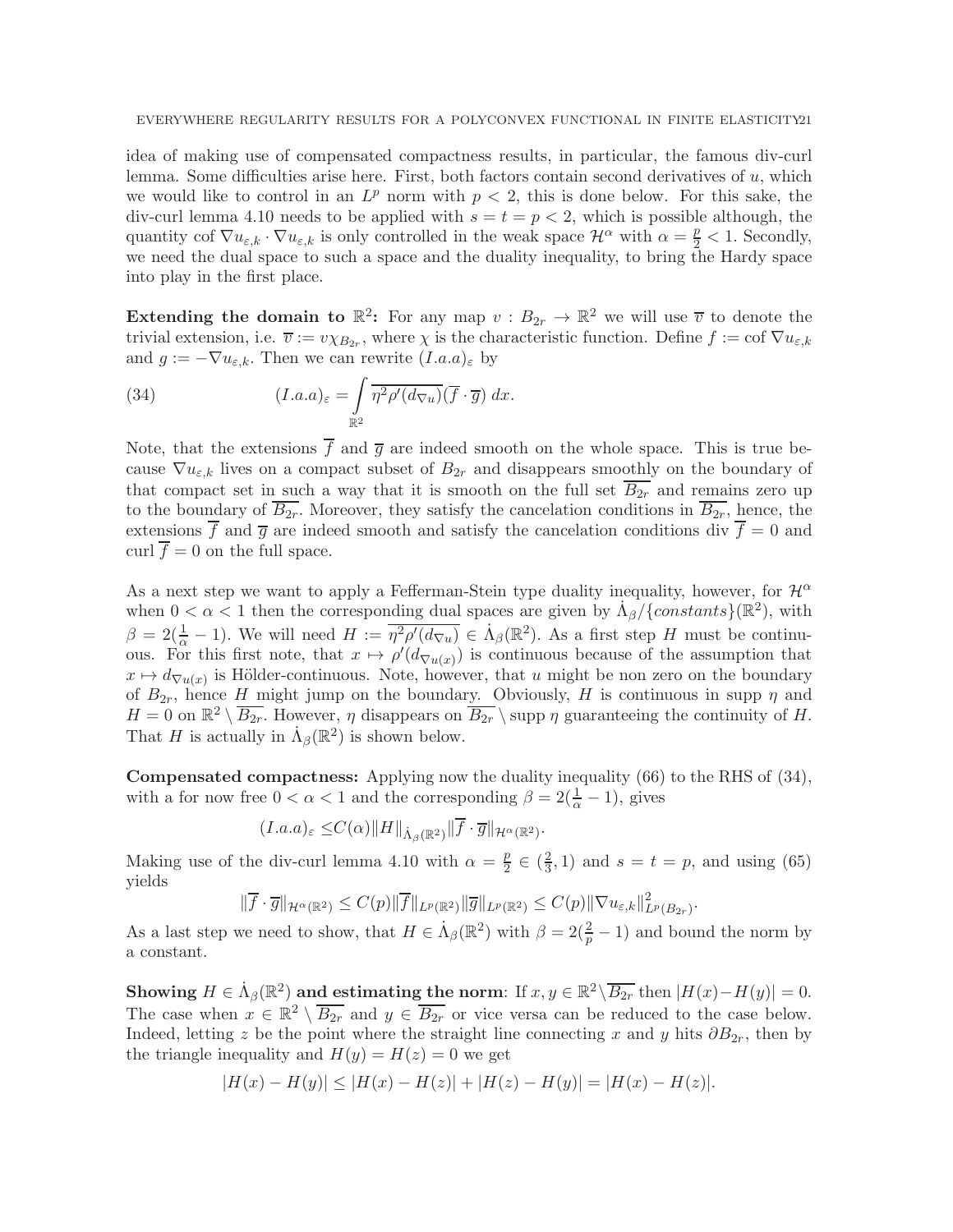By the result below and the fact that  $|x - z| \leq |x - y|$  by choice we finally get

 $|H(x) - H(y)| \le C|x - z|^{\beta} \le C|x - y|^{\beta}.$ 

Let now  $x, y \in \overline{B_{2r}}$ . Then we have

(35) 
$$
|H(x) - H(y)| \le \gamma |\eta^{2}(x) - \eta^{2}(y)| + |\rho'(d_{\nabla u})(x) - \rho'(d_{\nabla u})(y)|.
$$

By  $\rho \in C^{\infty}$  and the assumption  $d_{\nabla u} \in C^{0,\beta}_{loc}$  for the rightmost term we get

$$
|\rho'(d_{\nabla u})(x) - \rho'(d_{\nabla u})(y)| \le ||\rho''||_{L^{\infty}} |d_{\nabla u}(x) - d_{\nabla u}(y)| \le C ||\rho''||_{L^{\infty}} |x - y|^{\beta}.
$$

In order to establish an estimate on the first term of the RHS of (35) we follow the strategy of Morrey's proof of the Dirichlet growth theorem.

Let  $h := \eta^2$ . Then by the triangle inequality for an arbitrary  $w \in \mathbb{R}^2$  it holds

$$
|h(x) - h(y)| \le |h(x) - h(w)| + |h(w) - h(y)|.
$$

Denote the midpoint of x and y by z, i.e.  $z = \frac{x+y}{2}$  $\frac{+y}{2}$  and the distance between x and z by  $l := \frac{|x-y|}{2}$  $\frac{-y_1}{2}$ . Now we average the previous inequality over  $B(z, l)$ , i.e.

$$
|h(x) - h(y)| \le \int_{B(z,l)} |h(x) - h(w)| \, dw + \int_{B(z,l)} |h(w) - h(y)| \, dw.
$$

It is enough to control one of them the other one is similar. For this sake, let  $w_t := w + t(x-w)$ . By the mean value theorem we see

$$
\int_{B(z,l)} |h(x) - h(w)| \, dw = \int_{B(z,l)} \left| \int_0^1 \nabla h(w_t) dt \cdot (x - w) \right| \, dw
$$
\n
$$
\leq \int_{B(z,l)} \int_0^1 |\nabla h(w_t)| \, dt \, dw |x - y|
$$
\n
$$
= \frac{|x - y|}{|B(z,l)|} \int_0^1 \int_{B(\bar{z},lt)} |\nabla h(v)| \, dv \, t^{-2} dt,
$$

where we exchanged integrals and substituted  $v = y+t(w-y)$  and  $\overline{z} = y+t(z-y)$ . Expressing the function explicitly, yields

(36) 
$$
\int_{B(\bar{z},lt)} |\nabla h(v)| dv = \int_{B(\bar{z},lt)} |2\eta(v)\partial_k \eta(v)| dv
$$

Applying Hölder's inequality for any  $1 < q < \infty$  we get

$$
\int_{B(\bar{z},lt)} |2\eta(v)\partial_k \eta(v)| dv \leq \frac{C}{r} \int_{B(\bar{z},lt)\cap B(x_0,2r)} dv
$$
  

$$
\leq \frac{C}{r} |B(\bar{z},lt)|^{\frac{1}{q}} |B(x_0,2r)|^{\frac{(q-1)}{q}}
$$
  

$$
= Cr^{1-\frac{2}{q}}(lt)^{\frac{2}{q}},
$$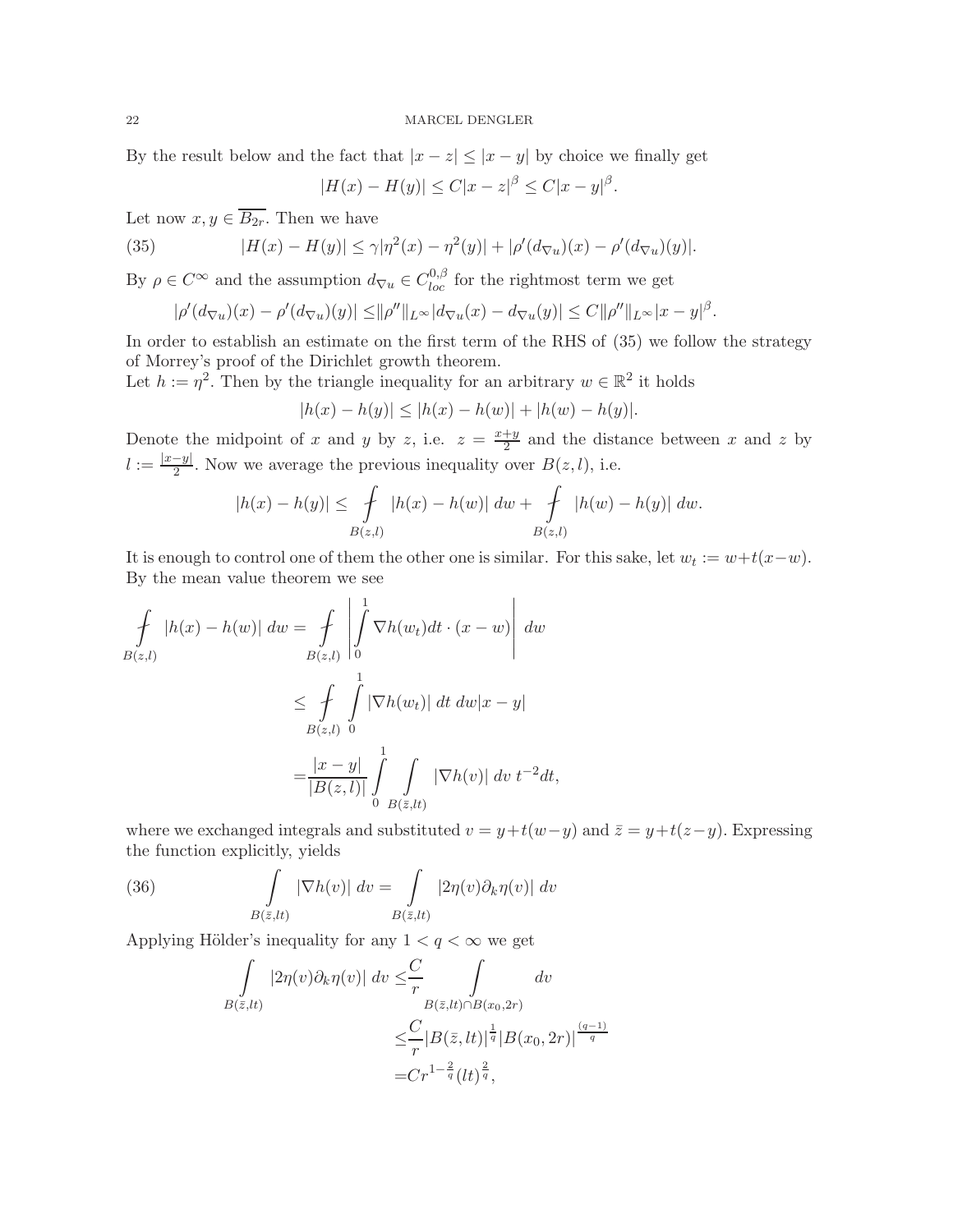where we used  $\eta \leq 1$ ,  $|\nabla \eta| \leq \frac{c}{r}$ ,  $|\rho'| \leq \gamma$  and  $|B(\bar{z},lt)| = \pi (lt)^2$ . Finally,

$$
|h(x) - h(y)| \le \frac{|x - y|}{|B(z, l)|} Cr^{1 - \frac{2}{q}} l^{\frac{2}{q}} \int_{0}^{1} t^{\frac{2}{q} - 2} dt
$$
  

$$
\le C(q)r^{1 - \frac{2}{q}} |x - y|^{\frac{2}{q} - 1}.
$$

It is important to match  $\beta$  exactly, since on the full space  $\mathbb{R}^2$  there is no obvious relation between (homogenous) Lipschitz/Hölder-spaces with different exponents. Consequently,  $\frac{2}{q} - 1 = \beta = 2(\frac{2}{p} - 1)$  needs to be satisfied. This choice yields  $\frac{2}{q} = 1 + \beta > 1$  guaranteeing that the integrals above can always be performed.

Hence, we showed that  $H \in \dot{\Lambda}_{\beta}$  and the norm is bounded via

$$
||H||_{\dot{\Lambda}_{\beta}} \leq C(\gamma, p)r^{-\beta}.
$$

Conclusion of Step 4+5: Finally, combining the above we obtain

(37) 
$$
(I.a.a)_{\varepsilon} \leq C(\gamma, p)r^{-\beta} \|\nabla u_{\varepsilon,k}\|_{L^p(B_{2r})}^2,
$$

yielding

$$
-\infty \leq \limsup_{\varepsilon \to 0} (I)_{\varepsilon} \leq (I.a) \leq \limsup_{\varepsilon \to 0} (I.a.a)_{\varepsilon} \leq C(\gamma, p)r^{-\beta} \|\nabla u_{,k}\|_{L^{p}(B_{2r})}^{2}.
$$

Step 6: upper bound on  $(II)_{\varepsilon}$ : Splitting up the integrals is fine since all the integrands are well behaved. Hence we get

$$
(II)_{\varepsilon} = -2 \int_{B_{2r}} \eta(x) \nabla_{\xi}^{2} W(\nabla u) \nabla \partial_{k} u \cdot (\partial_{k} u_{\varepsilon} \otimes \nabla \eta) dx
$$
  
\n
$$
= -2 \int_{B_{2r}} \eta(x) \nabla \partial_{k} u \cdot (\partial_{k} u_{\varepsilon} \otimes \nabla \eta) dx
$$
  
\n
$$
-2 \int_{B_{2r}} \eta(x) \rho'(d_{\nabla u})(\partial_{\xi_{ab}}(\text{cof }\xi)_{ij}) \partial_{k} \partial_{a} u_{b} \partial_{k} (u_{\varepsilon})_{i} \partial_{j} \eta dx
$$
  
\n
$$
-2 \int_{B_{2r}} \eta(x) \rho''(d)(\text{cof }\nabla u)_{ij} (\text{cof }\nabla u)_{ab} \partial_{x_{k}} \partial_{a} u_{b} \partial_{k} (u_{\varepsilon})_{i} \partial_{j} \eta dx
$$
  
\n(38) =:(II.a)\_{\varepsilon} + (II.b)\_{\varepsilon} + (II.c)\_{\varepsilon}.

Estimating  $(II.a)_{\varepsilon} + (II.b)_{\varepsilon}$ : the first two terms  $(II.a)_{\varepsilon}$  and  $(II.b)_{\varepsilon}$  can be controlled by Hölder's inequality (for any  $1 < p < 2$  and  $p^{-1} + p'^{-1} = 1$ ) and recalling the properties of  $\eta$ to obtain

$$
(II.a)_{\varepsilon} + (II.b)_{\varepsilon} \le C(\gamma) \int\limits_{B_{2r}} \eta |\nabla \partial_k u||\partial_k u_{\varepsilon}||\nabla \eta| dx
$$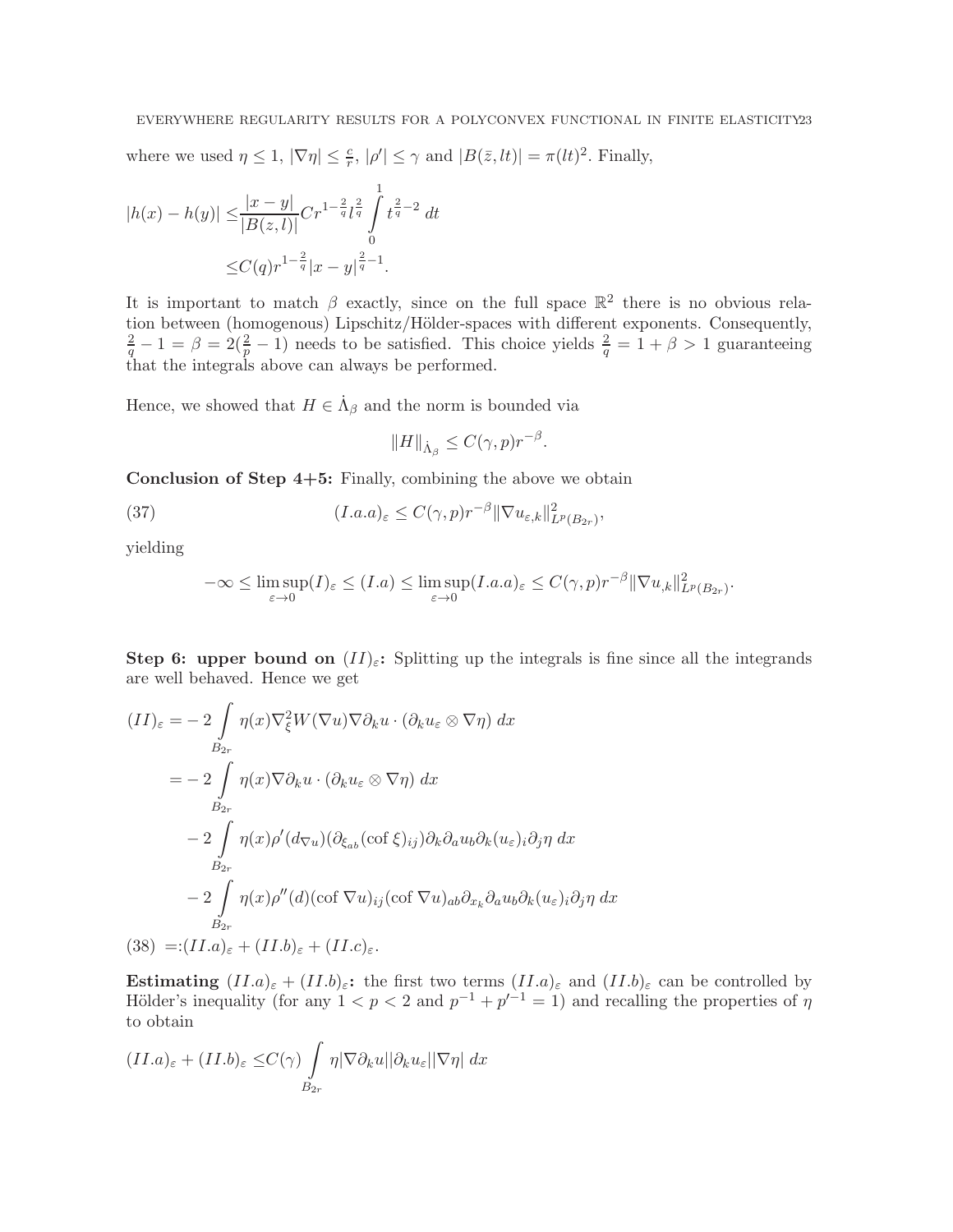$$
\leq C(\gamma) \left( \int_{B_{2r}} |\eta|^p |\nabla \partial_k u|^p dx \right)^{\frac{1}{p}} \left( \int_{B_{2r}} |\partial_k u_{\varepsilon}|^{p'} |\nabla \eta|^{p'} dx \right)^{\frac{1}{p'}}
$$
  
(39)  

$$
\leq C(\gamma) r^{-1} \left( \int_{B_{2r}} |\nabla \partial_k u|^p dx \right)^{\frac{1}{p}} \left( \int_{B_{2r} \setminus B_r} |\partial_k u_{\varepsilon}|^{p'} dx \right)^{\frac{1}{p'}}.
$$

Now the idea is to give an estimate of the form

$$
\|\partial_k u_{\varepsilon}\|_{L^{p'}(B_{2r}\setminus B_r)} \lesssim \|\nabla \partial_k u_{\varepsilon}\|_{L^p(B_{2r})}.
$$

For this sake, recall the Sobolev-Poincare inequality for balls<sup>6</sup>: there is a constant  $C(s^*) > 0$ s.t. for any  $v \in W_0^{1,s^*}$  $i_0^{1,s}$  it holds

(40) 
$$
||v||_{L^{s}(B(x,R))} \leq C(s^{*})R^{1+\frac{2}{s}-\frac{2}{s^{*}}}||\nabla v||_{L^{s^{*}}(B(x,R))},
$$

where  $s^* = \frac{2s}{2}$  $\frac{2s}{2+s}$ . By applying the latter inequality with  $R = 2r$ ,  $s = p'$  and  $s^* = (p')^* = \frac{2p'}{2+p}$  $\overline{2+p'}$ we obtain

$$
\|\partial_k u_{\varepsilon}\|_{L^{p'}(B_{2r})} \leq C(p) r^{1+\frac{2}{p'}-\frac{2}{(p')^*}} \|\nabla \partial_k u_{\varepsilon}\|_{L^{(p')^*}(B_{2r})}.
$$

Making use of Hölder's to go from  $L^{(p')^*}$  to  $L^p$  we get

$$
\|\partial_k u_{\varepsilon}\|_{L^{p'}(B_{2r})} \leq C(p) r^{1+\frac{2}{p'}-\frac{2}{(p')^*}+\frac{2}{(p')^*}-\frac{2}{p}} \|\nabla \partial_k u_{\varepsilon}\|_{L^p(B_{2r})},
$$

keeping in mind, that this can only be true, if the condition  $(p')^* \leq p$  is satisfied. Realise that the exponent in the latter inequality simplifies to

$$
\omega_1 := 1 + \frac{2}{p'} - \frac{2}{p}.
$$

Hence, we have seen that

$$
\|\partial_k u_{\varepsilon}\|_{L^{p'}(B_{2r}\setminus B_r)} \le \|\partial_k u_{\varepsilon}\|_{L^{p'}(B_{2r})} \le C(p) r^{\omega_1} \|\nabla \partial_k u_{\varepsilon}\|_{L^p(B_{2r})}
$$

.

By combining the latter inequality with (39) we obtain

(41) 
$$
(II.a)_{\varepsilon} + (II.b)_{\varepsilon} \leq C(\gamma, p)r^{(\omega_1-1)} \|\nabla \partial_k u\|_{L^p(B_{2r})} \|\nabla \partial_k u_{\varepsilon}\|_{L^p(B_{2r})}.
$$

Estimating  $(ILc)_{\varepsilon}$ : For the rightmost term in (38) we argue similarly as before, again by Hölder's inequality and the properties of  $\eta$  one obtains

$$
(II.c)_{\varepsilon} = -2 \int_{B_{2r}} \eta(x) \rho''(d) (\operatorname{cof} \nabla u)_{ij} (\operatorname{cof} \nabla u)_{ab} \partial_k \partial_a u_b \partial_k (u_{\varepsilon})_i \partial_j \eta \, dx
$$
  

$$
\leq C(||\rho''||_{L^{\infty}}) \int_{B_{2r}} \eta(x) |\partial_k u_{\varepsilon}| |\nabla \partial_k u| |\nabla u|^2 |\nabla \eta| \, dx
$$

 $^{6}$ See, [30, Theorem 1, §1.4.4.].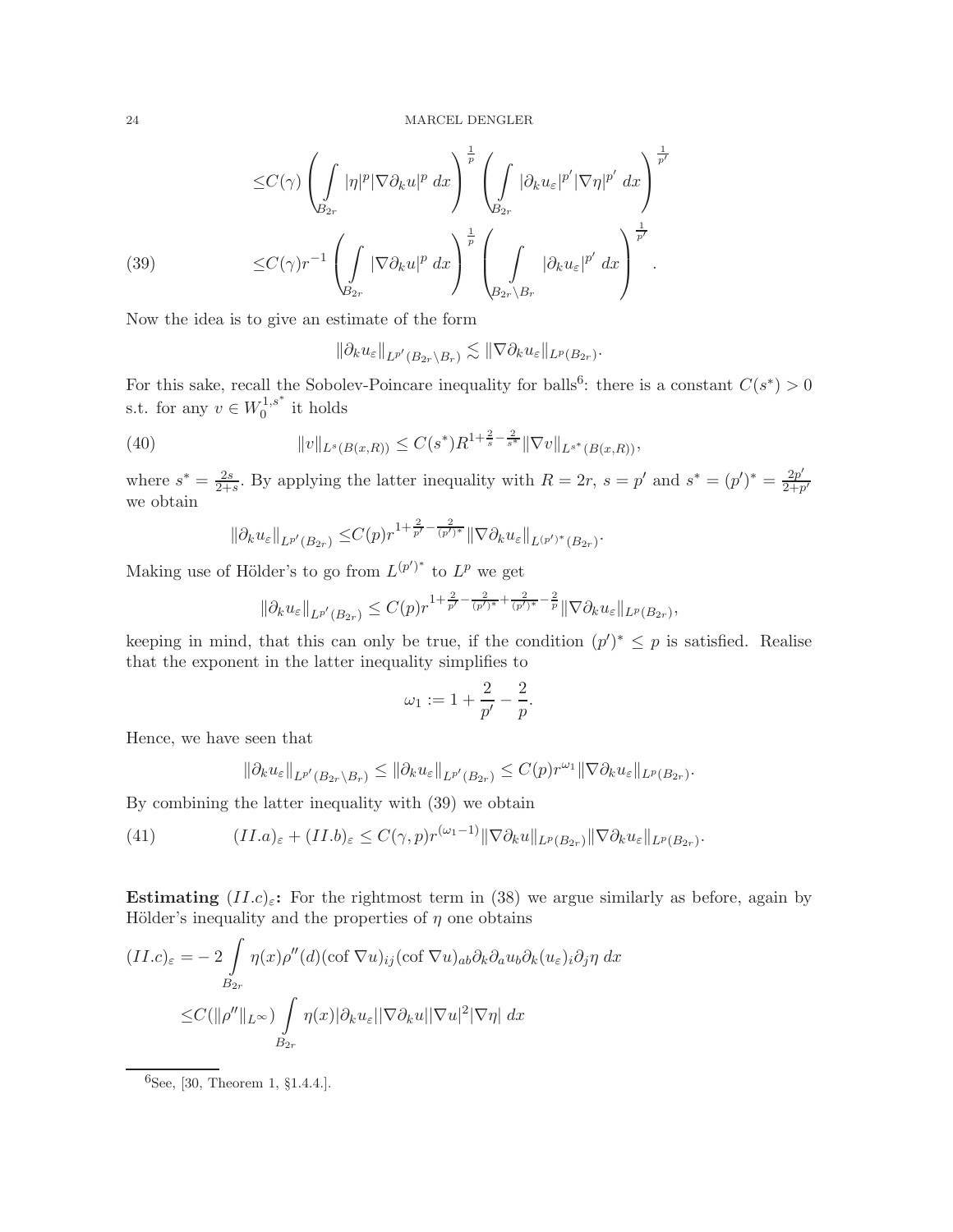$$
\leq C(\|\rho''\|_{L^\infty})r^{-1}\left(\int\limits_{B_{2r}}|\nabla\partial_ku|^p\ dx\right)^{\frac{1}{p}}\left(\int\limits_{B_{2r}\setminus B_r}|\partial_ku_\varepsilon|^{p'}|\nabla u|^{2p'}\ dx\right)^{\frac{1}{p'}}.
$$

By applying Hölder's inequality with  $\frac{2}{3} + \frac{1}{3} = 1$  to the rightmost term of the latter line and by recalling the property  $\|\partial_k u_{\varepsilon}\|_{L^q(B_{2r})} \leq \|\partial_k u\|_{L^q(B_{2r})}$  for any  $1 \leq q < \infty$  and for small enough  $\varepsilon > 0$  we get

$$
\left(\int_{\beta_{2r}\setminus B_r} |\partial_k u_{\varepsilon}|^{p'} |\nabla u|^{2p'} dx\right)^{\frac{1}{p'}} \leq \left(\int_{\beta_{2r}\setminus B_r} |\nabla u|^{3p'} dx\right)^{\frac{2}{3p'}} \left(\int_{\beta_{2r}\setminus B_r} |\partial_k u_{\varepsilon}|^{3p'} dx\right)^{\frac{1}{3p'}} \leq \left(\int_{\beta_{2r}\setminus B_r} |\nabla u|^{3p'} dx\right)^{\frac{1}{p'}},
$$

if  $\varepsilon > 0$  is sufficiently small.

We can proceed like before. Applying again (40) yields

$$
\|\nabla u\|_{L^{3p'}(B_{2r})} \leq C(p)r^{1+\frac{2}{3p'}-\frac{2}{(3p')^*}}\|\nabla^2 u\|_{L^{(3p')^*}(B_{2r})}.
$$

Assuming  $(3p')^* \leq p$  and applying Hölder's to go from  $L^{(3p')^*}$  to  $L^p$  we get

$$
\|\nabla u\|_{L^{3p'}(B_{2r})}\leq C(p)r^{1+\frac{2}{3p'}-\frac{2}{(3p')^*}+\frac{2}{(3p')^*}-\frac{2}{p}}\|\nabla^2 u\|_{L^p(B_{2r})}.
$$

The exponent in the latter inequality simplifies to

$$
\omega_2 := 1 + \frac{2}{3p'} - \frac{2}{p}.
$$

This shows

$$
\|\nabla u\|_{L^{3p'}(B_{2r}\setminus B_r)}^3 \le \|\nabla u\|_{L^{3p'}(B_{2r})}^3 \le C(p)r^{3\omega_2}\|\nabla^2 u\|_{L^p(B_{2r})}^3.
$$

Then

(42) 
$$
(II.c)_{\varepsilon} \leq C(\|\rho''\|_{L^{\infty}}, p) r^{(3\omega_2 - 1)} \|\nabla \partial_k u\|_{L^p(B_{2r})} \|\nabla^2 u\|_{L^p(B_{2r})}^3.
$$

Estimating  $(II)_{\varepsilon}$ : By combining (41) and (42) we have

$$
(II)_{\varepsilon} \leq C(\gamma, \|\rho''\|_{L^{\infty}}, p) \|\nabla \partial_k u\|_{L^p(B_{2r})} \left[ r^{(\omega_1 - 1)} \|\nabla \partial_k u_{\varepsilon}\|_{L^p(B_{2r})} + r^{(3\omega_2 - 1)} \|\nabla^2 u\|_{L^p(B_{2r})}^3 \right],
$$

for any  $1 < p < 2$  s.t.  $(p')^* \leq p$  and  $(3p')^* \leq p$ , where the latter condition is stricter and reduces the range to  $p \in \left[\frac{8}{5}\right]$  $\frac{8}{5}$ , 2).

## Step 7: conclusion:

Taking the limsup  $\varepsilon \to 0$  on both sides, and collecting all expressions from above yields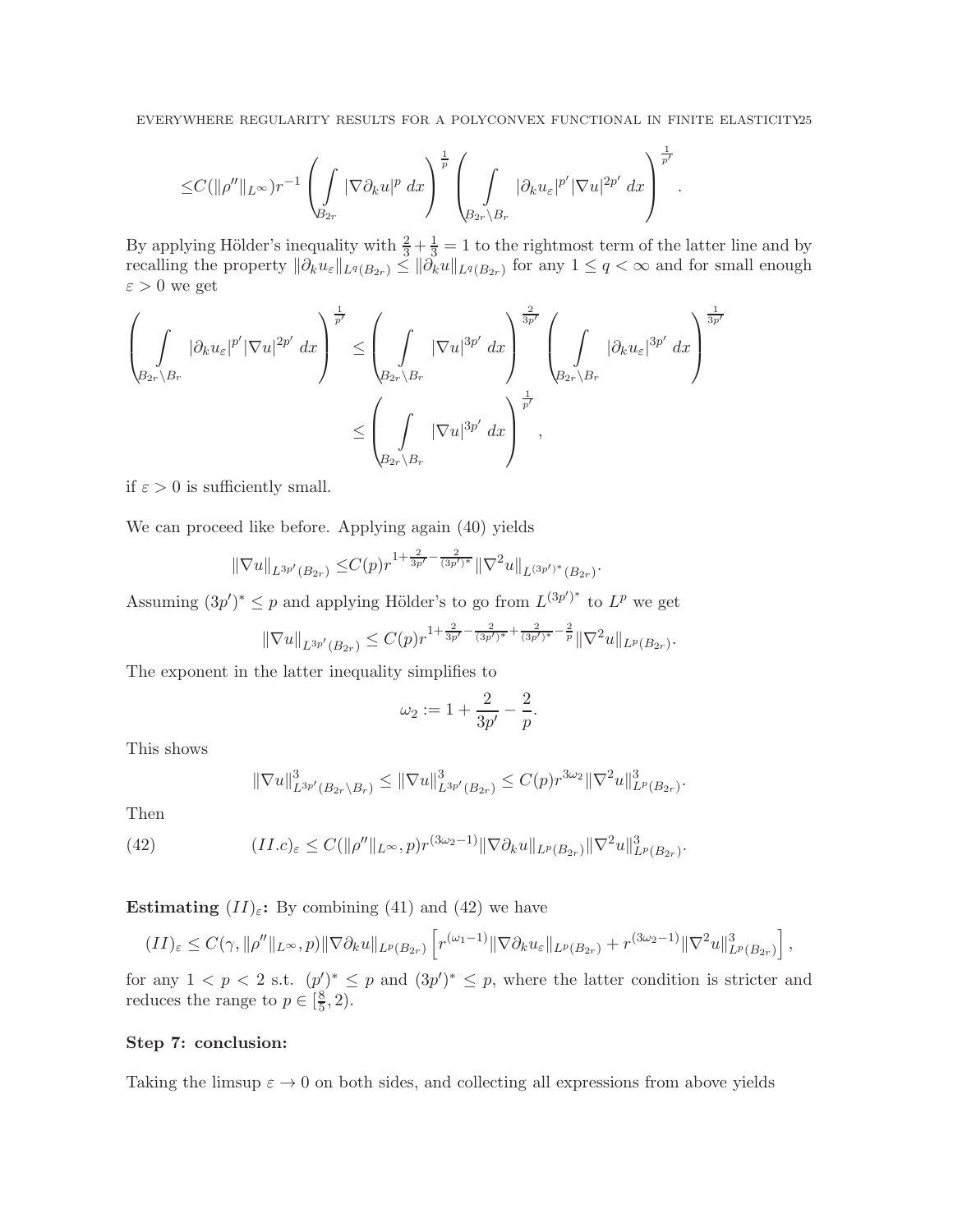### 26 MARCEL DENGLER

$$
\int_{B_r} |\nabla^2 u|^2 dx \le C(\gamma, \|\rho''\|_{L^\infty}, p) [(r^{-\beta} + r^{(\omega_1 - 1)}) \|\nabla^2 u\|_{L^p}^2 + r^{(3\omega_2 - 1)} \|\nabla^2 u\|_{L^p}^4]
$$

Recalling  $\beta = 2(\frac{2}{p} - 1)$ ,  $\omega_1 - 1 = -\beta$ , and dividing the latter by  $|B_{2r}|$  yields

(43) 
$$
\oint_{B_r} |\nabla^2 u|^2 dx \leq C(\gamma, \|\rho''\|_{L^\infty}, p)(1 + r^{(3\omega_2 - 1 + \beta)} \|\nabla^2 u\|_{L^p(B_{2r})}^2) \left(\int_{B_{2r}} |\nabla^2 u|^p dx\right)^{\frac{2}{p}}.
$$

Now, notice firstly  $3\omega_2 - 1 + \beta = \frac{2}{p'}$  $\frac{2}{p'}-\frac{2}{p}$  $\frac{2}{p}$  and secondly by Hölder's inequality

$$
r^{\left(\frac{2}{p'}-\frac{2}{p}\right)}\|\nabla^2 u\|_{L^p(B_{2r})}^2 \le C(p)r^{\left(\frac{2}{p'}-\frac{2}{p}+\beta\right)}\|\nabla^2 u\|_{L^2(B_{2r})}^2.
$$

Then the exponent  $\frac{2}{p'} - \frac{2}{p} + \beta = \frac{2}{p'}$  $\frac{2}{p'} + \frac{2}{p} - 2 = 0$  vanishes for any  $p \in \left[\frac{8}{5}\right]$  $(\frac{8}{5}, 2)$ . Furthermore, by Lebesgue's absolute continuity theorem we can choose  $r \leq 1$  so small s.t.  $\|\nabla^2 u\|_{L^2(B_{2r})}^2 \leq 1$ and  $(43)$  becomes<sup>7</sup>

(44) 
$$
\int\limits_{B_r} |\nabla^2 u|^2 dx \leq C(\gamma, \|\rho''\|_{L^\infty}, p) \left(\int\limits_{B_{2r}} |\nabla^2 u|^p dx\right)^q,
$$

where  $q=\frac{2}{n}$  $\frac{2}{p}$ . By choosing  $f := |\nabla^2 u|^p$ , Gehring's lemma, see [23, Ch.5, Prop.1.1] guarantees the existence of some  $\delta = \delta(\gamma, ||\rho''||_{L^{\infty}}, p) > 0$  and  $\tilde{C} = \tilde{C}(\gamma, ||\rho''||_{L^{\infty}}, p) > 0$  s.t.

$$
\left(\oint\limits_{B_r} |\nabla^2 u|^{2+\delta} \ dx\right)^{\frac{1}{2+\delta}} \le \tilde C \left(\oint\limits_{B_{2r}} |\nabla^2 u|^2 \ dx\right)^{\frac{p}{2}}
$$

and in particular  $u \in W^{2,2+\delta}_{loc}(\Omega,\mathbb{R}^2)$  and by Sobolev embedding  $u \in C^{1,\alpha}_{loc}$ , for some  $\alpha > 0$ . Smoothness is then obtained via Schauder theory, consult [23, Chapter 3, Theorem 3.(1-3)].

**Remark 4.1.** Note, that for the uniformly convex case  $(0 < \gamma < 1)$  the argument can be simplified and the assumption  $x \mapsto d_{\nabla u(x)} \in C^{0,\beta}_{loc}(\Omega)$  can be dropped, in particular, the difficult limit taking and compensated compactness arguments can be avoided. The estimate found in (31) is good enough if  $(0 < \gamma < 1)$ . Indeed, combined with the bound on  $(II)_{\varepsilon}$  from above one gets the slightly weaker estimate

$$
\oint_{B_r} |\nabla^2 u|^2 dx \le C(\gamma, \|\rho''\|_{L^\infty}, p) \left(\oint_{B_{2r}} |\nabla^2 u|^p dx\right)^q + \gamma \oint_{B_{2r}} |\nabla^2 u|^2 dx,
$$

replacing (44). However, Gehring's lemma still applies and one can conclude as above.

### 4.2. Technical lemmatas

 ${}^{7}$ A similar reasoning can be found in [23, p.142].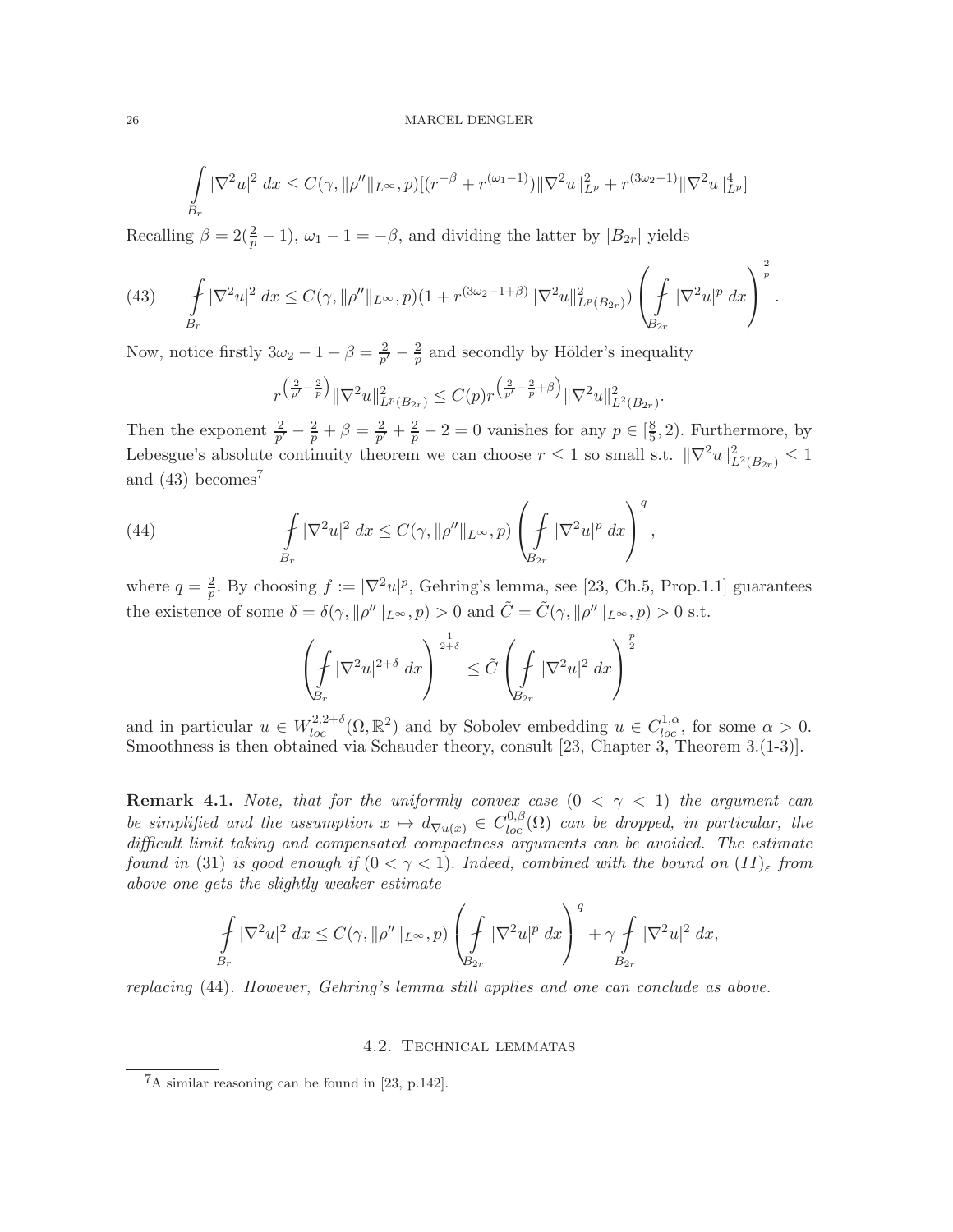In this paragraph we show two technical lemmatas, which were used in section 3 and §4.3. Initially, we establish important upper and lower bounds on quantities arising from differencing the non-linear quantity  $\rho'(d_u)$ cof  $\nabla u$ . These bounds are important for the result obtained in section 3 however it is also a prerequisite for the result we obtain next.

**Lemma 4.2.** Let  $h \in \mathbb{R}^+$ ,  $s \in \{0,1\}$ ,  $u \in W^{1,2}(\Omega,\mathbb{R}^2)$  and  $\rho$  be as before. Then (i) the lower bound

(45) 
$$
\Delta^{h,s}(\rho'(d)\text{cof }\nabla u)(x) \cdot \Delta^{h,s}\nabla u(x) \geq -\gamma |\Delta^{h,s}\nabla u(x)|^2
$$

and

(ii) the upper bound

(46) 
$$
|\Delta^{h,s}(\rho'(d)\cot \nabla u)(x)| \leq \gamma |\Delta^{h,s} \nabla u(x)| + \frac{2\gamma}{h} |\nabla u(x)|
$$

hold a.e. in  $\Omega_h := \{x \in \Omega : \text{dist}(x, \partial \Omega) > h\}.$ 

*Proof.* (i) Let  $x \in \Omega_h$ , fix an  $s \in \{0,1\}$  and define  $\bar{x} := x + he_s$ . Recalling the product rule for difference quotients, for  $f : \Omega_h \to \mathbb{R}$  and  $g : \Omega \to \mathbb{R}$  it holds that

(47) 
$$
\Delta^{h,s}(fg)(x) = \Delta^{h,s}(f)(x)g(x) + f(\bar{x})\Delta^{h,s}g(x).
$$

We apply this product rule to obtain

(48) 
$$
\Delta^{h,s}(\rho'(d)\cot \nabla u)(x) \cdot \Delta^{h,s} \nabla u(x) = \Delta^{h,s}(\rho'(d))(x)(\cot \nabla u)(x) \cdot \Delta^{h,s} \nabla u(x) + \rho'(d)(\bar{x})\Delta^{h,s}(\cot \nabla u)(x) \cdot \Delta^{h,s} \nabla u(x) =: I + II.
$$

By linearity of the gradient and the cofactor in two dimensions it holds that  $\Delta^{h,s}\nabla u(x) =$  $\nabla\Delta^{h,s}u(x)$  and  $\Delta^{h,s}(\text{cof }\nabla u)(x) = \text{cof }\Delta^{h,s}\nabla u(x)$  for all  $x \in \Omega_h$ . Let us now introduce the following notation  $A := \nabla u(\bar{x}), B := \nabla u(x)$ . Note that for every matrix  $N \in \mathbb{R}^{2 \times 2}$ , the determinant satisfies the following scaling behaviour  $d_{N/h} = h^{-2} d_N$  for  $h \in \mathbb{R} \setminus \{0\}$ . Using these properties and definitions to rewrite the second term of (48) as

(49)  
\n
$$
II = \rho'(d)(\bar{x})\Delta^{h,s}(\text{cof }\nabla u)(x) \cdot \Delta^{h,s}\nabla u(x)
$$
\n
$$
= \rho'(d)(\bar{x})\text{cof }\Delta^{h,s}\nabla u(x) \cdot \Delta^{h,s}\nabla u(x)
$$
\n
$$
= h^{-2}\rho'(d_A)\text{cof }(A - B) \cdot (A - B)
$$
\n
$$
= 2h^{-2}\rho'(d_A)d_{A-B}.
$$

The first term of (48) takes the form

(50) 
$$
I = h^{-1} \Delta^{h,s} (\rho'(d))(x) \text{cof } B \cdot (A - B).
$$

For two matrices  $N, N' \in \mathbb{R}^{2 \times 2}$  the determinant of  $N + N'$  can be expanded in the following way

(51) 
$$
d_{N+N'} = d_{N'} + d_N + \text{cof } N \cdot N'.
$$

Now choose  $N' = A - B$  and  $N = B$  and we get

(52) 
$$
d_A = d_{A-B} + d_B + \text{cof } B \cdot (A - B)
$$

or

(53) 
$$
\cot B \cdot (A - B) = d_A - d_B - d_{A-B} = h \Delta^{h,s} d(x) - d_{A-B}.
$$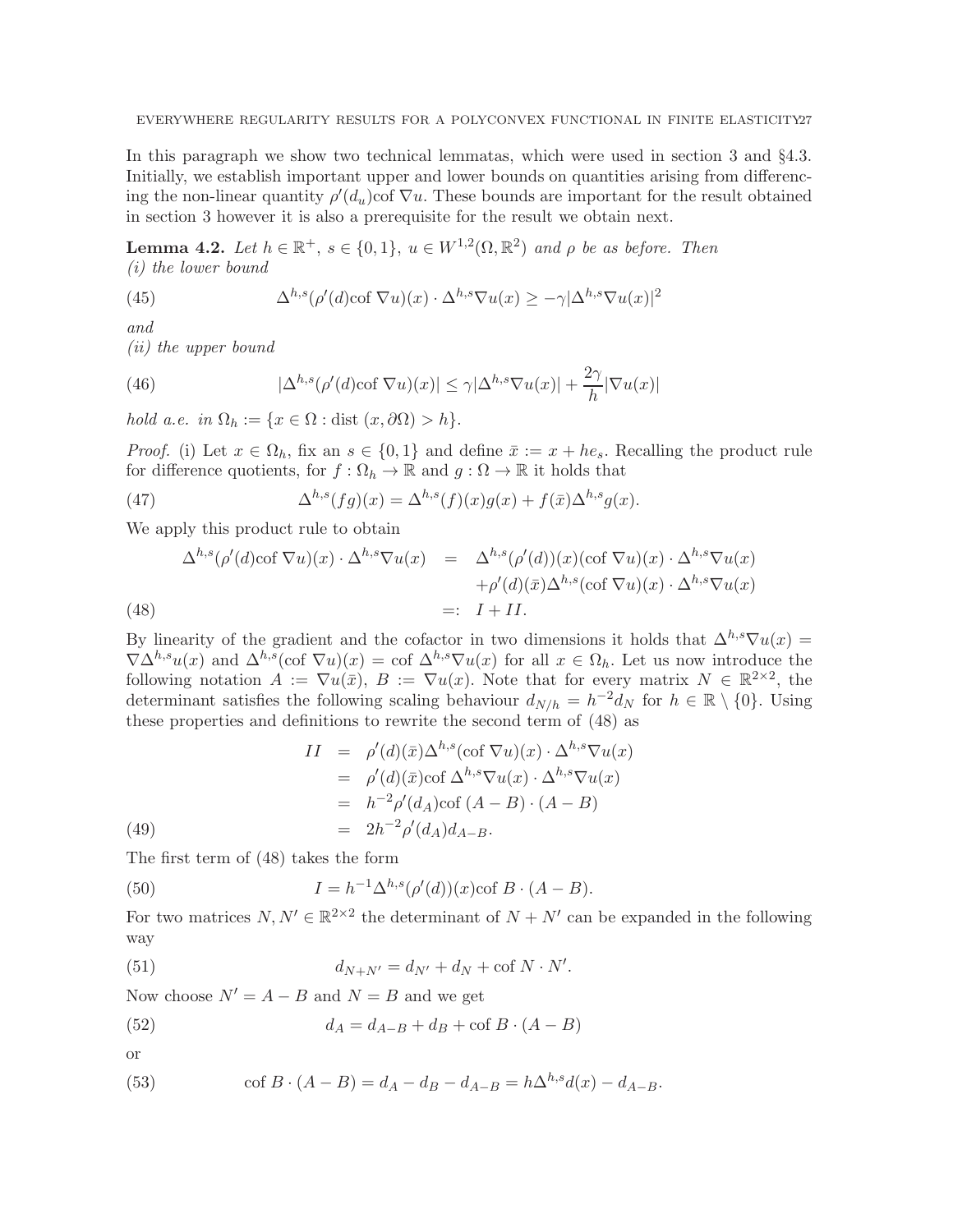Therefore,

(54) 
$$
I = \Delta^{h,s}(\rho'(d))(x)\Delta^{h,s}d(x) - h^{-1}\Delta^{h,s}(\rho'(d))(x)d_{A-B}.
$$

The whole expression can now be written as

(55)  
\n
$$
I + II = \Delta^{h,s} (\rho'(d))(x) \Delta^{h,s} d(x) \n+ h^{-2} (2\rho'(d_A) - (\rho'(d_A) - \rho'(d_B)) d_{A-B} \n= \Delta^{h,s} (\rho'(d))(x) \Delta^{h,s} d(x) + h^{-2} (\rho'(d_A) + \rho'(d_B)) d_{A-B} \n=: III + IV.
$$

The latter term can be bounded from below through

(56) 
$$
IV \ge -h^{-2}|\rho'(d_A) + \rho'(d_B)||d_{A-B}|
$$

$$
\ge -h^{-2}\gamma|A-B|^2,
$$

where we used  $\rho' \leq \gamma$  and  $|d_N| \leq \frac{1}{2}|N|^2$ . Furthermore, realize that  $III \geq 0$  is always true, since  $\rho$  is convex and  $\rho'$  satisfies a monotonicity inequality. Indeed, consider first  $\Delta^{h,s}d(x) \geq 0$ then  $d_A \geq d_B$  and by monotonicity of  $\rho'$ ,  $\Delta^{h,s}\rho'(d)(x) \geq 0$ . Hence,  $III \geq 0$ . Secondly, let  $\Delta^{h,s}d(x) < 0$  then  $d_A < d_B$  implying  $\rho'(d_A) \leq \rho'(d_B)$  and  $\Delta^{h,s}\rho'(d)(x) \leq 0$  and again  $III \geq 0$ . This implies

(57) 
$$
\Delta^{h,s}(\rho'(d)\text{cof }\nabla u) \cdot \Delta^{h,s}\nabla u \ge -\gamma |\Delta^{h,s}\nabla u|^2.
$$

(ii) The upper bound follows again from the product rule (47) and the triangle inequality

(58) 
$$
|\Delta^{h,s}(\rho'(d)\cot \nabla u)(x)| = |\rho'(d)(\bar{x})\Delta^{h,s}(\cot \nabla u)(x) + \Delta^{h,s}(\rho'(d))(x)(\cot \nabla u)(x)|
$$
  

$$
\leq \gamma |\Delta^{h,s} \nabla u(x)| + \frac{2\gamma}{h} |\nabla u(x)|.
$$

Now we obtain a lower bound on the quantity  $\partial_s(\rho'(d_{\nabla v})\cot \nabla v)\cdot \nabla \partial_s v_{\varepsilon}$  we used in §4.1. This follows from the lower bound we showed for the 'differenced' version in Lemma 4.2.

**Lemma 4.3.** Let  $\Omega \subset \mathbb{R}^2$  be open and bounded and  $v \in W^{2,2}(\Omega)$ .

\n- (i). Then for 
$$
s = 1, 2
$$
 it holds
\n- (59) 
$$
\partial_s(\rho'(d_{\nabla v})\cot \nabla v) \cdot \nabla \partial_s v \geq -\gamma |\nabla \partial_s v|^2
$$
\n

a.e. in Ω.

(ii). For every  $s = 1, 2$  and  $\varepsilon > 0$  small enough it holds

(60) 
$$
\partial_s(\rho'(d_{\nabla v})\cot\nabla v)\cdot\nabla\partial_s v_{\varepsilon}\geq -\gamma \max\{|\nabla\partial_s v|^2,\frac{1}{2}|\nabla\partial_s v|^2+\frac{1}{2}|\nabla\partial_s v_{\varepsilon}|^2\}.
$$

a.e. in Ω.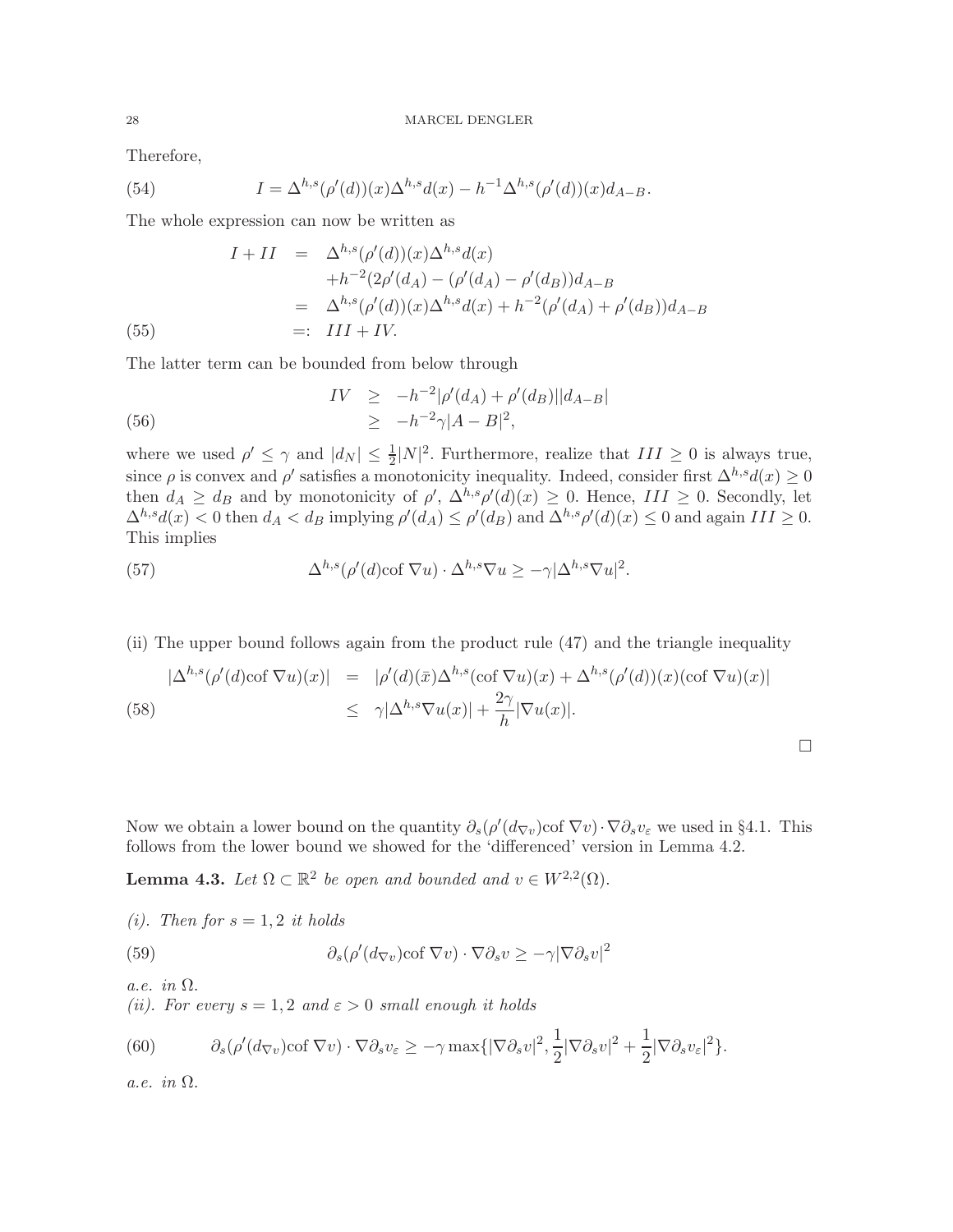*Proof.* (i). By Nirenberg's lemma [23, p.45] we know that  $\Delta^{h,s}\nabla v \to \nabla \partial_s v$  in  $L^2(\Omega,\mathbb{R}^4)$ , in particular,  $\Delta^{h,s}\nabla v \to \nabla \partial_s v$  a.e. in  $\Omega$ . By the standard/discrete product rule it is straightforward to see that

$$
\partial_s(\rho'(d_{\nabla v})\text{cof }\nabla v) = \lim_{h \to 0} \Delta^{h,s}(\rho'(d_{\nabla v})\text{cof }\nabla v)
$$

a.e. in  $Ω$ . By Lemma 4.2 we get

$$
\partial_s(\rho'(d_{\nabla v})\text{cof }\nabla v) = \lim_{h \to 0} \Delta^{h,s}(\rho'(d_{\nabla v})\text{cof }\nabla v) \ge -\gamma \lim_{h \to 0} |\Delta^{h,s}\nabla v|^2 = -\gamma |\nabla \partial_s v|^2
$$

a.e. in  $\Omega$ .

(ii). There are two possible cases. Assume first that the inequality in (i) is strict, i.e.

$$
\partial_s(\rho'(d_{\nabla v}(x))\text{cof }\nabla v(x))\cdot\nabla\partial_s v(x) > -\gamma|\nabla\partial_s v(x)|^2,
$$

for some  $x \in \Omega$ . Since

$$
\partial_s(\rho'(d_{\nabla v}(x))\text{cof }\nabla v(x))\cdot\nabla\partial_s v_{\varepsilon}(x)\to \partial_s(\rho'(d_{\nabla v}(x))\text{cof }\nabla v(x))\cdot\nabla\partial_s v(x)
$$

Then the same holds true if  $\varepsilon$  is small enough:<sup>8</sup>

$$
\partial_s(\rho'(d_{\nabla v}(x))\cot\nabla v(x))\cdot\nabla\partial_s v_{\varepsilon}(x) > -\gamma|\nabla\partial_s v(x)|^2.
$$

Assume instead that for some  $x \in \Omega$  equality holds:

$$
\partial_s(\rho'(d_{\nabla v}(x))\text{cof }\nabla v(x))\cdot\nabla\partial_s v(x)=-\gamma|\nabla\partial_s v(x)|^2.
$$

Then since, the above inequality is a Cauchy-Schwarz inequality, equality only holds if

$$
\partial_s(\rho'(d_{\nabla v}(x))\text{cof }\nabla v(x)) = -\gamma \nabla \partial_s v(x).
$$

But then for every  $\varepsilon > 0$  we get

$$
\partial_s(\rho'(d_{\nabla v}(x))\text{cof }\nabla v(x))\cdot \nabla \partial_s v_{\varepsilon}(x) = -\gamma \nabla \partial_s v(x)\cdot \nabla \partial_s v_{\varepsilon}(x)
$$
  

$$
\geq -\frac{\gamma}{2}(|\nabla \partial_s v(x)|^2 + |\nabla \partial_s v_{\varepsilon}(x)|^2).
$$

Putting both cases together yields the claim.

### 4.3. A measure-theoretic result

The next statement is a generalisation of the the reverse Fatou's lemma. Instead of a pointwise integrable upper limit dominating every member of the sequence, it will be enough to bound each member individually from above, as long as this sequence of upper limits converges by itself. Our proof is inspired by [20, Thm 2.1].

**Lemma 4.4** (A version of the reverse Fatou's lemma). Let  $(X, \Sigma, \mu)$  be a measure space, with  $\mu(X) < \infty$ . Let  $g_n, g \in L^1(X, [-\infty, \infty], \mu)$  for any  $n \in \mathbb{N}$  be a sequence, s.t.

$$
g_n \to g
$$
 strongly in  $L^1(X, [-\infty, \infty], \mu)$ .

Suppose further that there is another sequence  $(f_n)_{n\in\mathbb{N}} \subset L^1(X, [-\infty, \infty], \mu)$  s.t.

 $f_n \leq g_n$  a.e. for every  $n \in \mathbb{N}$ 

<sup>&</sup>lt;sup>8</sup>Indeed, we have a converging sequence  $f_{\varepsilon} \to f$  if  $\varepsilon \to 0$  with  $f > g$ . Then  $f_{\varepsilon} > g$  for small enough  $\varepsilon$ . Assume not, then there exists a sequence  $(\varepsilon_n)_{n\in\mathbb{N}}>0$  with  $\varepsilon_n\to 0$  if  $n\to\infty$  s.t.  $f_{\varepsilon_n}\leq g$  this contradicts immediately the convergence  $f_{\varepsilon} \to f$ .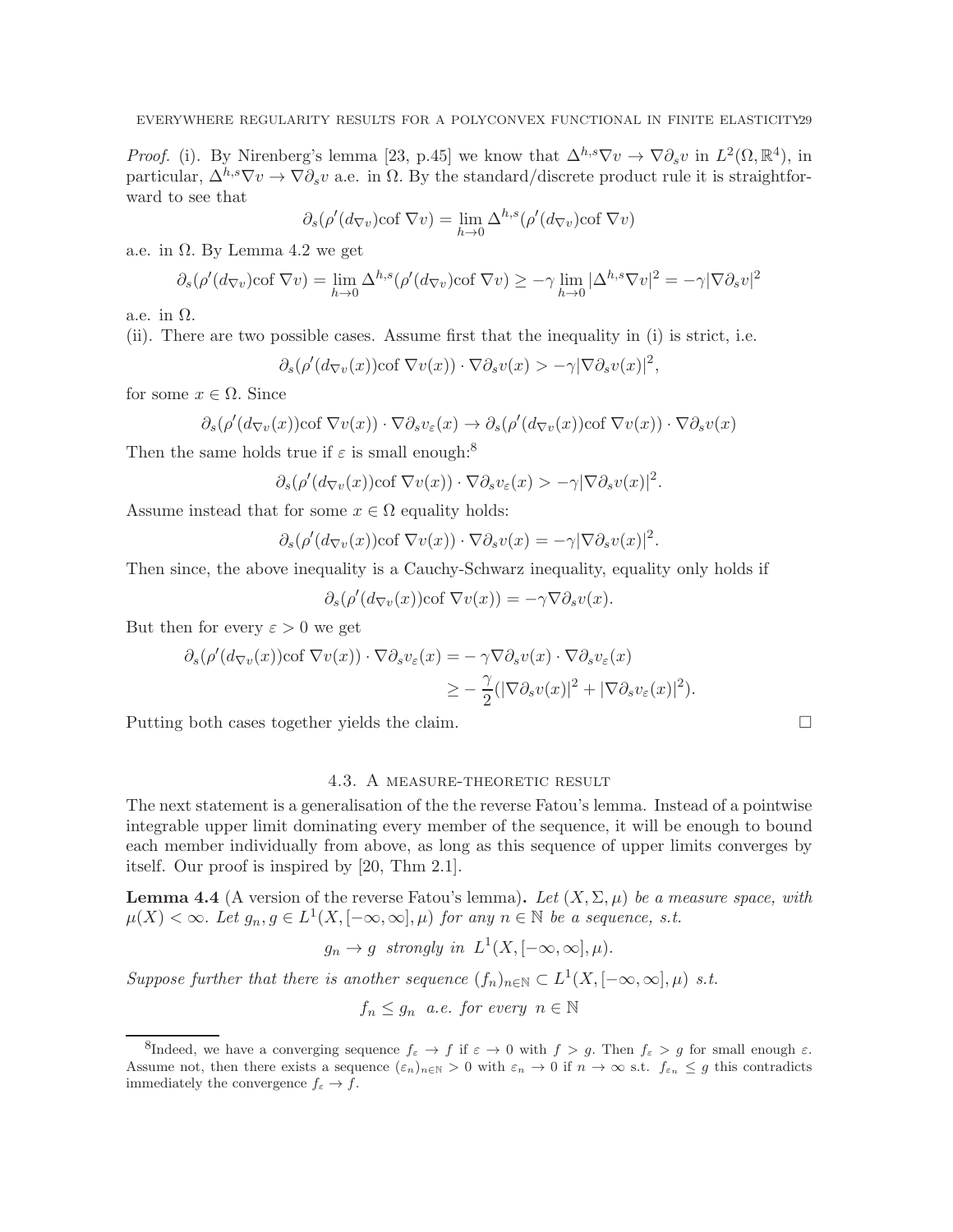and s.t. there exists a measurable functions  $f: X \to [-\infty, \infty]$  s.t.

 $f_n \rightarrow f$  ptw. a.e.

and either  $(a)$ X  $f d\mu = +\infty$  or (b)  $f^+$  is integrable.

Then it holds

(61) 
$$
\limsup_{n \to \infty} \int\limits_X f_n d\mu \leq \int\limits_X f d\mu.
$$

*Proof.* (a)  $\int$  $\boldsymbol{X}$  $f d\mu = +\infty$ . Trivial, since  $\limsup_{n \to \infty}$  $\int$  $\boldsymbol{X}$  $f_n d\mu \leq +\infty$  is always true. (b) Assume  $f^+$  to be integrable.

Note that we prove the more classical lim inf −version. This is done be making the necessary changes:  $F := -f, F_n := -f_n, G_n = -g_n, G = -g$ . Then all the statements above are still valid except  $F_n \geq G_n$  and  $F^-$  is now integrable. Then it is enough to show

(62) 
$$
\liminf_{n \to \infty} \int\limits_X F_n \, d\mu \ge \int\limits_X F \, d\mu.
$$

We start by considering the following decomposition

$$
\int\limits_X F_n \, d\mu = \int\limits_{X \cap \{F_n < -K\}} F_n \, d\mu + \int\limits_{X \cap \{F_n \ge -K\}} F_n \, d\mu =: A_{n,K} + B_{n,K},
$$

which holds for any  $n \in \mathbb{N}$  and any  $K \in \mathbb{R}$ . The proof is divided into two steps. First one needs to show that  $A_{n,K} \to 0$  for large enough n and K. The second one is to show that  $B_{n,K}$ can be controlled from below by  $\int$  $\boldsymbol{X}$  $F d\mu$  for large enough n and K. Together with Step 1 that

implies (62).

Step 1:  $\liminf_{K \to +\infty} \liminf_{n \to +\infty} A_{n,K} \geq 0.$ 

Since,  $F_n \geq G_n$  we have

$$
A_{n,K} \ge \int\limits_X G_n \chi_{\{F_n < -K\}} d\mu
$$
\n
$$
\ge \int\limits_X G_n \chi_{\{G_n < -K\}} d\mu
$$

for any  $n \in \mathbb{N}$  and  $K \in \mathbb{R}$ . We can now split up the latter integral as follows

(63) 
$$
\int\limits_X G_n \chi_{\{G_n < -K\}} d\mu = \int\limits_X (G_n - G) \chi_{\{G_n < -K\}} d\mu + \int\limits_X G \chi_{\{G_n < -K\}} d\mu.
$$

Then the first term on the RHS converges to 0 when  $n \to \infty$ , since

$$
\int\limits_X |(G_n - G)\chi_{\{G_n < -K\}}| \, d\mu \le \int\limits_X |G_n - G| \, d\mu \to 0.
$$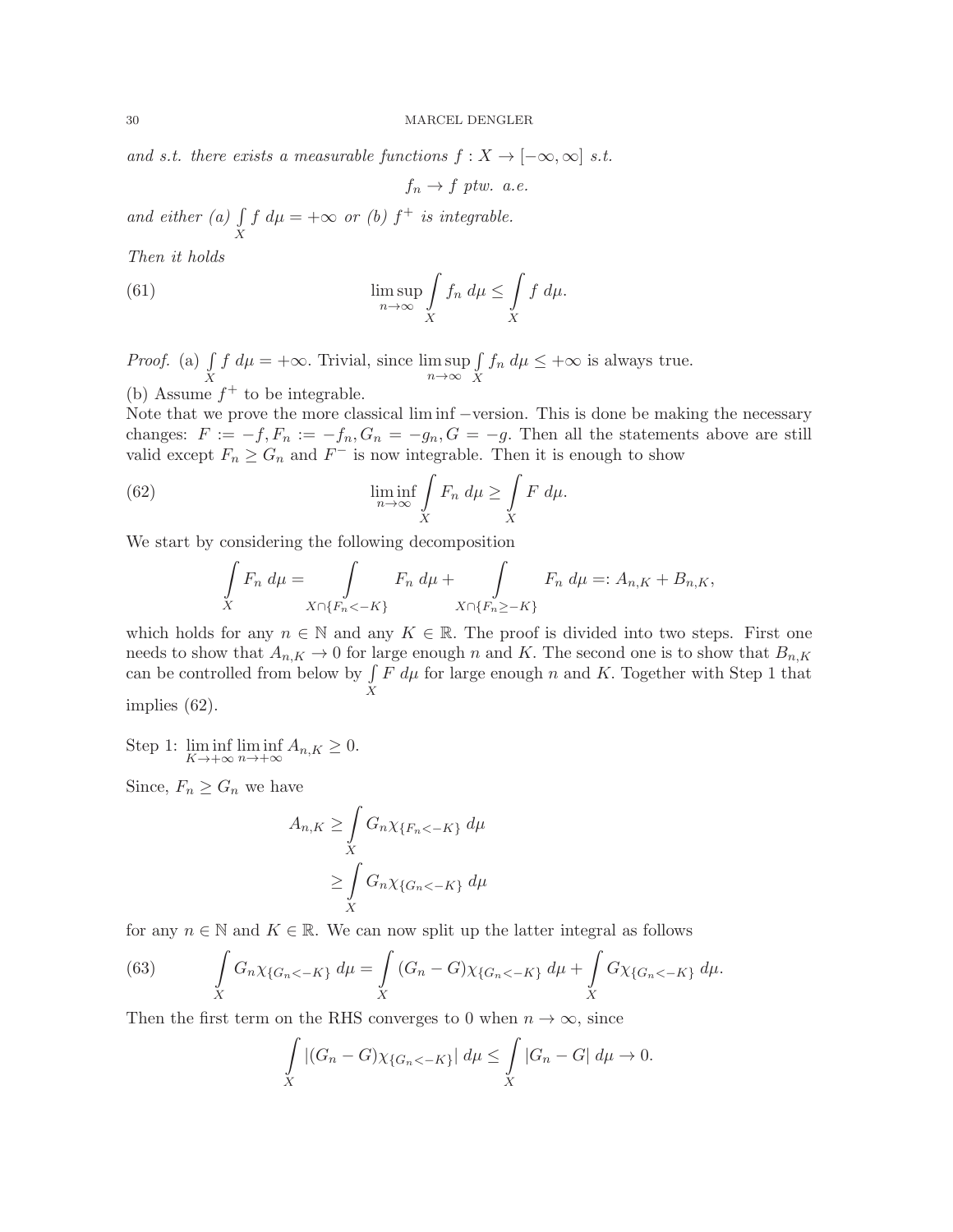We can treat the rightmost term of (63) by splitting up the integral as follows

(64) 
$$
\int\limits_X G\chi_{\{G_n < -K\}} d\mu = \int\limits_X G\chi_{\{G_n < -K, |G_n - G| \le 1\}} d\mu + \int\limits_X G\chi_{\{G_n < -K, |G_n - G| > 1\}} d\mu.
$$

Since  $G \in L^1$  the rightmost term disappears when  $n \to \infty$ . Indeed, we have

$$
\mu(\{G_n < -K, |G_n - G| > 1\}) \le \mu(\{|G_n - G| > 1\}) \le \int_{\{|G_n - G| > 1\}} |G_n - G| \, d\mu \to 0
$$

when  $n \to \infty$ . Since  $G \in L^1$  we have

$$
\int\limits_X G\chi_{\{G_n < -K, |G_n - G| > 1\}} \, d\mu \to 0
$$

when  $n \to \infty$ .

We can treat the first term of (64) as follows. Realize first that

$$
\{G_n < -K, |G_n - G| \le 1\} \subset \{G < -K + 1\}
$$

and hence by the Dominated Convergence Theorem we have

$$
G\chi_{\{G_n < -K, |G_n - G| \le 1\}} \to 0 \text{ strongly in } L^1(X, [-\infty, \infty], \mu).
$$

Together this shows

$$
\liminf_{K \to +\infty} \liminf_{n \to +\infty} A_{n,K} \ge 0
$$

completing Step 1.

Step 2:  $\liminf_{K \to +\infty} \liminf_{n \to +\infty} B_{n,K} \ge \int_{X}$  $\boldsymbol{X}$  $F \, d\mu.$ 

Since,  $\mu(X) < \infty$  by Egorov's Theorem we can find for any  $\varepsilon > 0$  we can find  $X^{\varepsilon} \subset X$  s.t.  $\mu(X \setminus X^{\varepsilon}) < \varepsilon$  and for any  $\eta > 0$  there is  $N_{\eta} > 0$  s.t. for any  $n \ge N_{\eta}$  we have  $|F_n - F| < \eta$ on  $X^{\varepsilon}$ . With this at hand we can split up the integrals again as follows

$$
B_{n,K} = \int_{X^{\varepsilon} \cap \{F_n \ge -K\}} F_n \, d\mu + \int_{(X \setminus X^{\varepsilon}) \cap \{F_n \ge -K\}} F_n \, d\mu.
$$

For the rightmost term we find the simple estimate

$$
\int_{(X \setminus X^{\varepsilon}) \cap \{F_n \ge -K\}} F_n \, d\mu \ge -K\mu(X \setminus X^{\varepsilon}) \ge -K\varepsilon
$$

for any  $K \in \mathbb{R}$ . Then since we have  $|F_n - F| < \eta$  on  $X^{\varepsilon}$  this implies

$$
B_{n,K} \ge \int_{X^{\varepsilon} \cap \{F_n \ge -K\}} F_n \, d\mu - K\varepsilon \ge \int_{X^{\varepsilon} \cap \{F_n \ge -K\}} (F - \eta) \, d\mu - K\varepsilon
$$

for any  $n \ge N_\eta$ . Now we take  $\varepsilon_K := K^{-2}$  and  $\eta := K^{-1}$  and  $n \ge N(K)$ . Define  $\phi_{n,K} :=$  $F \chi_{\{X^{(\varepsilon_K)} \cap \{F_n \geq -K\}\}}$ . Elementary set theoretic considerations yield for arbitrary sets  $U, V, W$ with  $V \subset \dot{U}$  it holds

$$
U \setminus (V \cap W) = (U \setminus V) \cup (V \setminus W) \subset (U \setminus V) \cup (U \setminus W).
$$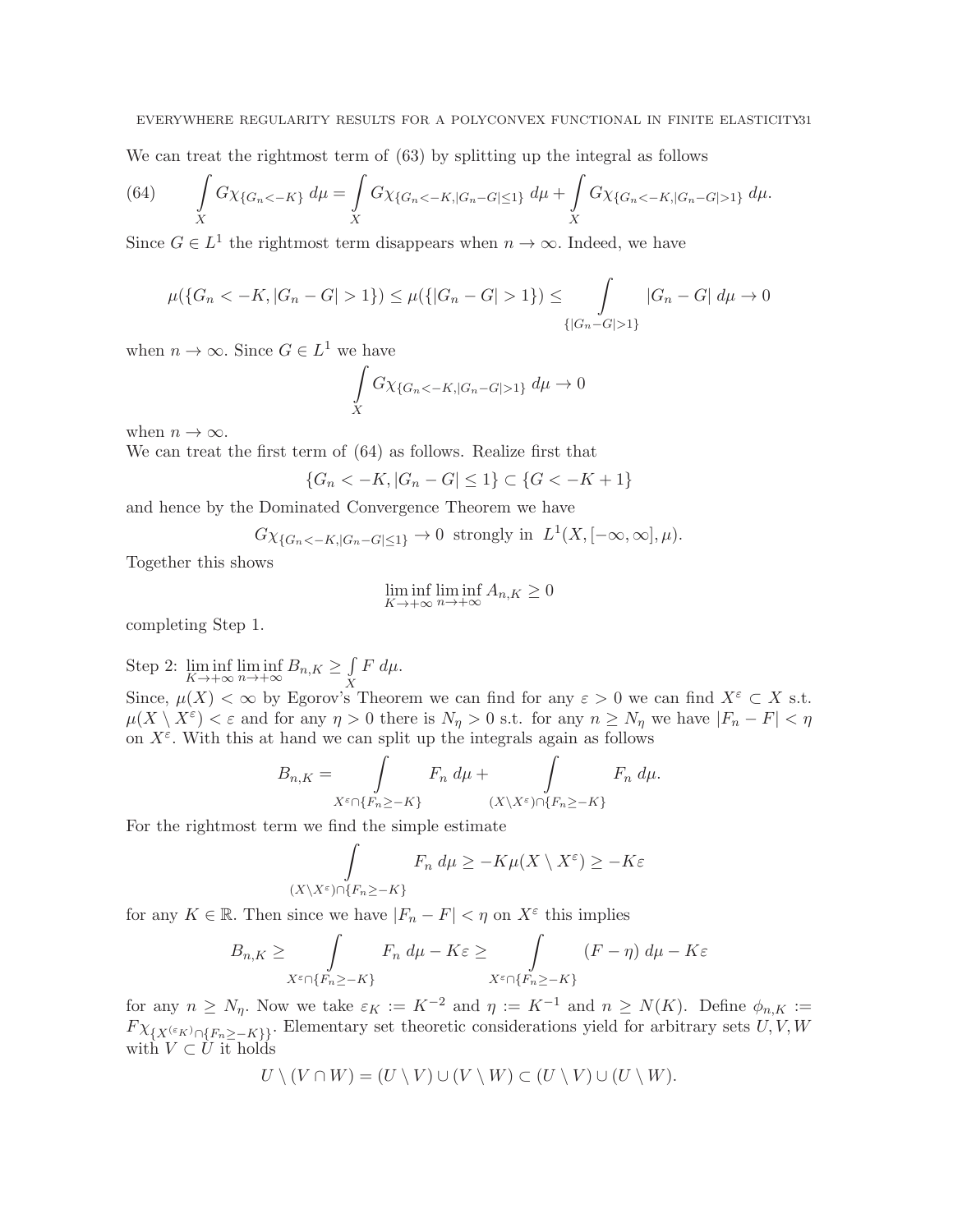Then for any  $n \in \mathbb{N}$  we have

$$
\mu(X \setminus \{X^{(\varepsilon_K)} \cap \{F_n \ge -K\}\}) \le \mu(X \setminus X^{(\varepsilon_K)}) + \mu(X \setminus \{F_n \ge -K\}) \to 0
$$

when  $K \to +\infty$ .

Since  $F_n \geq G_n$  for any  $n \in \mathbb{N}$  the same holds for the limit  $F \geq G$  and hence we have  $\phi_{n,K} = F \chi_{\{X^{(\varepsilon_K)} \cap \{F_n \geq -K\}\}} \geq G$  for any  $n \in \mathbb{N}$  and  $K \in \mathbb{R}$ . Then for any  $n \in \mathbb{N}$ ,  $(\phi_{n,K})_{K \in \mathbb{R}}$ is a sequence of measurable functions, which is bounded from below and we can apply the standard version of Fatou's Lemma to obtain<sup>9</sup>

$$
\liminf_{K \to +\infty} \int\limits_X \phi_{n,K} \, d\mu \ge \int\limits_X F \, d\mu \text{ for any } n \in \mathbb{N}.
$$

By putting everything together we get

$$
\liminf_{K \to +\infty} \liminf_{n \to +\infty} B_{n,K} \ge \int\limits_X F \ d\mu,
$$

completing the proof.  $\Box$ 

## 4.4. Hardy spaces and duality

Initially, we recall the definition of Hardy spaces, where we follow [35].

**Definition 4.5** (Hardy spaces  $\mathcal{H}^r$ ). Let  $S(\mathbb{R}^n)$  be the Schwartz class and  $S'(\mathbb{R}^n)$  be its dual. For every  $f \in S'(\mathbb{R}^n)$ , and for  $\Phi \in S(\mathbb{R}^n)$  s.t.  $\int \Phi dx \neq 0$ , a positive real parameter  $\zeta > 0$ and  $x \in \mathbb{R}^n$  we define

$$
N_{\Phi,\zeta}f := \sup\{f \ast (\Phi)_t(y) : |x - y| < \zeta t\}.
$$

Then for  $r > 0$  we can define the Hardy space by

$$
\mathcal{H}_{\Phi,\zeta}^r(\mathbb{R}^n) := \{ f \in S'(\mathbb{R}^n) | N_{\Phi,\zeta} f \in L^r(\mathbb{R}^n) \}.
$$

Next, define the 'norm' by

$$
||f||_{\mathcal{H}^r(\mathbb{R}^n)} := ||N_{\Phi,\zeta}f||_{L^r(\mathbb{R}^n)}.
$$

Obviously, this quantity only defines a norm if  $r \geq 1$  and  $\mathcal{H}^r$  is a Banach space. However, when  $0 < r < 1$ ,  $\mathcal{H}^r(\mathbb{R}^n)$  is just a metric space. Hence, the notion of a dual space does not make any sense, in the later case.

It is important to note that these spaces are independent of  $\Phi > 0$  and  $\zeta > 0$ , i.e. for any  $(\Phi,\zeta)$  and  $(\Phi',\zeta')$  it holds

$$
\mathcal{H}^r_{\Phi,\zeta}(\mathbb{R}^n) = \mathcal{H}^r_{\Phi',\zeta'}(\mathbb{R}^n),
$$

with equivalent 'norms',i.e. for any choices of  $(\Phi,\zeta)$  and  $(\Phi',\zeta')$  there are constants  $c=$  $c(\Phi, \zeta) > 0$  and  $C = C(\Phi, \zeta) > 0$  s.t. it holds

$$
c||N_{\Phi',\zeta'}f||_{L^r(\mathbb{R}^n)} \leq ||N_{\Phi,\zeta}f||_{L^r(\mathbb{R}^n)} \leq C||N_{\Phi',\zeta'}f||_{L^r(\mathbb{R}^n)}.
$$

As a consequence, we can pick one and we can suppress the  $\Phi$ ,  $\zeta$  – dependence.

Lastly, recall that for any  $1 < r < \infty$  it holds

$$
\mathcal{H}^r(\mathbb{R}^n) = L^r(\mathbb{R}^n)
$$

 $^{9}$ see [36, Cor 5.34].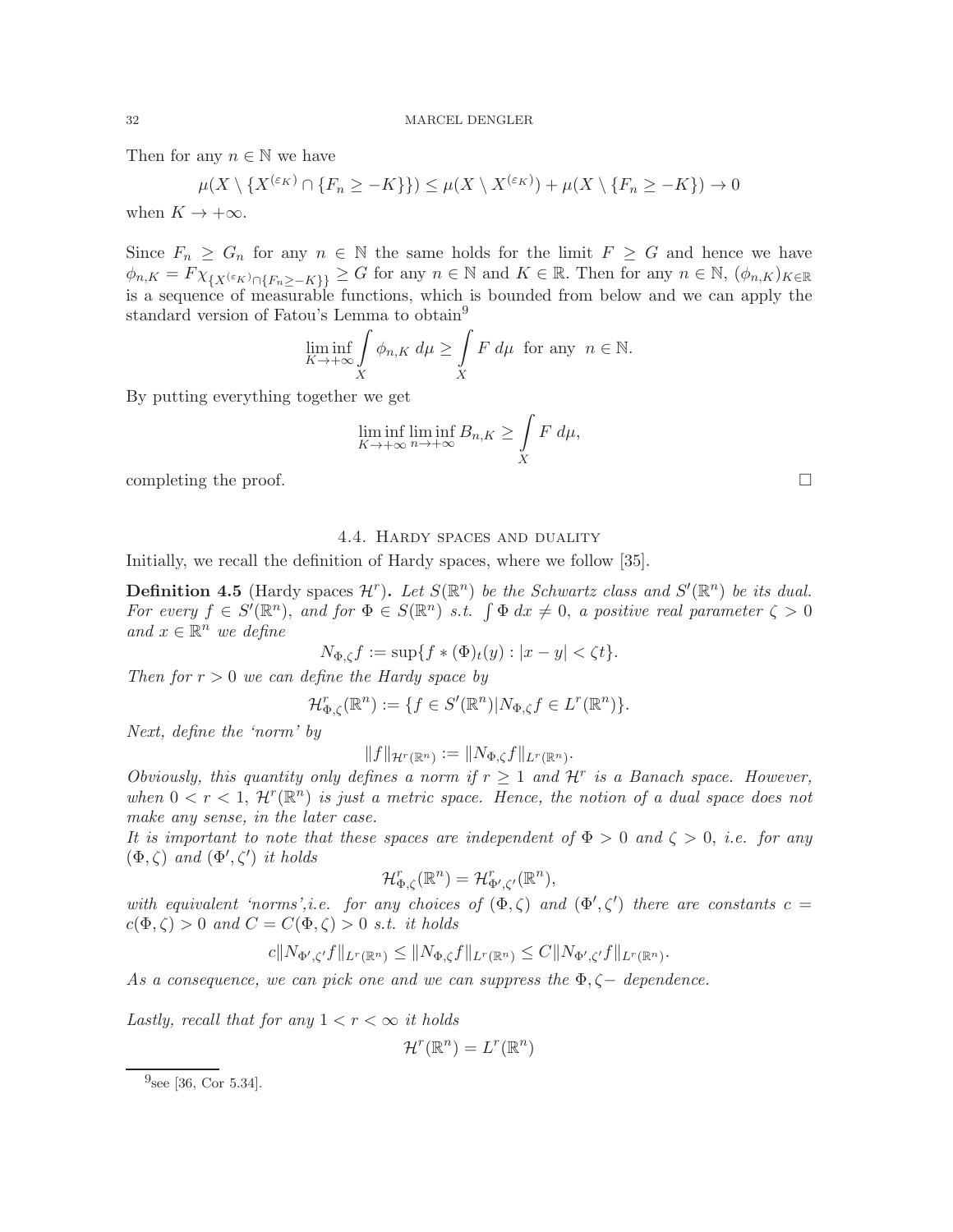with the equivalence of the norms, i.e. for any  $1 < r < \infty$  we can find constants  $c_r > 0$  and  $C_r > 0$  s.t. it holds

(65) 
$$
c_r \|f\|_{L^r(\mathbb{R}^n)} \le \|f\|_{\mathcal{H}^r(\mathbb{R}^n)} \le C_r \|f\|_{L^r(\mathbb{R}^n)}.
$$

Secondly, we introduce the notion of a homogenous Lipschitz-space as can be found in [26, Section 6.3].

**Definition 4.6** (Homogenous Lipschitz-spaces  $\dot{\Lambda}_{\beta}$ ,  $0 < \beta \le 1$ ). Define the semi-norm

$$
||f||_{\dot{\Lambda}_{\beta}(\mathbb{R}^n)} := \sup_{\substack{x,y \in \mathbb{R}^n \\ x \neq y}} \frac{|f(x) - f(y)|}{|x - y|^{\beta}}.
$$

Then we call

$$
\dot{\Lambda}_{\beta}(\mathbb{R}^n) := \{ f \in C(\mathbb{R}^n) \middle| \| f \|_{\dot{\Lambda}_{\beta}(\mathbb{R}^n)} < \infty \}
$$

homogenous Lipschitz-space.<sup>10</sup>

**Remark 4.7.** 1. Both types of spaces can be generalised to the case if the considered maps are vector-valued, as usual, we write  $\mathcal{H}^r(\mathbb{R}^m, \mathbb{R}^n)$  and  $\dot{\Lambda}_{\beta}(\mathbb{R}^m, \mathbb{R}^n)$ .

2. For more information on Lipschitz spaces, for instance, a more general definition if  $\beta > 1$ , or for the notion of inhomogeneous Lipschitz spaces see [26, Section 6.3].

Next, the duality result is stated, followed by a discussion of the literature, and where to find the proof.

**Lemma 4.8**  $(\mathcal{H}^r - \dot{\Lambda}_{\beta}$ -Duality). Assume  $r < 1$ , and  $g \in \mathcal{H}^r(\mathbb{R}^n)$ , and  $f \in \dot{\Lambda}_{\beta}(\mathbb{R}^n)$  with  $\beta := n(\frac{1}{r} - 1)$ . Then there exists a constant  $c(r, \Phi, \zeta) > 0$  s.t.

(66) 
$$
\int_{\mathbb{R}^n} fg\ dx \leq c(r, \Phi, \zeta) \|f\|_{\dot{\Lambda}_{\beta}(\mathbb{R}^n)} \|g\|_{\mathcal{H}^r(\mathbb{R}^n)}.
$$

**Remark 4.9.** It is tough to find this statement in the literature.<sup>11</sup> That is why we outline that the above is indeed true. We will follow Uchiyama's presentation, which he is using in his book [35] to stick to a single notation.

1. It has been shown that every function  $f \in \mathcal{H}^r(\mathbb{R}^n)$  for  $r \leq 1$  posses an atomic decomposition and hence  $\mathcal{H}^r(\mathbb{R}^n) = \mathcal{H}^r_{at}(\mathbb{R}^n)$ . Moreover, the norms are equivalent, too, i.e. there exists constant  $c = c(r, \Phi, \zeta) > 0$  and  $C = C(r, \Phi, \zeta) > 0$  s.t.

$$
c(r, \Phi, \zeta) \|f\|_{\mathcal{H}^r_{at}(\mathbb{R}^n)} \le \|f\|_{\mathcal{H}^r(\mathbb{R}^n)} \le C(r, \Phi, \zeta) \|f\|_{\mathcal{H}^r_{at}(\mathbb{R}^n)},
$$

see  $[35, Eq. (0.8)-(0.9), p.7]$  for the statement and references to the original literature.

<sup>&</sup>lt;sup>10</sup>Note, that  $\|\cdot\|_{\dot{\Lambda}_{\beta}(\mathbb{R}^n)}$  is only a semi-norm on  $\dot{\Lambda}_{\beta}(\mathbb{R}^n)$ . However,  $\dot{\Lambda}_{\beta}(\mathbb{R}^n)$  can be turned, as usual, into a normed space by  $\Lambda_{\beta}(\mathbb{R}^n)/\{\text{constants}\}.$ 

<sup>&</sup>lt;sup>11</sup>Alternatively to the source we follow see [27].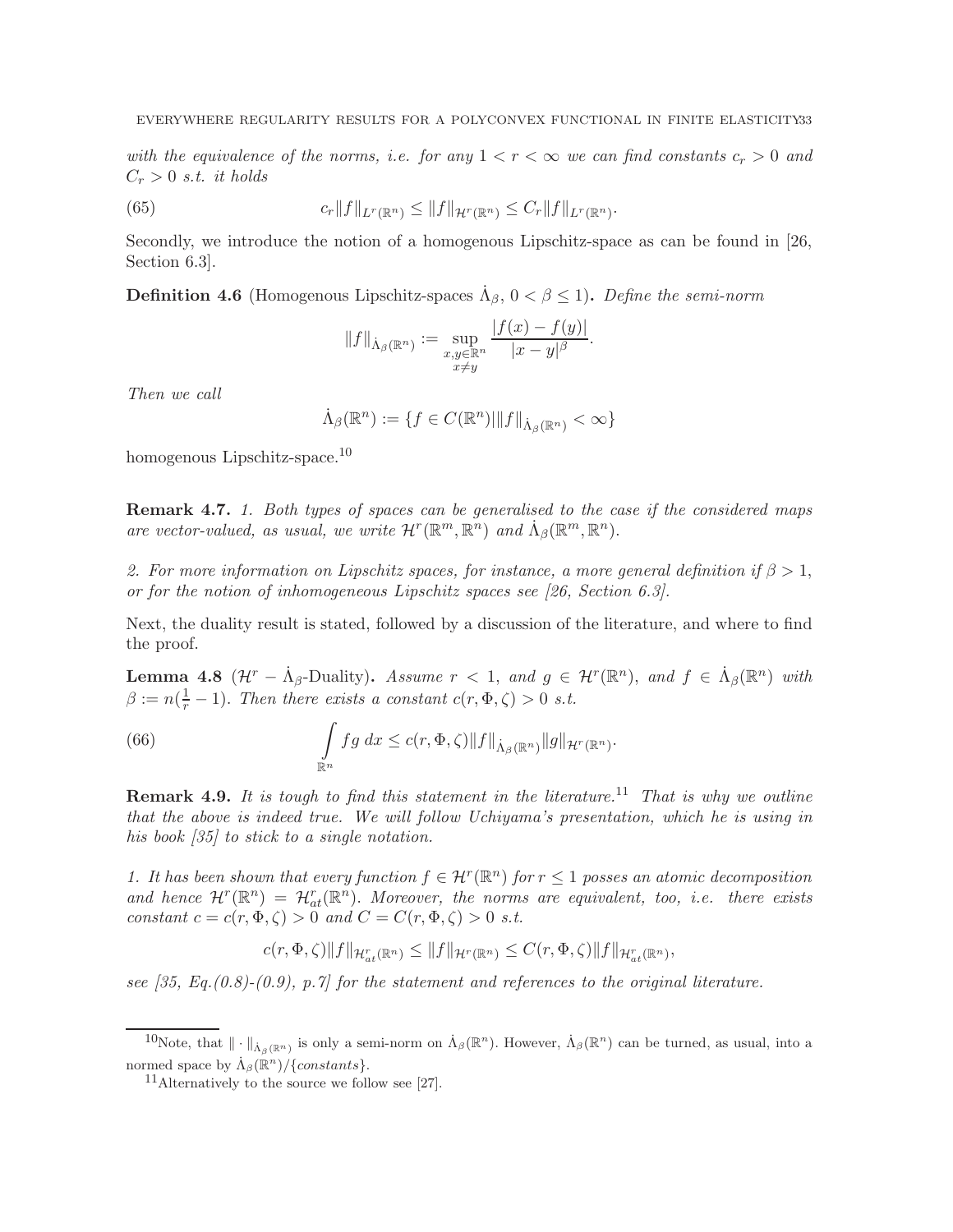### 34 MARCEL DENGLER

2. On the other hand Coifman and Weiss obtain in  $(10,$  Theorem B, p.593 the duality between  $\mathcal{H}^r$  and  $\dot{\Lambda}_{\beta}$ . It is important to realise that Coifman and Weiss use an equivalent notion to define these spaces by using a measure

$$
|f(x) - f(y)| \le \mu(B)^{\alpha},
$$

where B is a ball containing x, y, see [10, Eq.(2.2), p.591]. By doing so obviously  $\mu(B) \sim$  $|x-y|^n$  and we get the relation  $\beta = n\alpha$ .

3. In particular, in  $(10, Eq(3.19), p.634)$  they obtain the duality inequality

$$
\int_{\mathbb{R}^n} fg\ dx \leq \|f\|_{\dot{\Lambda}_{\beta}(\mathbb{R}^n)} \|g\|_{\mathcal{H}^r_{at}(\mathbb{R}^n)}.
$$

This is indeed the case, however, they use a slightly different notation compared to Uchiyama. Coifman and Weiss use  $|g|_{r,1}^{1/r}$  while Uchiyama has already absorbed the the exponent  $1/p$  in the definition of  $\|g\|_{\mathcal{H}^{r}_{at}({\mathbb R}^n)},$  yielding the same result. Moreover, with the equivalence of the norms in point 1 we get

$$
\int_{\mathbb{R}^n} fg\ dx \leq C(r,\delta,\phi) \|f\|_{\dot{\Lambda}_{\beta}(\mathbb{R}^n)} \|g\|_{\mathcal{H}^r(\mathbb{R}^n)},
$$

which agrees with the conjecture.

We end this section by stating the famous div-curl lemma first shown in [9].

**Lemma 4.10** (div-curl lemma). Let  $\frac{n}{n+1} < s, t < \infty$  s.t.  $\frac{1}{s} + \frac{1}{t} < 1 + \frac{1}{n}$ , and s, t are such that at least one of them is strictly larger than 1, and assume  $F \in \mathcal{H}^s(\mathbb{R}^n, \mathbb{R}^n)$  and  $G \in \mathcal{H}^t(\mathbb{R}^n, \mathbb{R}^n)$ satisfy

$$
\operatorname{curl} F = 0 \quad \text{in} \quad D'(\mathbb{R}^n, \mathbb{R}^\sigma) \quad \text{and} \quad \operatorname{div} G = 0 \quad \text{in} \quad D'(\mathbb{R}^n),
$$
\n
$$
\text{where } \sigma := \dim \operatorname{curl}(\mathcal{H}^s(\mathbb{R}^n, \mathbb{R}^n)). \quad \text{Then } F \cdot G \in \mathcal{H}^r(\mathbb{R}^n) \quad \text{for } \frac{1}{r} = \frac{1}{s} + \frac{1}{t} \quad \text{with}
$$
\n
$$
(67) \qquad \qquad ||F \cdot G||_{\mathcal{H}^r(\mathbb{R}^n)} \leq C ||F||_{\mathcal{H}^s(\mathbb{R}^n, \mathbb{R}^n)} ||G||_{\mathcal{H}^t(\mathbb{R}^n, \mathbb{R}^n)},
$$

for some positive constant  $C > 0$ .

Remark 4.11. Recall, that it holds

$$
\text{div } G = 0 \text{ in } D'(\mathbb{R}^n) \text{ iff } \int_{\mathbb{R}^n} G \cdot \nabla h \, dx = 0 \text{ for any } h \in C_c^{\infty}(\mathbb{R}^n)
$$

for any dimension  $n \in \mathbb{N} \setminus \{0\}.$ 

The distributional version of 'curl' is more complicated. For the relevant dimension  $n = 2$  it holds

$$
curl F = 0 \text{ in } D'(\mathbb{R}^2) \text{ iff } \int_{\mathbb{R}^2} (F_2 h_{,1} - F_1 h_{,2}) dx = 0 \text{ for any } h \in C_c^{\infty}(\mathbb{R}^2).
$$

A similar version can be obtained for  $n = 3$ . In higher dimensions one might want to use differential forms to define a distributional version of the 'curl'. The details are omitted for simplicity.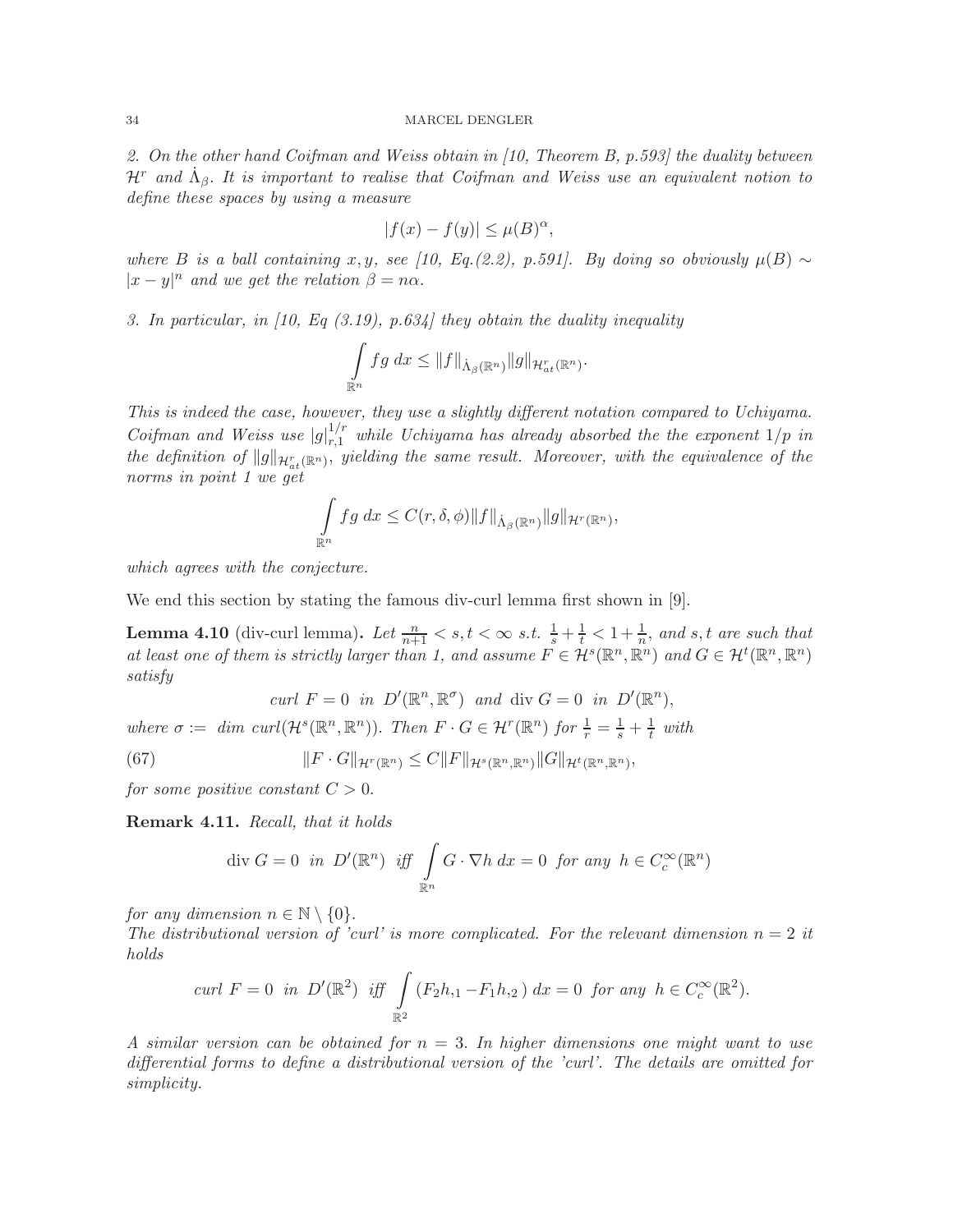### **REFERENCES**

- [1] Emilio Acerbi and Nicola Fusco. A regularity theorem for minimizers of quasiconvex integrals. Arch. Rat. Mech. Anal., 99(261):261–281, 1987.
- [2] J. M. Ball and F. Murat.  $W^{1,p}$ –quasiconvexity and variational problems for multiple integrals. *J. Func.* Anal., 58(3):225–253, oct 1984.
- [3] P. Bauman, N. C. Owen, and D. Phillips. Maximal smoothness of solutions to certain Euler–Lagrange equations from nonlinear elasticity. Proc. R. Soc. Ed. Sec.  $A$ ., 119(3-4):241–263, 1991.
- [4] P. Bauman, N. C. Owen, and D. Phillips. Maximum Principles and a priori estimates for an incompressible material in nonlinear elasticity. Communications in Partial Differential Equations, 17(7):1185–1212, 1992.
- [5] Alain Bensoussan and Jens Frehse. Regularity Results for Nonlinear Elliptic Systems and Applications. Springer Berlin Heidelberg, 2002.
- [6] J. Bevan and S. Käbisch. Twists and shear maps in nonlinear elasticity: explicit solutions and vanishing Jacobians. Proc. R. Soc. Ed. Sec. A., 2019.
- [7] Jonathan J. Bevan. A condition for the Hölder regularity of local minimizers of a nonlinear elastic energy in two dimensions. Arch. Rat. Mech. Anal., 225(1):249–285, 2017.
- [8] Sungwon Cho and Xiaodong Yan. On the singular set for Lipschitzian critical points of polyconvex functionals. Journal of Mathematical Analysis and Applications, 336(1):372–398, 2007.
- [9] R. Coifman, P.L. Lions, Y. Meyer, and S. Semmes. Compensated Compactness and Hardy spaces. J. Math. Pures. Appl., 72:247–286, 1993.
- [10] Ronald R. Coifman and Guido Weiss. Extensions of Hardy spaces and their use in analysis. Bull. Amer. Math. Soc., 83(4):569–645, 07 1977.
- [11] Sergio Conti and Franz Gmeineder. Quasiconvexity and Partial Regularity, arXiv:2009.13820, 2020.
- [12] Judith Campos Cordero. Regularity and Uniqueness in the Calculus of Variations. PhD thesis, Oxford University, 2014.
- [13] Giovanni Cupini, Francesco Leonetti, and Elvira Mascolo. Local Boundedness for Minimizers of Some Polyconvex Integrals. Arch. Ration. Mech. Anal., 224:269–289, 2017.
- [14] B. Dacorogna. Direct methods in the Calculus of Variations, volume 2 of Applied Mathematical Sciences. Springer, New York, 2008.
- [15] B. De Maria. A regularity result for a convex functional and bounds for the singular set. ESAIM: Control, Optimisation and Calculus of Variations, 16(4):1002–1017, aug 2009.
- [16] Luca Esposito and Giuseppe Mingione. Partial Regularity for Minimizers of Degenerate Polyconvex Energies. Journal of Convex Analysis, 8(1):1–38., 2001.
- [17] L. C. Evans. Quasiconvexity and partial regularity in the Calculus of Variations. Arch. Rat. Mech. Anal., 95(3), 1986.
- [18] L. C. Evans. Partial Differential Equations: Second Edition (Graduate Studies in Mathematics). American Mathematical Society, 2010.
- [19] L.C. Evans and R.F. Gariepy. On the partial regularity of energy-minimizing, area-preserving maps. Calculus of Variations and Partial Differential Equations, 9(4):357–372, dec 1999.
- [20] Eugene A. Feinberg, Pavlo O. Kasyanovb, and Michael Z. Zgurovskyc. Uniform Fatou's lemma. J. Math. Anal. Appl., 444(1):550–567, 2016.
- [21] Martin Fuchs and Jürgen Reuling. Partial regularity for certain classes for polyconvex functionals related to nonlinear elasticity. Manuscripta mathematica, 87(1):13–26, 1995.
- [22] Nicola Fusco and John E. Hutchinson. Partial regularity and everywhere continuity for a model problem from non-linear elasticity. Austral. Math. Soc. (Series A), 57:158–169., 1994.
- [23] M. Giaquinta. Multiple integrals in the calculus of variations and nonlinear elliptic systems, volume 1 of Annals of Mathematics Studies. Princeton University Press, 1983.
- [24] D. Gilbarg and N.S. Trudinger. Elliptic Partial Differential Equations of Second Order. Springer Verlag, 2001.
- [25] Enrico Giusti. Direct Methods in the Calculus of Variations. WSPC, 2003.
- [26] Loukas Grafakos. Modern Fourier Analysis; Graduate Texts in Mathematics. Springer Verlag, 2014.
- [27] Alf Jonsson, Peter Sjögren, and Hans Wallin. Hardy and Lipschitz spaces on subsets of  $\mathbb{R}^n$ . Studia Mathematica, 80(2):141–166, 1984.
- [28] Jan Kristensen and Giuseppe Mingione. The Singular Set of Lipschitzian Minima of Multiple Integrals. Arch. Rat. Mech. Anal., page 341–369, 2007.